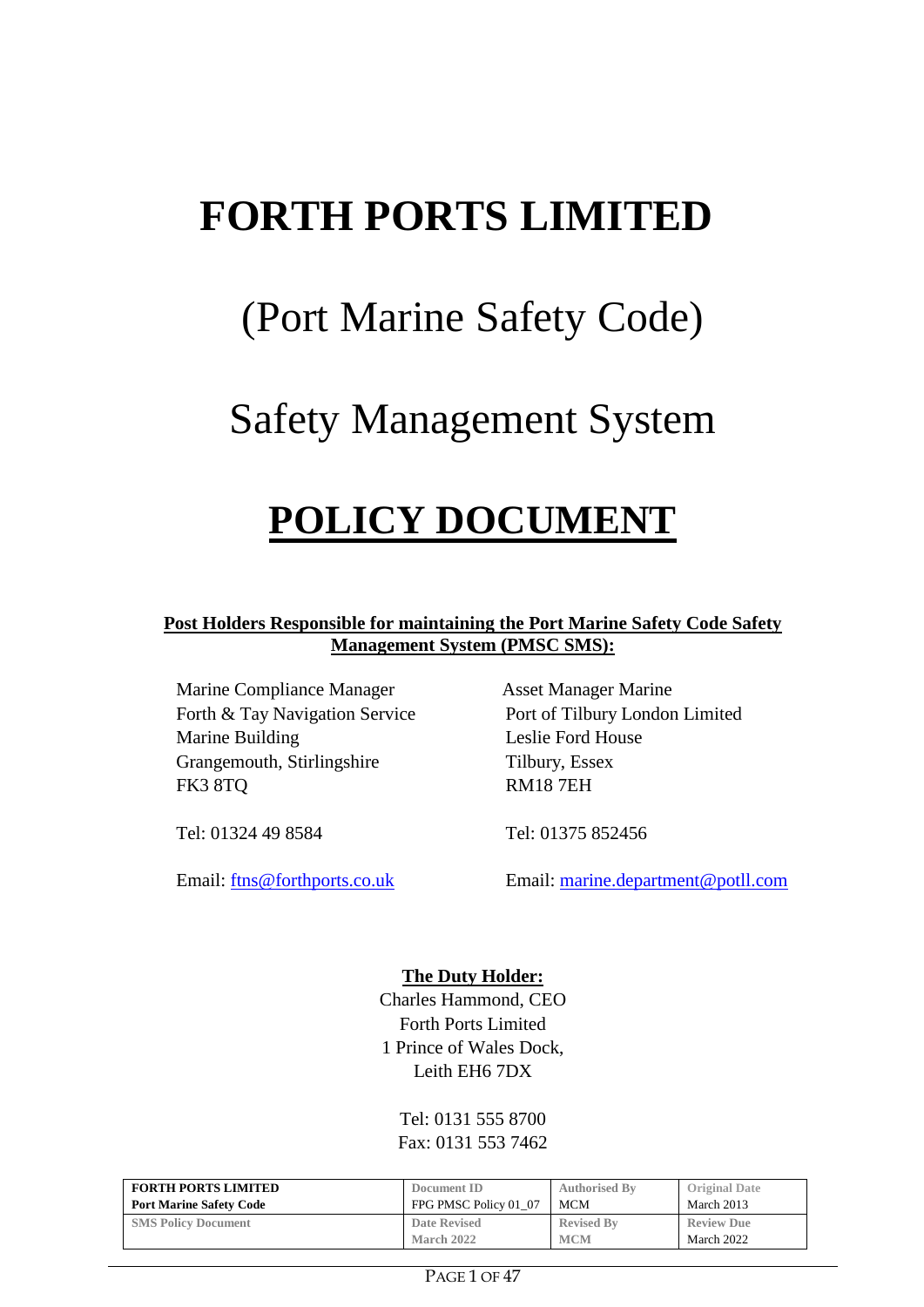### **PMSC SMS POLICY DOCUMENT: DISTRIBUTION LIST**

**A controlled copy of this Policy Document is maintained on the internet via the following link http://www.forthports.co.uk/marine**

### **The Forth Ports Marine Manager will advise the following parties of any changes to the Policy Document by email.**

| 1              | <b>Chief Harbour Master</b>                                                |                                          |                                 |                                 |  |
|----------------|----------------------------------------------------------------------------|------------------------------------------|---------------------------------|---------------------------------|--|
| $\overline{2}$ | <b>Chief Executive Officer</b>                                             |                                          |                                 |                                 |  |
| 3              | <b>Chief Operating Officer</b>                                             |                                          |                                 |                                 |  |
| $\overline{4}$ | Site Director (Tilbury)                                                    |                                          |                                 |                                 |  |
| 5              | Director of Operations                                                     |                                          |                                 |                                 |  |
| 6              | Director of Energy                                                         |                                          |                                 |                                 |  |
| 7              | <b>Asset Manager Marine (Tilbury)</b>                                      |                                          |                                 |                                 |  |
| 8              | Harbour Master Forth & Tay (Grangemouth, Rosyth, Burntisland and Kirkcaldy |                                          |                                 |                                 |  |
| 9              | <b>Designated Person</b>                                                   |                                          |                                 |                                 |  |
| 10             | Marine Manager Rosyth & Fife Ports                                         |                                          |                                 |                                 |  |
| 11             | Marine Manager Dundee                                                      |                                          |                                 |                                 |  |
| 12             | <b>Conservancy Manager</b>                                                 |                                          |                                 |                                 |  |
| 13             | Harbour Master Forth & Tay (Leith, Methil, Dundee, Newhaven)               |                                          |                                 |                                 |  |
| 14             | Marine Manager Grangemouth                                                 |                                          |                                 |                                 |  |
| 15             | <b>Assistant Marine Manager Leith</b>                                      |                                          |                                 |                                 |  |
| 16             | <b>Chairman of Forth Pilots Association</b>                                |                                          |                                 |                                 |  |
| 17             | Secretary of Dundee Pilots                                                 |                                          |                                 |                                 |  |
| 18             | <b>Group Company Secretary</b>                                             |                                          |                                 |                                 |  |
| 19             | <b>MCA Glasgow Office</b>                                                  |                                          |                                 |                                 |  |
| 20             | <b>MCA</b> Southampton Office                                              |                                          |                                 |                                 |  |
|                | <b>FORTH PORTS LIMITED</b>                                                 | <b>Document ID</b>                       | <b>Authorised By</b>            | <b>Original Date</b>            |  |
|                | <b>Port Marine Safety Code</b>                                             | FPG PMSC Policy 01_07                    | MCM                             | March 2013                      |  |
|                | <b>SMS Policy Document</b>                                                 | <b>Date Revised</b><br><b>March 2022</b> | <b>Revised By</b><br><b>MCM</b> | <b>Review Due</b><br>March 2022 |  |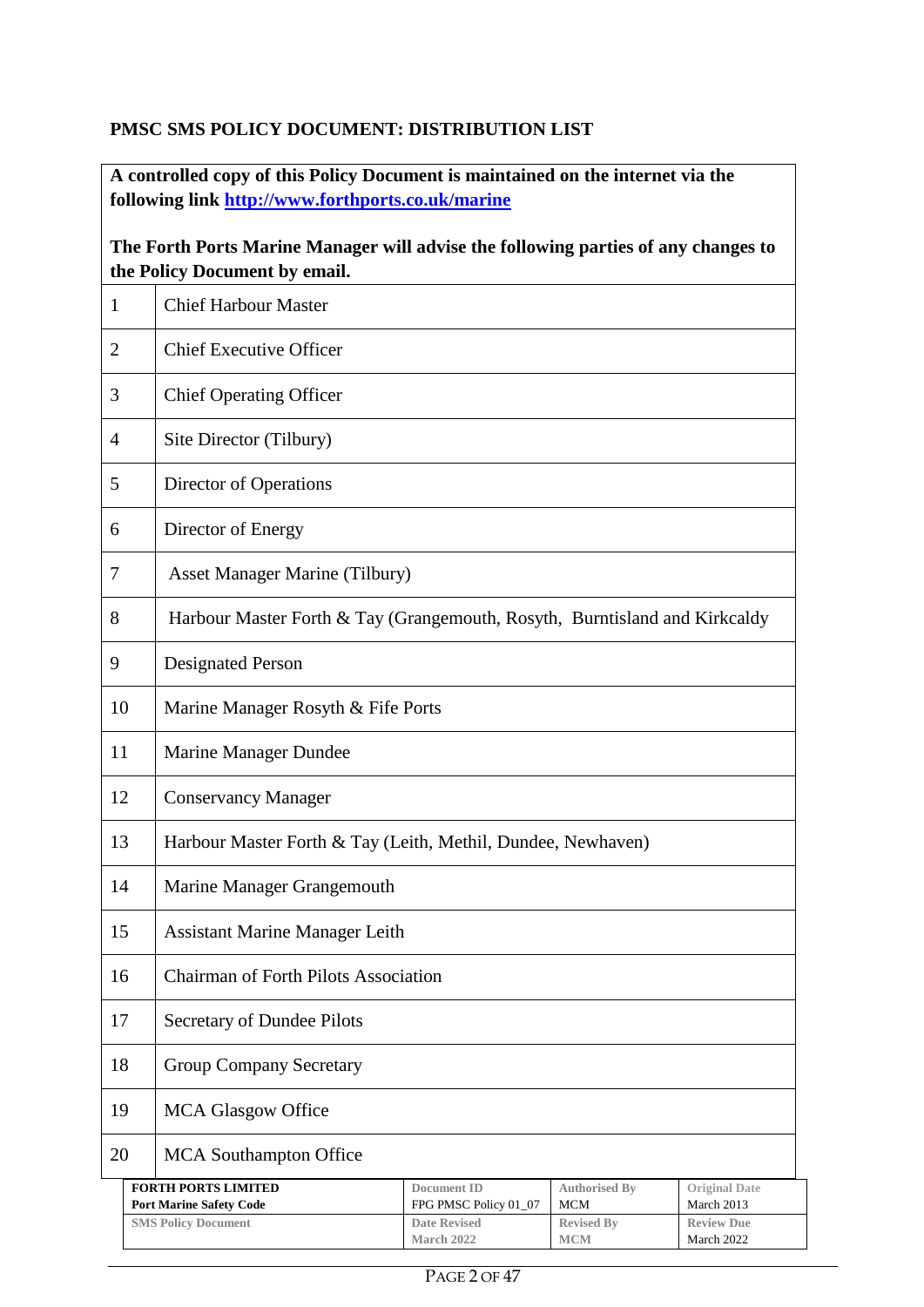| 20 | <b>Ports Division</b>         |
|----|-------------------------------|
| 21 | Ports and Harbours            |
| 22 | <b>Tilbury Asset Managers</b> |
| 23 | Marine Compliance Manager     |

| <b>Ref</b>     | <b>Item</b>                                          | <b>Date</b>      | <b>Initial</b> |
|----------------|------------------------------------------------------|------------------|----------------|
| $\mathbf{1}$   | New Edition March 2013                               | March 2013       | KJ             |
| $\overline{2}$ | Update;                                              | May 2014         | AN             |
|                | Pg.5 – 1.1 Pilotage Direction No7, 1.2 Dundee GD     |                  |                |
|                | added.                                               |                  |                |
|                | $Pg.6 - 1.4$ FCBC & Stats                            |                  |                |
|                | $Pg.11 - 3.5$                                        |                  |                |
|                | Pg.14 - Harbour Patrols added                        |                  |                |
|                | $Pg.19 - 4.18$ Website update                        |                  |                |
|                | $Pg.20 - 4.20 - Assistant changed to Deputy, 4.21 -$ |                  |                |
|                | Marine Manager & CHM added                           |                  |                |
|                | $Pg.25 - 5.1$                                        |                  |                |
|                | Pg.26 - 6.1 Marine Safety Alerts added               |                  |                |
|                | Pg.28 - 6.6 - Harbour Patrols added                  |                  |                |
|                | Pg.29 - 7.3 Harbour Patrols added,                   |                  |                |
|                | Pg.32 - 9.3 Safety Alerts added                      |                  |                |
|                | Pg.34 Appendix A - Updated Statement on              |                  |                |
|                | Navigational Safety                                  |                  |                |
|                | Pg.36 Appendix B - H&S Policy Document               |                  |                |
|                | Pg.38 Appendix D - Updated Policy on Enforcement     |                  |                |
| 3              | Update Pg $37$ – Updated Marine Environmental &      | <b>July 2015</b> | AN             |
|                | Sustainability Policy.                               |                  |                |
| $\overline{4}$ | Job titles updated throughout                        | June 2017        | <b>SC</b>      |
|                | Pg.6 - 1.4 Shipping statistics updated               |                  |                |
|                | Pg.14 - 4.7 Merging of Marine Manager and Harbour    |                  |                |
|                | Master responsibilities                              |                  |                |
|                | $Pg.29 - 7.7 MRF$ email updated                      |                  |                |
|                | Pg.33 Appendix A - Updated Policy Statement on       |                  |                |
|                | Navigational Safety                                  |                  |                |
|                | Pg.35 Appendix B – Updated Forth Ports Health $\&$   |                  |                |
|                | <b>Safety Policy</b>                                 |                  |                |
|                | Pg.36 Appendix C - Updated Marine Environment &      |                  |                |
|                | <b>Sustainability Policy</b>                         |                  |                |
|                | Pg.37 Appendix D - Updated Policy Statement on       |                  |                |

| <b>FORTH PORTS LIMITED</b>     | Document ID           | <b>Authorised By</b> | <b>Original Date</b> |
|--------------------------------|-----------------------|----------------------|----------------------|
| <b>Port Marine Safety Code</b> | FPG PMSC Policy 01 07 | <b>MCM</b>           | March 2013           |
| <b>SMS Policy Document</b>     | Date Revised          | <b>Revised By</b>    | <b>Review Due</b>    |
|                                | <b>March 2022</b>     | <b>MCM</b>           | March 2022           |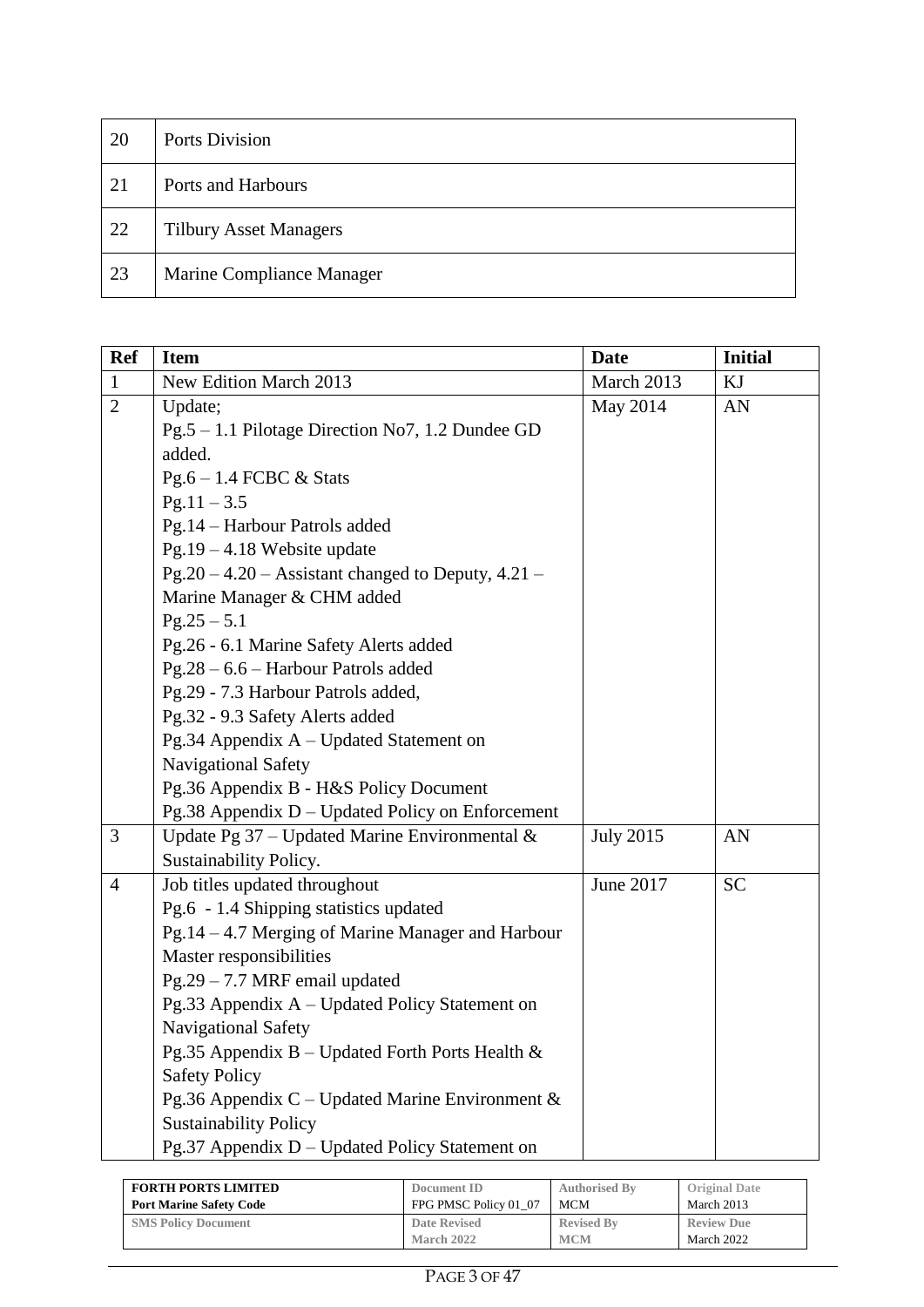| Enforcement                                   |             |                |
|-----------------------------------------------|-------------|----------------|
| Full review to include Port of Tilbury        | May 2020    | <b>SC</b>      |
| Policies updated                              | August 2020 | <b>SC</b>      |
| Review of Job titles and company organisation | March 2021  | $\overline{C}$ |
|                                               |             |                |

#### **CONTENTS**

#### 1. INTRODUCTION TO PMSC SAFETY MANAGEMENT SYSTEM

- 2. LEADERSHIP AND COMMITMENT
- 3. POLICIES AND STRATEGIC OBJECTIVES
- 4. ORGANISATION AND RESPONSIBILITIES
- 5. RISK ASSESSMENT
- 6. PLANNING AND PROCEDURES
- 7. MONITORING
- 8. AUDITING
- 9. MANAGEMENT REVIEW

| APPENDIX | A | Policy Statement on Navigational Safety    | (Scotland)          |
|----------|---|--------------------------------------------|---------------------|
|          | B | Forth Ports Health & Safety Policy         | (Forth Ports Group) |
|          | C | Marine Environment & Sustainability Policy | (Scotland)          |
|          | D | <b>Policy Statement on Enforcement</b>     | (Scotland)          |
|          | E | Policy Statement on Navigational Safety    | (Tilbury)           |
|          | F | <b>Policy Statement on Enforcement</b>     | (Tilbury)           |
|          | G | <b>Marine Environment Policy</b>           | (Tilbury)           |
|          |   |                                            |                     |

H Diagram of Forth Ports Interaction with PMSC SMS

| <b>FORTH PORTS LIMITED</b>     | Document ID           | <b>Authorised By</b> | <b>Original Date</b> |
|--------------------------------|-----------------------|----------------------|----------------------|
| <b>Port Marine Safety Code</b> | FPG PMSC Policy 01 07 | MCM                  | March 2013           |
| <b>SMS Policy Document</b>     | <b>Date Revised</b>   | <b>Revised By</b>    | <b>Review Due</b>    |
|                                | March 2022            | <b>MCM</b>           | March 2022           |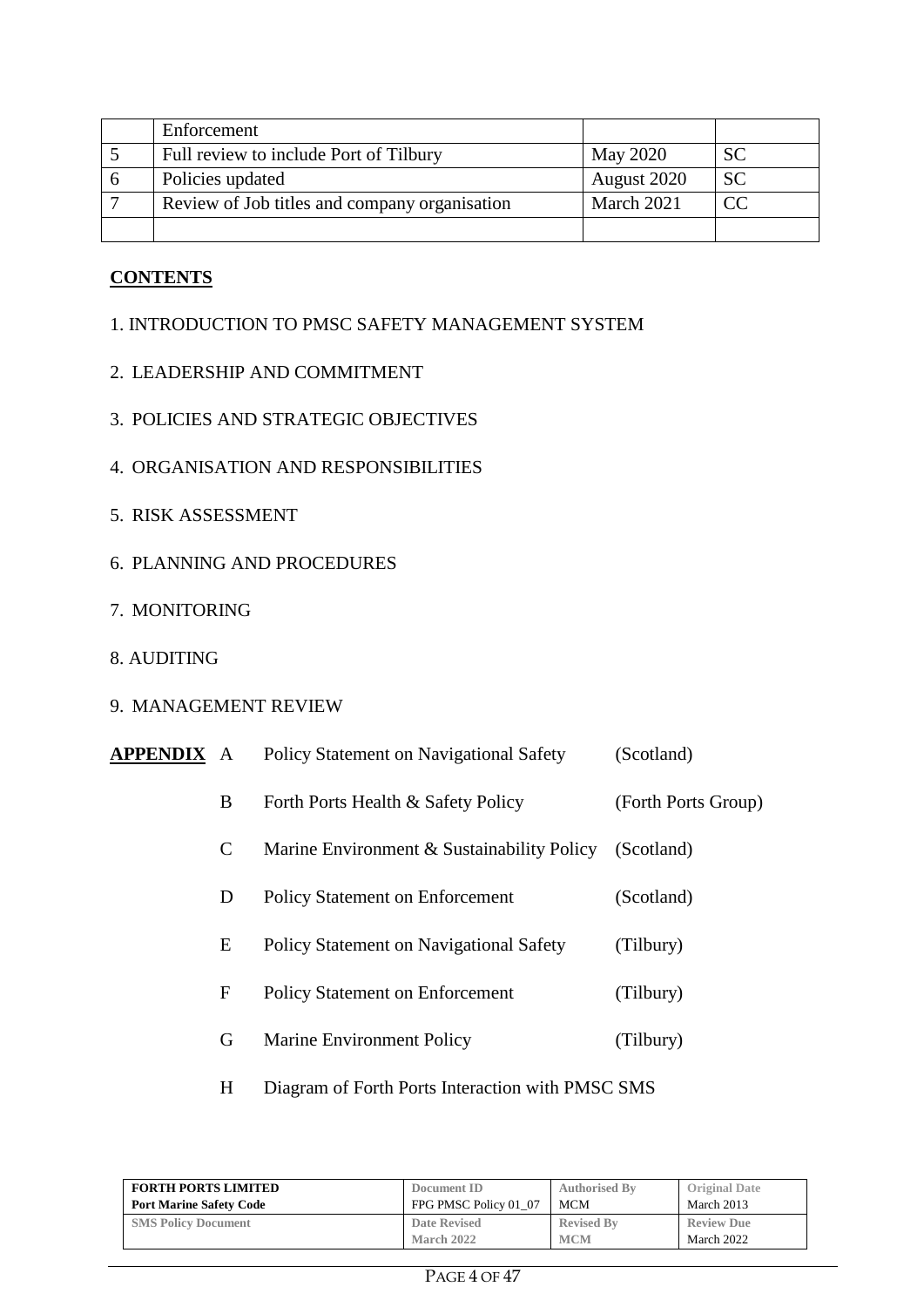## **1. INTRODUCTION TO SAFETY MANAGEMENT SYSTEM**

## **1.1 Forth Ports Limited.**

Forth Ports Limited owns docks and ports in the Firth of Forth, and through its wholly-owned subsidiary Port of Dundee Limited, the Port of Dundee; and through its wholly-owned subsidiary Port of Tilbury London Limited, the Port of Tilbury. This Policy is applicable to the Forth Ports, the Port of Dundee and the Port of Tilbury.

## **1.2 Forth Ports Scotland**

Forth Ports Limited (Scotland) as a Statutory Harbour Authority is statutory successor to Forth Ports Authority constituted and incorporated by virtue of the Forth Ports Authority Order 1966- 80 by virtue of the Forth Ports Authority Scheme 1992 Confirmation Order 1992. It is the statutory duty of the Authority to ensure the safety of navigation in the Forth. The company has therefore in exercise of the powers conferred by Part VI of the Forth Ports Authority Order 1969 and of all other powers them enabling, made Byelaws and issued General Directions for the safety of navigation.

Forth Ports Limited is a competent harbour authority (CHA) under the provisions of the Pilotage Act 1987. The Act confers upon a harbour authority the responsibility for pilotage. Pilotage is compulsory throughout the Forth for vessels of various categories in accordance with Pilotage Direction No.7.

## **1.3 Port of Dundee**

Port of Dundee Limited as statutory successor to the Dundee Port Authority is a Statutory Harbour Authority, and to this end, the Dundee Port Authority (General) Byelaws 1984 & Port of Dundee General Directions apply. The Dundee Port is a competent harbour authority (CHA) under the provision of the Pilotage Act 1987. The Act confers upon a harbour authority the responsibility for pilotage. Pilotage is compulsory throughout the Tay for vessels of various categories in accordance with Pilotage Direction No. 3.

#### **1.4 Port of Tilbury**

The statutory position of the Port of Tilbury was established by the Ports Act 1991. Under the provisions of this Act the Port of Tilbury Transfer Scheme 1991 Confirmation Order 1992 (the Scheme) was enacted and came in to force on 28th February 1992. The Scheme made amendments to the Port of London Act 1968 (PLA Act which, as amended, then applied to Tilbury.

| <b>FORTH PORTS LIMITED</b>     | Document ID           | <b>Authorised By</b> | <b>Original Date</b> |
|--------------------------------|-----------------------|----------------------|----------------------|
| <b>Port Marine Safety Code</b> | FPG PMSC Policy 01 07 | <b>MCM</b>           | March 2013           |
| <b>SMS Policy Document</b>     | <b>Date Revised</b>   | <b>Revised By</b>    | <b>Review Due</b>    |
|                                | <b>March 2022</b>     | <b>MCM</b>           | March 2022           |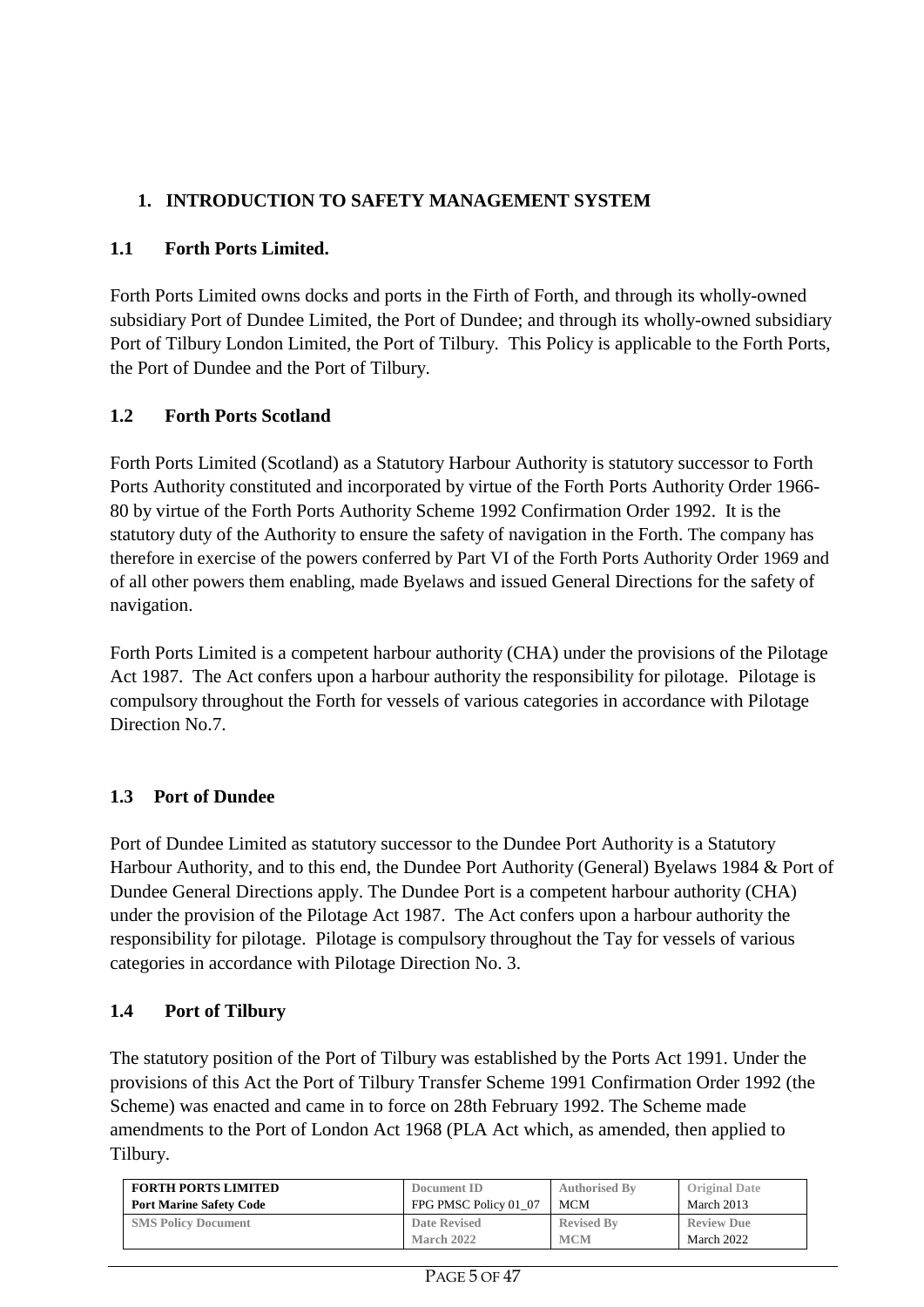An order was made by the Secretary of State for Transport under the Planning Act 2008 on 20Th February 2019 and came into force on the 13 March 2019. The Order authorises the construction, operation and maintenance of a new port terminal, associated facilities and extended ports limits (known as Tilbury 2) at the site of the former Tilbury Power Station.

### **1.5 Port Activities**

Grangemouth: bulk oil and chemical, LPG, container, dry bulk, forest products, project cargoes, other bulk liquids.

Leith: dry bulk, project cargoes, offshore, passenger - cruise, naval

Rosyth: ro-ro, offshore, project cargoes, forest products, passenger - cruise, naval, dry bulk

Burntisland: project cargoes, timber

Kirkcaldy: dry bulk, project cargoes.

Methil: dry bulk, forest products, project cargoes

Dundee: ro-ro, offshore, project cargoes, forest products, passenger, naval, bulk oil, and offshore wind support

Tilbury: ro-ro, container, forest product, dry bulk, cruise, liquid bulk

Fishing: a number of small ports not operated by Forth Ports Limited provide facilities for vessels engaged in fishing.

Leisure: a number of small ports and facilities not operated by Forth Ports Limited provide accommodation for leisure vessels.

Construction: there is a naval construction facility at Rosyth operated by Port of Babcock Rosyth Ltd; there is dry dock at Leith operated by a ship repair company.

Naval operations: warships of the Royal Navy and other countries frequently visit Leith and Rosyth.

Historic vessels: RY Britannia (Leith), Discovery (Dundee), Unicorn (Dundee).

#### **1.6 Statistics**

Vessel movements: during 2021 there were 1887 vessel calls to the Forth, 304 vessel calls to the Tay, 2406 vessel calls to Tilbury.

| <b>FORTH PORTS LIMITED</b>     | Document ID           | <b>Authorised By</b> | <b>Original Date</b> |
|--------------------------------|-----------------------|----------------------|----------------------|
| <b>Port Marine Safety Code</b> | FPG PMSC Policy 01 07 | MCM                  | March 2013           |
| <b>SMS Policy Document</b>     | <b>Date Revised</b>   | <b>Revised By</b>    | <b>Review Due</b>    |
|                                | <b>March 2022</b>     | <b>MCM</b>           | March 2022           |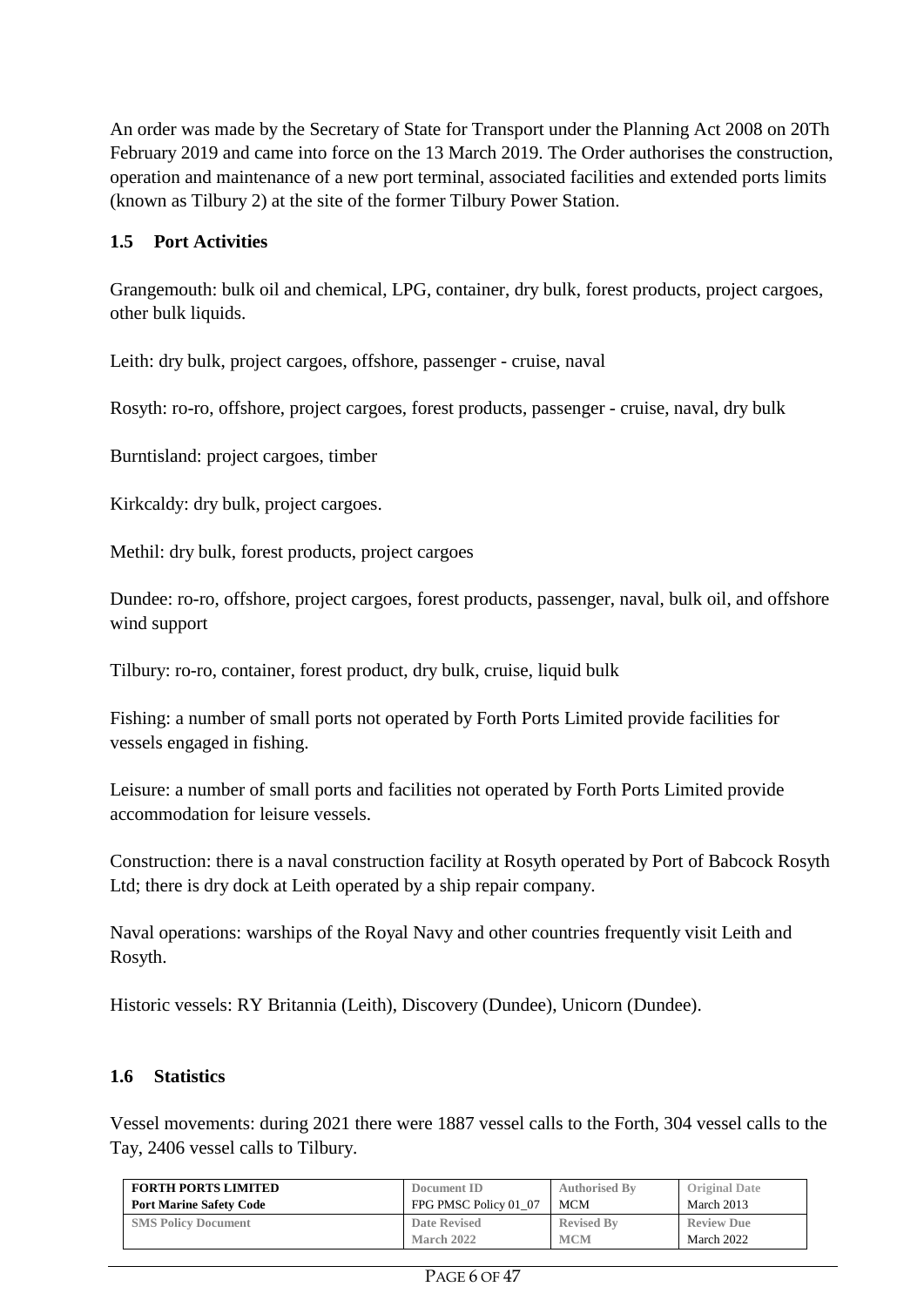## **1.7 The PMSC SMS Policy Document**

This document describes the Forth Ports Limited Port Marine Safety Code Safety Management System (PMSC SMS) for marine operations in the Forth and associated ports, the River Tay and the Port of Dundee, and the Port of Tilbury and Tilbury2.

For the avoidance of doubt this comprises the Forth Ports Harbour Area which extends from the eastern limits west of the Isle of May to the Kincardine Bridge but does not include the area within the jurisdiction of Port Babcock, Rosyth, and other small ports on the Forth that are Statutory Harbour Authorities;

And the area comprising the River or Water of the Tay between the eastern and western limits; And the riverward limits of the property transferred to the Port of Tilbury and is the mean high water mark (from time to time) with grid reference points across the lock entrance as follows: An imaginary line drawn across the lock entrance between Ordnance Survey National Grid Reference point TQ62574:75500 and Ordnance Survey National Grid Reference point TQ62584:75459 The port premises do not include any part of the River Thames (other than on the rare occasions when the MHW mark is exceeded).

It has been compiled in response to the Port Marine Safety Code and the Guide to Good Practice on Port Marine Operations.

The term "Forth Ports" is used in this manual to mean the Forth, Tay, and Tilbury ports and their personnel.

Forth Ports' personnel and others as listed below are responsible for ensuring that the principles set out in this SMS are complied with in all areas of the Forth Ports' marine operations. It should be noted that the Forth Ports integrate long-term contractors into Forth Ports PMSC SMS by ensuring through the audit process that their respective safety management systems complement Forth Ports` SMS (e.g. towage companies, boatmen, etc.). These long-term contractors include:

- 1. Golden Lion Pilotage and Marine Services Company (Association of Forth Pilots)
- 2. Association of Dundee Pilots
- 3. Towage Companies
- 4. Boatmen and line-handlers
- 5. Bachmann Port Services

In addition terminal operators and other partner organisations regularly meet to share marine safety issues.

The current applicability of PMSC SMS is limited to:

- 1. Marine operations within the limits of the Forth Ports Harbour Area of jurisdiction;
- 2. Marine operations in Leith and Grangemouth Docks, Ports of Rosyth (excluding Port Babcock Rosyth), Burntisland, Methil, Kirkcaldy, Inverkeithing and Granton;

| <b>FORTH PORTS LIMITED</b>     | Document ID           | <b>Authorised By</b> | <b>Original Date</b> |
|--------------------------------|-----------------------|----------------------|----------------------|
| <b>Port Marine Safety Code</b> | FPG PMSC Policy 01 07 | MCM                  | March 2013           |
| <b>SMS Policy Document</b>     | <b>Date Revised</b>   | <b>Revised By</b>    | <b>Review Due</b>    |
|                                | <b>March 2022</b>     | <b>MCM</b>           | March 2022           |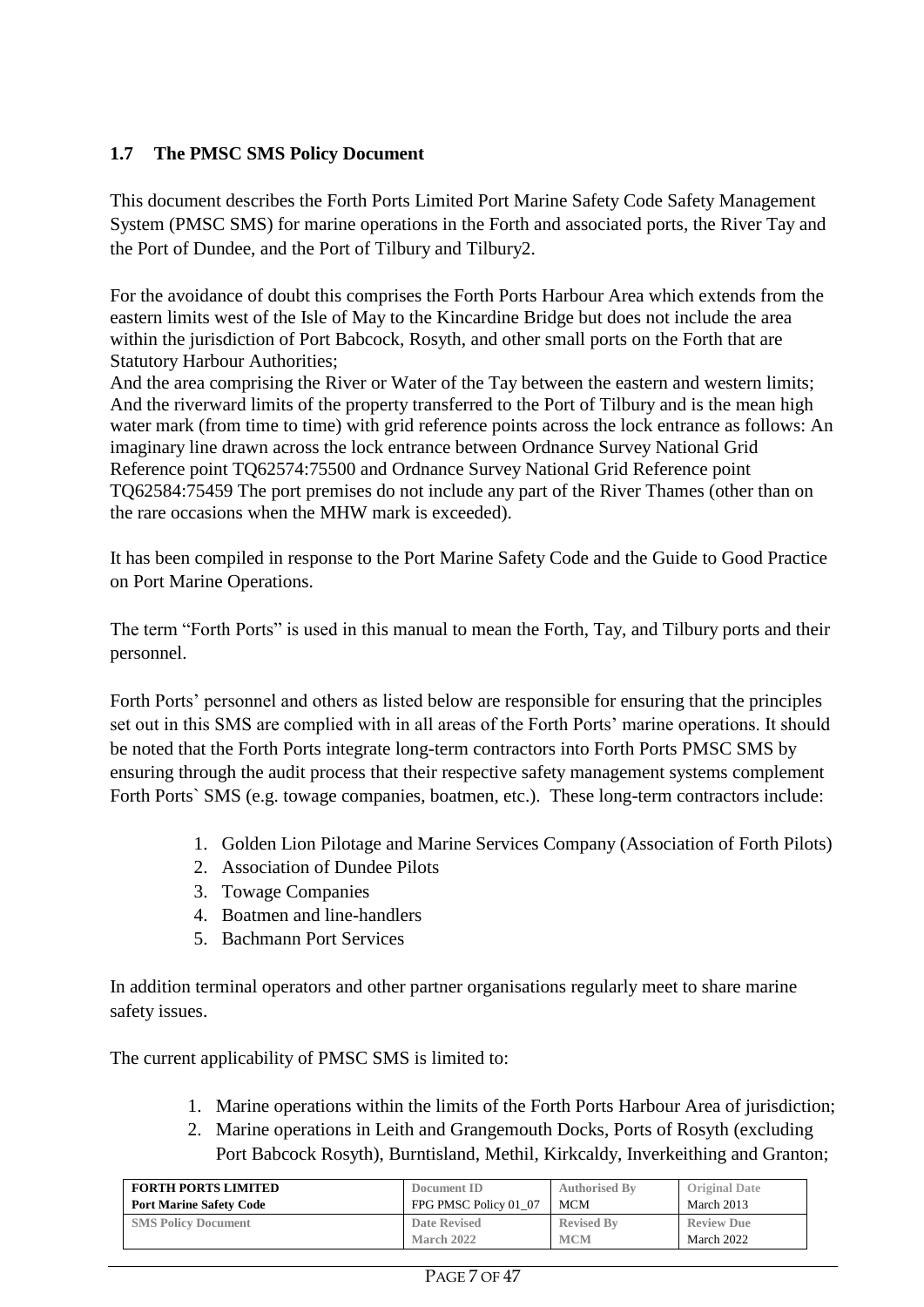- 3. Marine operations on the River Tay waterways within the jurisdiction of the Port of Dundee Ltd.
- 4. Marine operations within the limits of Port of Tilbury and Tilbury2.

## **1.8 The Port Marine Safety Code SMS and its Objectives**

The PMSC SMS is a structured set of controls and procedures for managing safety in the marine operations, to ensure and to demonstrate that the Forth Ports objectives are met. The objectives of the PMSC SMS are:

- 1. to provide the principles and structured guidance for managing marine operational risks within the Forth Ports' jurisdictional areas;
- 2. To provide an essential reference for staff in planning and implementing operational safety management, assisting them to carry-out critical activities in a manner which is as safe and protective of the environment as is reasonably practicable;
- 3. To demonstrate to stakeholders that process controls are in place to ensure that hazards and risks to safety and environment are systematically identified, assessed, and controlled and that recovery measures are put in place in case control is lost;
- 4. To define performance standards for managing marine safety, which are assessed and continually improved by a programme of performance monitoring, audit and review.
- 5. To operate within a quality management framework.

## **1.9 Structure of PMSC SMS**

The Safety Management System is structured in ten sections:

- Section 1: The SMS Policy Document describes all elements of the management system
- Section 2: SMS Manual details the documentation and describes the safety critical activities that are involved in managing hazards in Forth Ports.
- Section 3: System Procedures the set of procedures which describe how the PMSC SMS itself conducts its business.
- Section 4: Operational Procedures the set of procedures which describe how a marine operation is conducted.
- Section 5: Management Planner the programme of objectives and targets for managing the PMSC SMS.
- Section 6: Registers lists of all documents that are part of the PMSC SMS including dates of issue and review.
- Section 7: Forms the forms which are required to be completed as part of a procedure or control.
- Section 8: Records completed forms and procedural records.
- Section 9: Training details of the training which is required to be completed by Forth Ports staff.
- Section 10: Audits internal and external checks on the operation of the PMSC SMS.

| <b>FORTH PORTS LIMITED</b>     | Document ID           | <b>Authorised By</b> | <b>Original Date</b> |
|--------------------------------|-----------------------|----------------------|----------------------|
| <b>Port Marine Safety Code</b> | FPG PMSC Policy 01 07 | MCM                  | March 2013           |
| <b>SMS Policy Document</b>     | Date Revised          | <b>Revised By</b>    | <b>Review Due</b>    |
|                                | March 2022            | <b>MCM</b>           | March 2022           |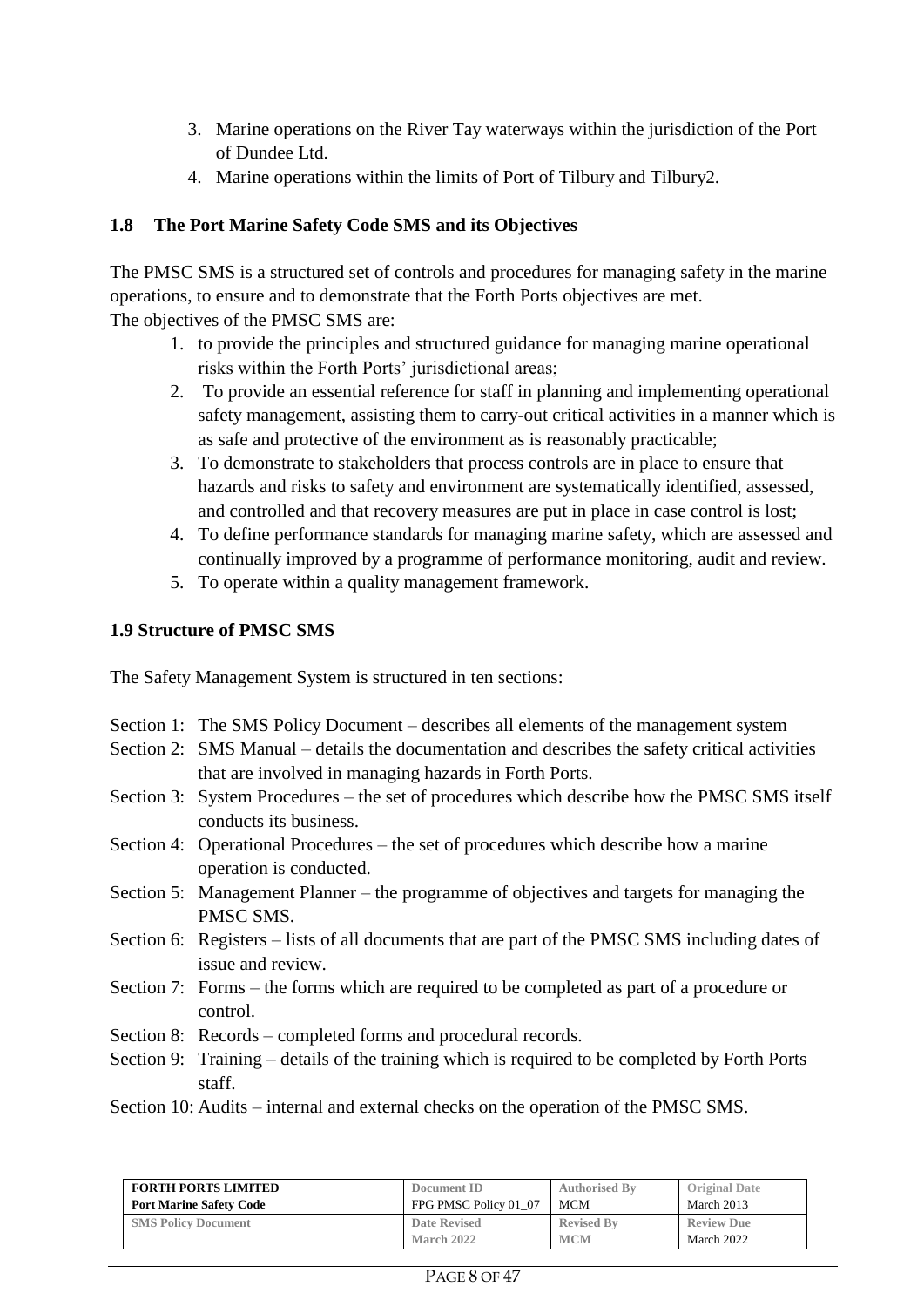## **1.10 Duty Holder, Custody and Maintenance of the PMSC SMS**

The Duty Holder of the Port Marine Safety Code SMS is the Board of Forth Ports Limited. The Board places the following responsibility on the Chief Executive Officer (CEO):

- 1. To issue the Policy Statement on Navigational Safety under his signature;
- 2. To ensure leadership and demonstrate commitment to the safe navigation by overseeing the implementation of the policy;
- 3. To provide resources and organisation to put the Policy Statement on Navigation Safety into effect.

The custodian of the PMSC SMS is the Chief Harbour Master (CHM) who reports on safety matters directly to the Chief Executive Officer, The Chief Harbour Master's responsibilities are as follows:

- 1. Principal operational responsibility for safety of all marine matters;
- 2. To issue the SMS documents and any revisions.
- 3. Ensuring implementation by docks/ports, pilots, tugs and other service providers;
- 4. Advising CEO when deficiencies or potential improvements are identified;
- 5. Initiating periodic revision of the PMSC SMS when required;
- 6. Establishing that the marine safety management objectives are understood;
- 7. Reporting on performance of the PMSC SMS, audits and corrective actions to the CEO.

Independent assurance is also provided to the Duty Holder by the Designated Person, see Policy Document section 4.10.

#### **1.11 Improvement and Revision Strategy**

The PMSC SMS manual is to be updated when any major change occurs affecting the SMS. Implementation of these changes is undertaken by means of the Management Planner containing the following items which is a standing item at PMSC SMS meetings:

- 1. Register of Marine Safety Issues
- 2. Register of PMSC SMS Legislation and other requirements
- 3. PMSC SMS Management Tasking

| <b>FORTH PORTS LIMITED</b>     | Document ID           | <b>Authorised By</b> | <b>Original Date</b> |
|--------------------------------|-----------------------|----------------------|----------------------|
| <b>Port Marine Safety Code</b> | FPG PMSC Policy 01 07 | MCM                  | March 2013           |
| <b>SMS Policy Document</b>     | Date Revised          | <b>Revised By</b>    | <b>Review Due</b>    |
|                                | March 2022            | <b>MCM</b>           | March 2022           |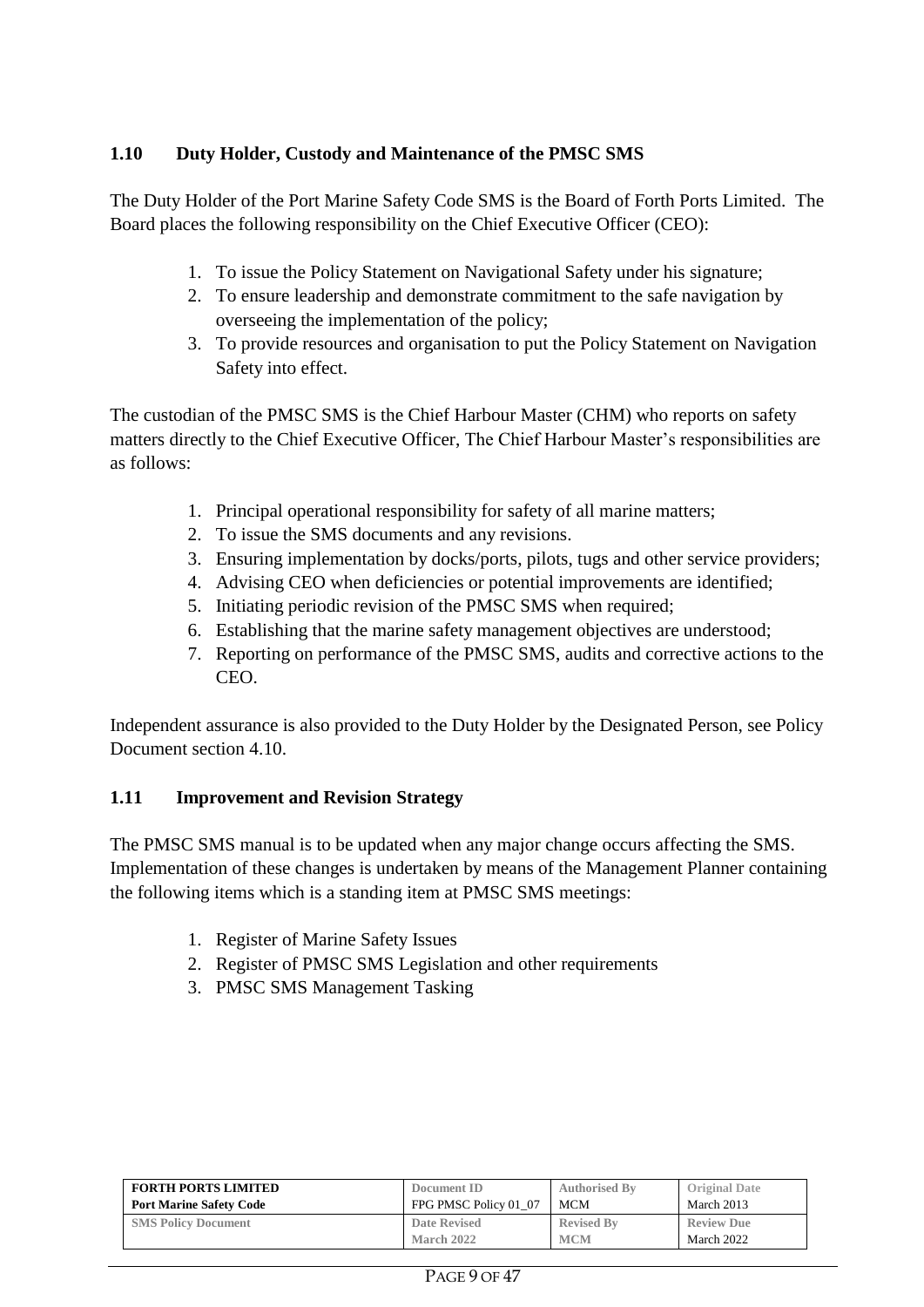## **2.0 LEADERSHIP AND COMMITMENT**

#### **2.1 General**

Forth Ports Limited is committed to safety as stated in the Policy Statement on Navigational Safety, which is required to be followed by all those involved in marine operations within the Rivers Forth and Tay, and Port of Tilbury and Tilbury2.

The Marine Management Team (Scotland) comprising the Chief Harbour Master, Harbour Masters Forth & Tay, Marine Managers, Marine Compliance Manager, Assistant Marine Manager, Conservancy Manager; and the Marine Management Team (Tilbury) comprising the Chief Harbourmaster and Asset Manager Marine, will demonstrate commitment to safety by providing the necessary resources to develop, operate and maintain an effective PMSC SMS. Marine operations will be conducted in line with this PMSC SMS. Management will display visible personal commitment, through motivation, by example and active participation in external and internal safety initiatives and by:

- 1. Creating a culture for acceptance of responsibility and motivation to improve safety performance;
- 2. Visiting vessels, locks, berths, pilot boats, etc. frequently, observing, discussing and correcting unsafe acts and conditions;
- 3. Questioning proposals to verify that safety factors have been properly evaluated;
- 4. Initiating corrective action to rectify identified defects and following up to completion.

#### **2.2 Senior Management Meetings**

The Senior Management Meetings are committed to developing the culture of marine safety across the organisation, which encourages:

- 1. Employees to believe in continuous improvement of marine safety performance through implementation of the PMSC SMS;
- 2. Participation and involvement in PMSC SMS by all employees and contractors;
- 3. Individuals to accept responsibility and accountability for marine safety performance;
- 4. The sharing of best practice.

Measures to achieve this culture include:

- 1. Promoting the PMSC SMS to influence employee and contractor attitudes and behaviours to improve marine safety performance;
- 2. Developing marine safety culture through leadership and commitment;
- 3. Promoting positive recognition and encouragement of individual and group adherence to the PMSC SMS.

| <b>FORTH PORTS LIMITED</b>     | Document ID           | <b>Authorised By</b> | <b>Original Date</b> |
|--------------------------------|-----------------------|----------------------|----------------------|
| <b>Port Marine Safety Code</b> | FPG PMSC Policy 01 07 | MCM                  | March 2013           |
| <b>SMS Policy Document</b>     | Date Revised          | <b>Revised By</b>    | <b>Review Due</b>    |
|                                | March 2022            | <b>MCM</b>           | March 2022           |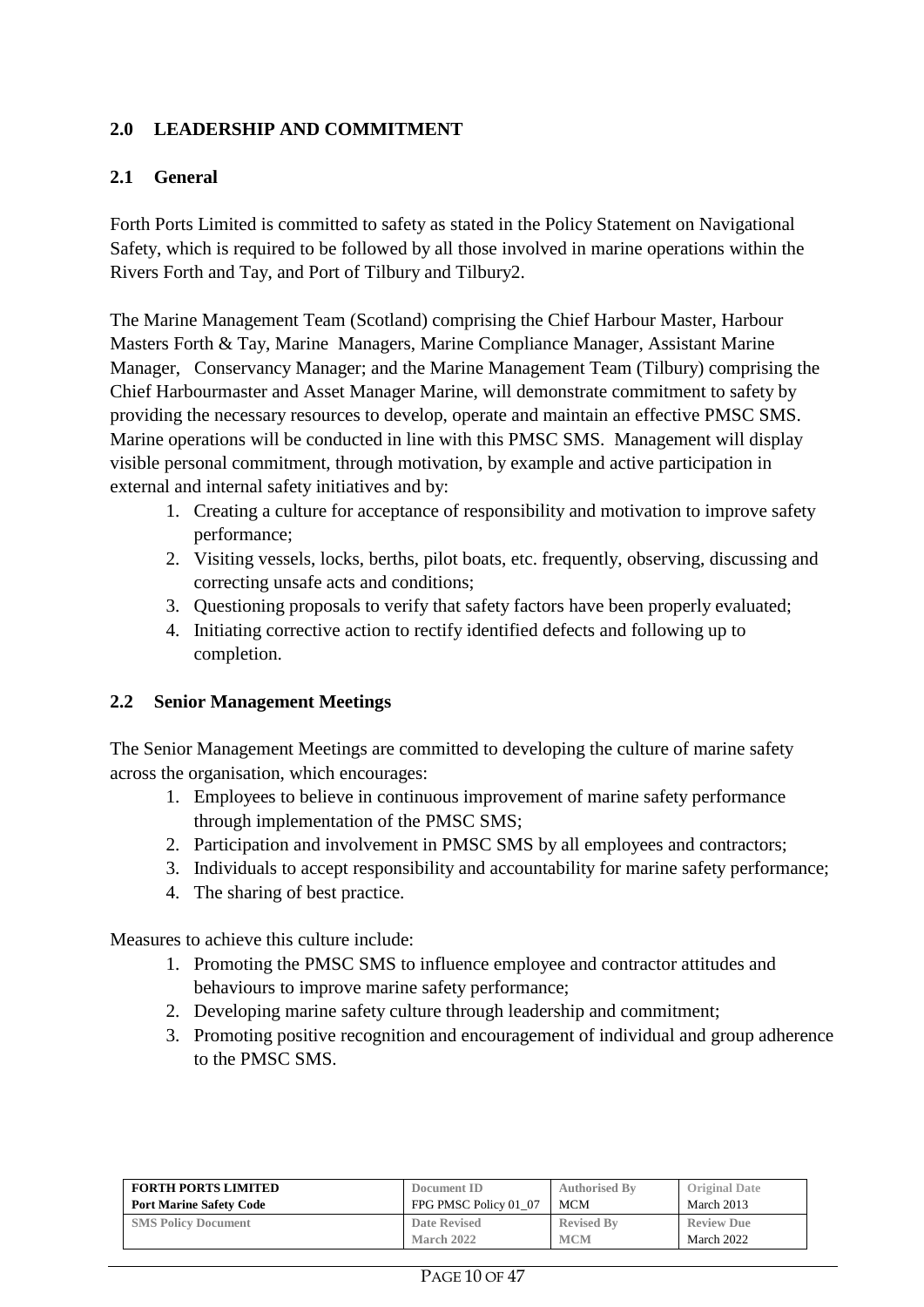### **3.0 POLICIES AND STRATEGIC OBJECTIVES**

#### **3.1 Safety Policy (Scotland)**

The Forth Ports' (Scotland) Policy Statement on Navigational Safety is detailed in *Appendix A*. The policy is issued to all marine staff and is readily available to contractors and third parties on the company's website.

#### **3.2 Health & Safety Policy (Forth Ports Group)**

Forth Ports has a company health & safety policy that is set out in *Appendix B* that relates to the company Health and Safety Management System. This is separate but complementary to the PMSC SMS and is displayed within all Forth Ports' premises.

#### **3.3 Marine Environment & Sustainability Policy (Scotland)**

The Forth Ports Marine Environment & Sustainability Policy is detailed in *Appendix C*. This Policy states that Forth Ports is committed to fulfilling environmental duties as required by relevant legislation including the Harbours Act 1964 and Habitats Directive under the Conservation (Natural Habitats &c) Regulations 1994.

#### **3.4 Strategic Safety Objectives**

Forth Ports Limited has the following strategic safety objectives:

- 1. To identify and assess hazards to be encountered during all Forth Ports' marine activities with respect to Likelihood and Severity  $(= Risk)$ ;
- 2. To eliminate the major risks wherever possible, and for risks that cannot be eliminated, control and recovery measures will be put in place to reduce the risks to a level that is demonstrated to be "As Low As Reasonably Practicable" (ALARP), which is in line with the safety legislation in the UK,

#### **3.5 Regulations and Guidelines**

Forth Ports are committed to carrying out their marine activities in full compliance with the Port Marine Safety Code, and other applicable related safety regulations.

#### **3.6 Enforcement Policy (Scotland)**

The Forth Ports Enforcement Policy (Scotland) is detailed in *Appendix D*. This Enforcement Policy sets out the general principles, which Forth Ports Scotland will follow when taking enforcement decisions.

This Policy applies to all enforcement action taken by Forth Ports. Enforcement in this context means any action taken to ensure compliance with legislation, byelaws or regulations. Forth Ports

| <b>FORTH PORTS LIMITED</b>     | Document ID           | <b>Authorised By</b> | <b>Original Date</b> |
|--------------------------------|-----------------------|----------------------|----------------------|
| <b>Port Marine Safety Code</b> | FPG PMSC Policy 01 07 | <b>MCM</b>           | March 2013           |
| <b>SMS Policy Document</b>     | Date Revised          | <b>Revised By</b>    | <b>Review Due</b>    |
|                                | March 2022            | <b>MCM</b>           | March 2022           |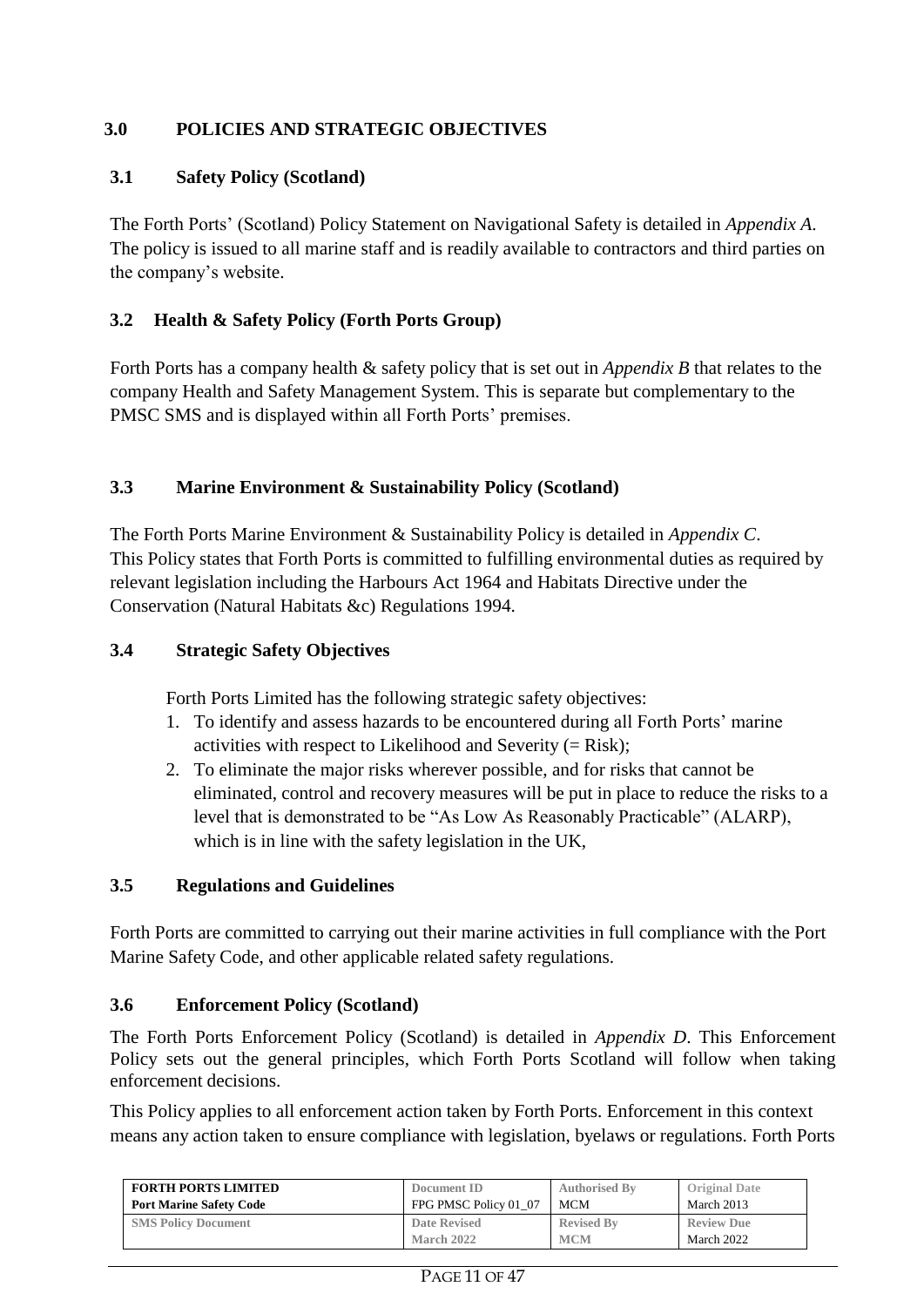will take action to protect, conserve or enhance the environment and safety and prevent or punish breaches of legislation, byelaws or regulations.

The policy is readily available to all parties on the company's website.

## **3.7 Safety Policy (Tilbury)**

The Forth Ports' – Port of Tilbury London Policy Statement on Navigational Safety is detailed in *Appendix E*. The policy is issued to all marine staff and is readily available to contractors and third parties on the company's website.

## **3.8 Enforcement Policy (Tilbury)**

The Forth Ports Enforcement Policy – Port of Tilbury and Tilbury 2 is detailed in *Appendix F*. This Enforcement Policy sets out the general principles, which Port of Tilbury will follow when taking enforcement decisions.

This Policy applies to all enforcement action taken by Forth Ports – Port of Tilbury. Enforcement in this context means any action taken to ensure compliance with legislation, byelaws or regulations. Forth Ports will take action to protect, conserve or enhance the environment and safety and prevent or punish breaches of legislation, byelaws or regulations. The policy is readily available to all parties on the company's website.

## **3.9 Marine Environment Policy (Tilbury)**

The Forth Ports – Port of Tilbury Marine Environment Policy is detailed in *Appendix G*. This Policy states that Forth Ports is committed to fulfilling environmental duties as required by relevant legislation including the Harbours Act 1964 and Habitats Directive under the Conservation (Natural Habitats &c) Regulations 1994

| <b>FORTH PORTS LIMITED</b>     | Document ID           | <b>Authorised By</b> | <b>Original Date</b> |
|--------------------------------|-----------------------|----------------------|----------------------|
| <b>Port Marine Safety Code</b> | FPG PMSC Policy 01 07 | <b>MCM</b>           | March 2013           |
| <b>SMS Policy Document</b>     | Date Revised          | <b>Revised By</b>    | <b>Review Due</b>    |
|                                | March 2022            | <b>MCM</b>           | March 2022           |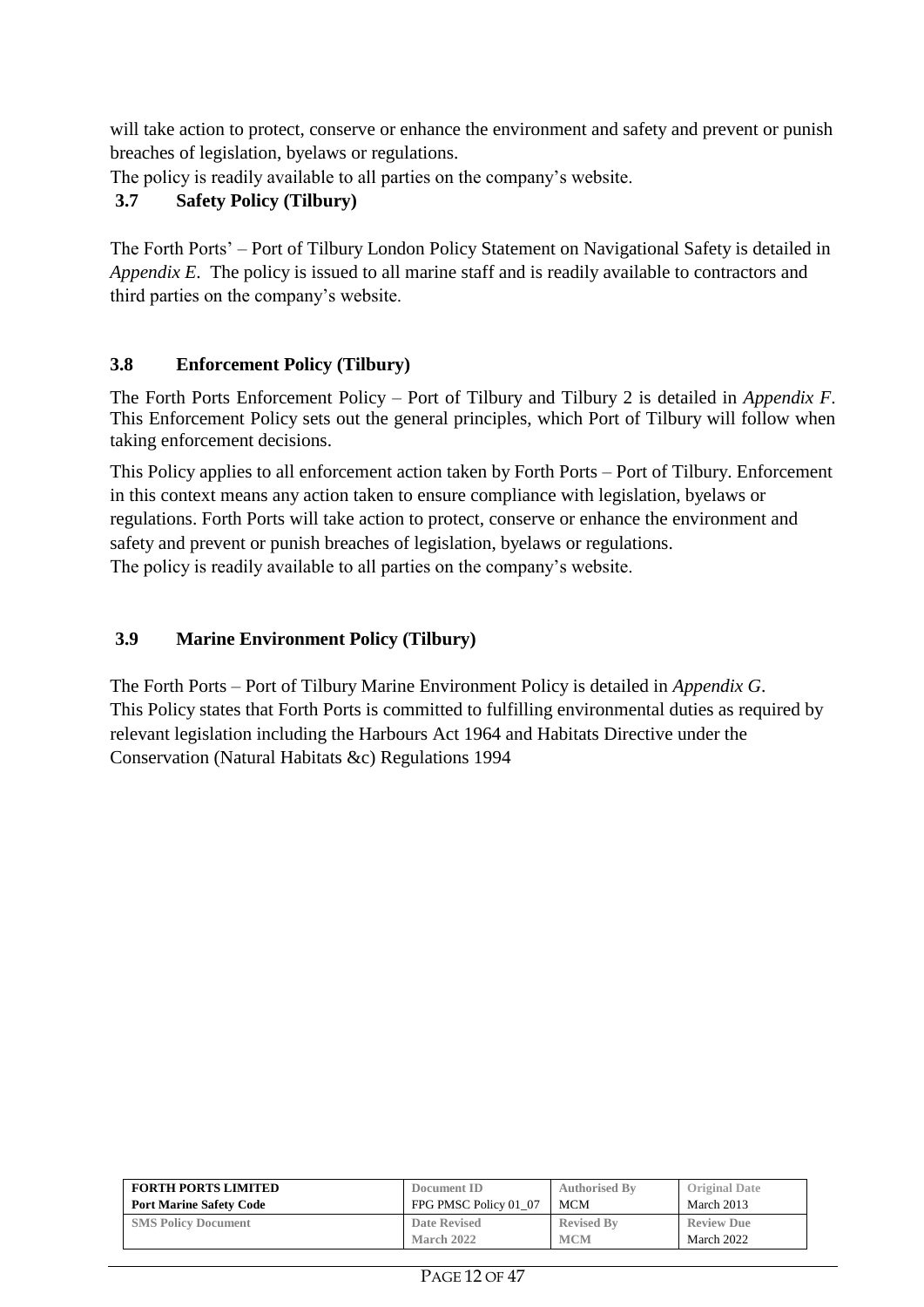## **4.0 ORGANISATION, RESPONSIBILITIES, RESOURCES, STANDARDS AND DOCUMENTATION**

#### **4.1 Management Structure**

The Chief Executive Officer (CEO) will provide the resources and the organisation to put the safety and marine environment policies into effect through the Chief Harbour Master.

The Chief Harbour Master has operational responsibility for all matters related to marine safety in all Forth Ports operations, and is responsible for implementing, reviewing, providing resources and complying with the marine policies.

The Chief Harbour Master has direct access to the Chief Executive Officer in order to discuss marine safety and environmental matters.

In Scotland, the Harbour Masters Forth & Tay, Marine Managers, Assistant Marine Manager and Marine Compliance Manager report on marine matters to the Chief Harbour Master and on all other matters to their respective port managers.

In Tilbury, the Asset Manager Marine reports on marine matters to the Chief Harbour Master and on all other matters to the respective asset managers.

Forth Ports' interaction with the Port Marine Safety Code diagram is shown in *Appendix E*.

#### **4.2 General**

It is the responsibility of each individual to follow and enforce safety procedures, to stop any activity that he or she may consider to be a marine risk. All individuals will report unsafe conditions to the Marine Management Teams, and any activities which have been stopped for safety reasons.

#### **4.3 Duty Holder**

The Forth Ports Board as the Duty Holder are collectively and individually responsible for the Port Marine Safety Code and they cannot assign or delegate their accountability for compliance with the Code on the grounds they do not have particular skills.

The PMSC SMS is a standing agenda item on Board meetings.

| <b>FORTH PORTS LIMITED</b>     | Document ID           | <b>Authorised By</b> | <b>Original Date</b> |
|--------------------------------|-----------------------|----------------------|----------------------|
| <b>Port Marine Safety Code</b> | FPG PMSC Policy 01 07 | MCM                  | March 2013           |
| <b>SMS Policy Document</b>     | Date Revised          | <b>Revised By</b>    | <b>Review Due</b>    |
|                                | March 2022            | <b>MCM</b>           | March 2022           |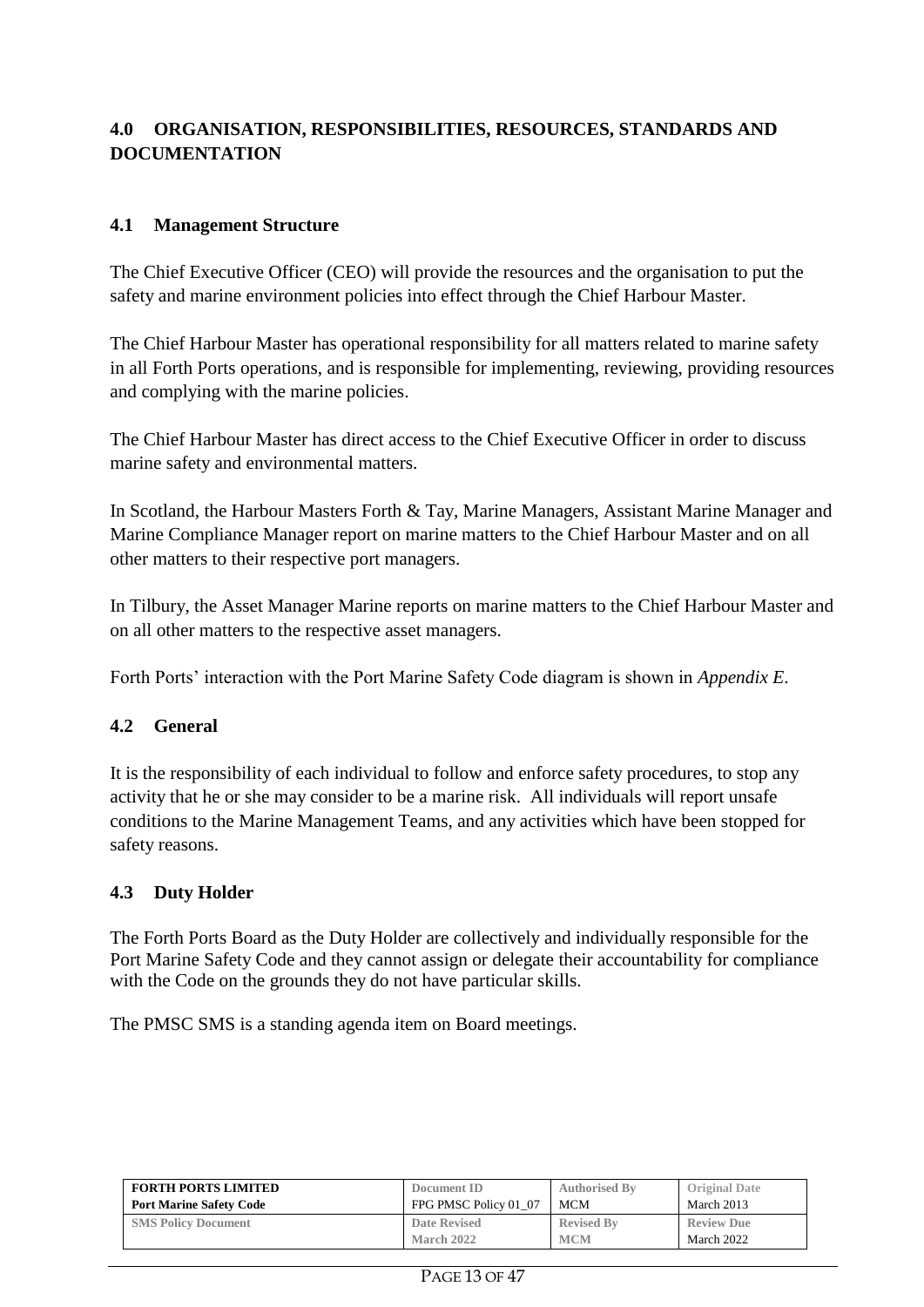### **4.4 Chief Executive Officer (CEO)**

The main safety responsibilities of the CEO are to:

- 1. Ensure that the Chief Harbour Master implements the PMSC SMS and that regular assessments of its performance are made;
- 2. Embody the commitment of Forth Ports to its Navigational Safety Policy and goals, using his leadership role and suitable public occasions to reinforce his message both internally and externally to Forth Ports

#### **4.5 Chief Harbour Master**

The Chief Harbour Master (CHM) manages and is responsible for safety of navigation, pilotage, operation of towage, pilot boats, pollution prevention and response function in Scotland and Tilbury. The CHM has the following safety responsibilities:

- 1. Control marine operations related safety issues;
- 2. Ensure Formal Risk Assessment is in place and carry out risk assessments as necessary;
- 3. Represent Forth Ports on safety matters in dealings with external bodies;
- 4. Provide assurance that risks have been identified and assessed, and that effective risk control measures are in place;
- 5. Set performance targets for Forth Ports Marine Divisions;
- 6. Ensure the communication of necessary information throughout the organisation;
- 7. Ensure the competence of marine staff;
- 8. Monitor the safety performance in operations;
- 9. Review the performance of the PMSC SMS to ensure its continuing suitability and effectiveness;
- 10. Report regularly to the CEO on the effectiveness of the PMSC SMS and planned improvementsChair the Statutory Safety Committee (Marine Division Scotland) which is part of the Company Health and Safety SMS

#### **4.6 Director of Energy and Director of Operations – Scotland (Leith, Dundee, and Methil and Grangemouth, Rosyth, Burntisland and Kirkcaldy), Asset Managers – Tilbury**

Port Managers and Asset Managers manage all non-marine aspects of port operations, and have the following responsibilities:

- 1. Provide resources and finance for implementation of the PMSC SMS in their respective dock/port;
- 2. Ensure efficient and safe interface between on one side, shore based operations and stevedores, and on the other side, the marine operations and vessels.

| <b>FORTH PORTS LIMITED</b>     | Document ID           | <b>Authorised By</b> | <b>Original Date</b> |
|--------------------------------|-----------------------|----------------------|----------------------|
| <b>Port Marine Safety Code</b> | FPG PMSC Policy 01 07 | <b>MCM</b>           | March 2013           |
| <b>SMS Policy Document</b>     | <b>Date Revised</b>   | <b>Revised By</b>    | <b>Review Due</b>    |
|                                | <b>March 2022</b>     | <b>MCM</b>           | March 2022           |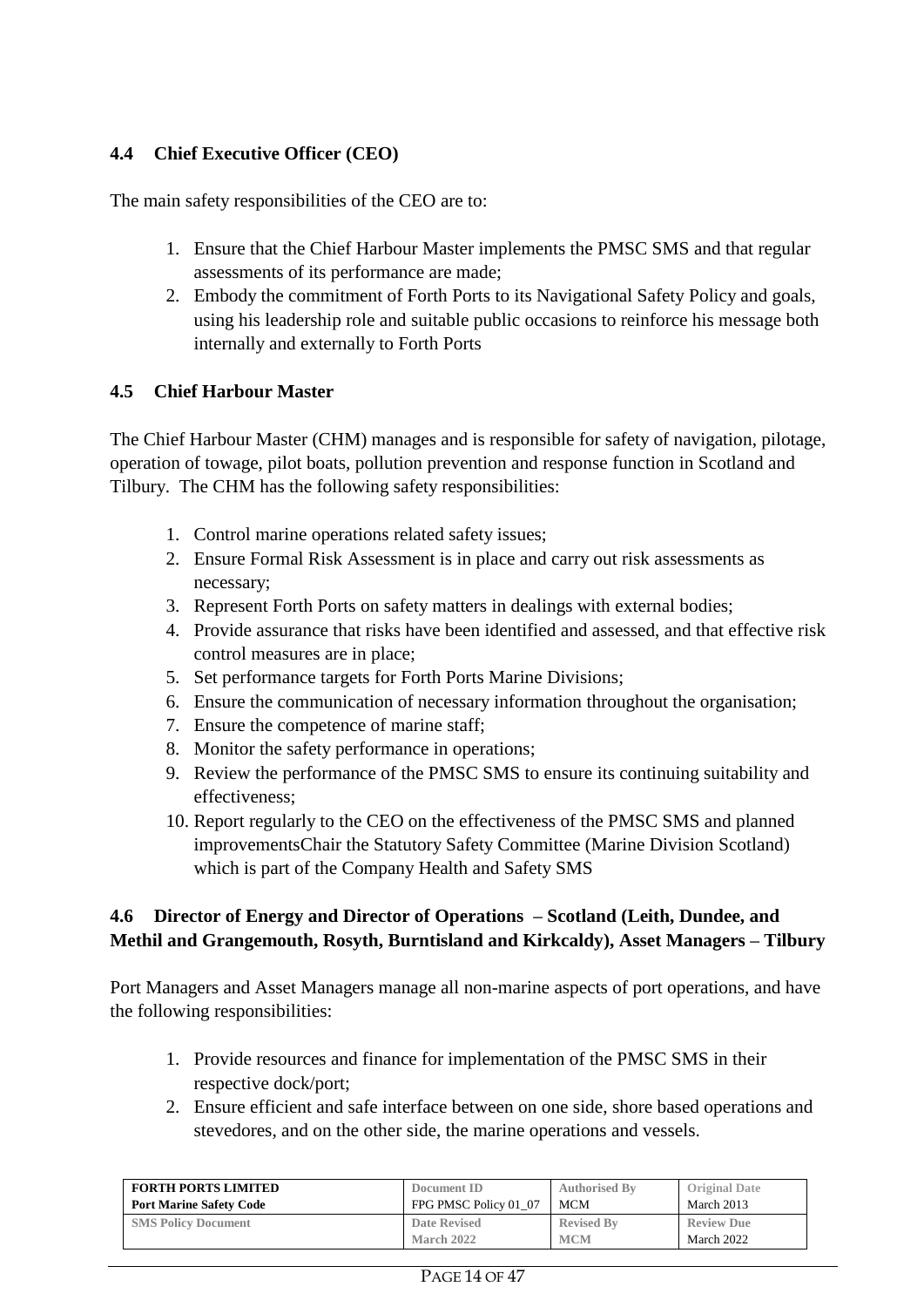## **4.7 Harbour Masters Forth & Tay**

The Harbour Masters Forth  $\&$  Tay manage navigation within the port and harbour limits, ensure safe functioning of port marine facilities (berths, docks, navigational equipment, etc.) conduct spot checks on vessels, enforce port regulations, etc. They have the following safety related responsibilities:

- 1. Develop high levels of marine safety awareness amongst the staff and contractors, through encouraging workforce involvement and training, ensures safety induction training of new or transferred staff;
- 2. Setting marine safety targets and cascading these to all staff for their accountabilities in the PMSC SMS;
- 3. Co-ordination and monitoring of the implementation of the PMSC SMS;
- 4. Advises on marine operations related safety issues within their port or area;
- 5. Provides assurance that risks have been identified and assessed, and that effective risk control measures are in place;
- 6. Participates in the PMSC Management Committee;
- 7. Chairs/attends the Port Marine Safety Code Local Liaison Committee (with port users) and promote co-operation between FTNS, Quayside Personnel, Pilots, Tug Masters, Boatmen, Pilot Vessel Crews and Port Users;
- 8. Ensures the communication of necessary information throughout the port;
- 9. Ensures the competence of marine department personnel;
- 10. Monitors safety performance in the port;
- 11. Initiate corrective action within the area of responsibility;
- 12. Disseminates lessons learned from incidents or events;
- 13. Reviews the PMSC SMS effectiveness in their port, improving where necessary and setting new targets.
- 14. Conduct patrols of harbour authority waters, including those non-commercial areas of operation.
- 15. Direct reporting to the Chief Harbour Master on marine safety matters;
- 16. Monitoring adherence to the PMSC SMS.
- 17. Record keeping
- 18. Initiate meetings as necessary to organise the working of the PMSC SMS.
- 19. To arrange the audit schedule of the PMSC SMS.
- 20. To draft new and revised PMSC SMS system standards and procedures.
- 21. Under instructions of the Chief Harbour Master draft new and revised operational safety standards and procedures and document them in the PMSC SMS.
- 22. Assist in the interpretation of new safety regulations following PMSC SMS procedures;
- 23. Collect performance data;
- 24. Act as custodian of hazard identification and risk assessment techniques;
- 25. Carry out risk assessment as necessary or as instructed by the Chief Harbour Master;
- 26. Monitor Incidents and report to Port Marine Safety Code Local Liaison Committees and Pilotage Management Committee.

| <b>FORTH PORTS LIMITED</b>     | Document ID           | <b>Authorised By</b> | <b>Original Date</b> |
|--------------------------------|-----------------------|----------------------|----------------------|
| <b>Port Marine Safety Code</b> | FPG PMSC Policy 01 07 | MCM                  | March 2013           |
| <b>SMS Policy Document</b>     | Date Revised          | <b>Revised By</b>    | <b>Review Due</b>    |
|                                | March 2022            | <b>MCM</b>           | March 2022           |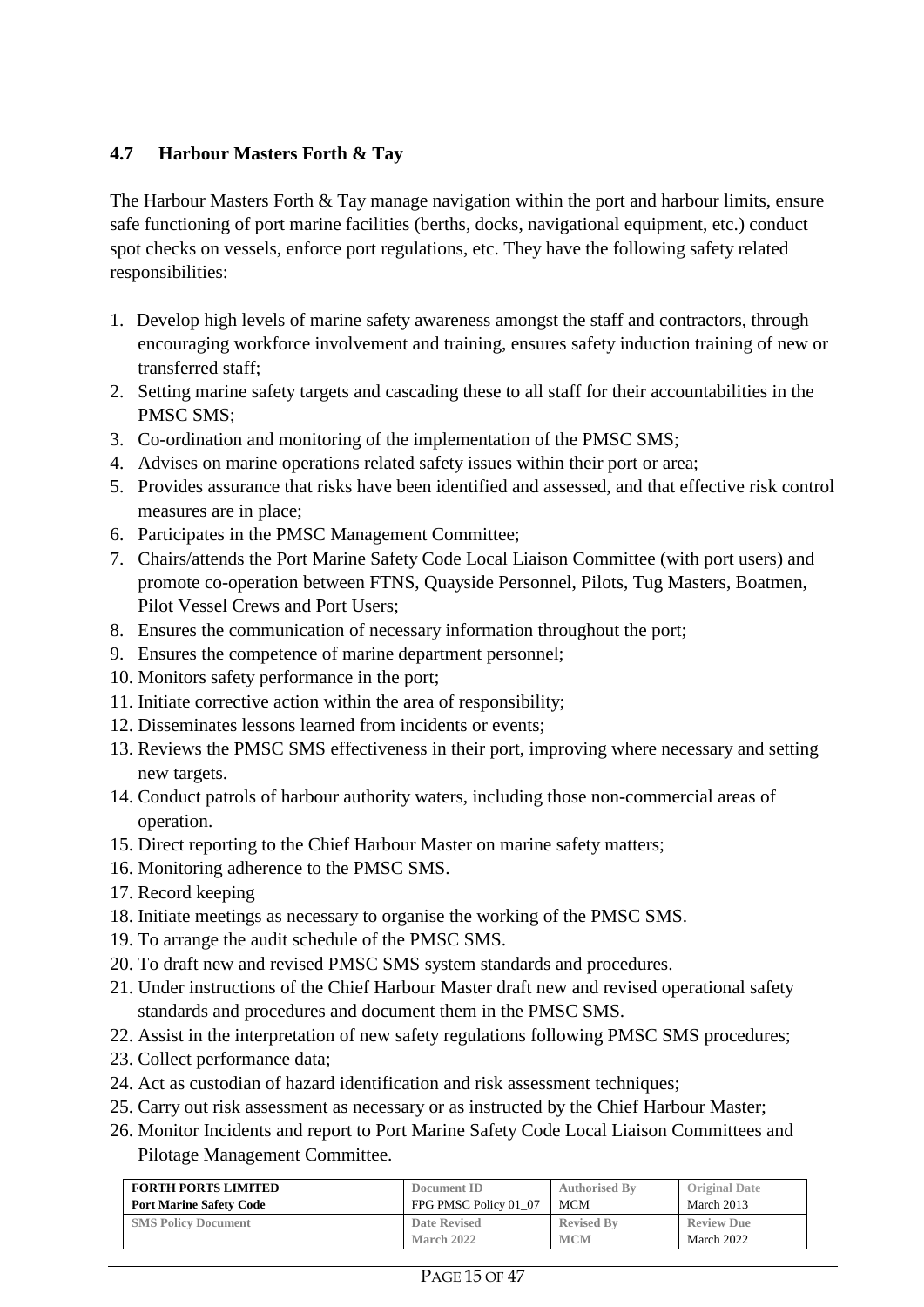#### 27. Maintain Marine Report Form Register and reports

#### **4.8 Asset Manager Marine**

The Asset Manager Marine manages navigation within the port and harbour limits, ensure safe functioning of port marine facilities (berths, docks, navigational equipment, etc.) conduct spot checks on vessels, enforce port regulations, etc. They have the following safety related responsibilities:

- 1. Develop high levels of marine safety awareness amongst the staff and contractors, through encouraging workforce involvement and training, ensures safety induction training of new or transferred staff;
- 2. Setting marine safety targets and cascading these to all staff for their accountabilities in the PMSC SMS;
- 3. Co-ordination and monitoring of the implementation of the PMSC SMS;
- 4. Advises on marine operations related safety issues within their port or area;
- 5. Provides assurance that risks have been identified and assessed, and that effective risk control measures are in place;
- 6. Participates in the PMSC Management Committee;
- 7. Chairs/attends the Port Marine Safety Code Local Liaison Committee (with port users) and promote co-operation between Marine staff, Quayside Personnel, other departments, Port Users;
- 8. Ensures the communication of necessary information throughout the port;
- 9. Ensures the competence of marine department personnel;
- 10. Monitors safety performance in the port;
- 11. Initiate corrective action within the area of responsibility;
- 12. Disseminates lessons learned from incidents or events;
- 13. Reviews the PMSC SMS effectiveness in their port, improving where necessary and setting new targets.
- 14. Conduct patrols of harbour authority waters, including those non-commercial areas of operation.
- 15. Direct reporting to the Chief Harbour Master on marine safety matters;
- 16. Monitoring adherence to the PMSC SMS.
- 17. Record keeping
- 18. Initiate meetings as necessary to organise the working of the PMSC SMS.
- 19. To arrange the audit schedule of the PMSC SMS.
- 20. To draft new and revised PMSC SMS system standards and procedures.
- 21. Under instructions of the Tilbury Harbour Master draft new and revised operational safety standards and procedures and document them in the PMSC SMS.
- 22. Assist in the interpretation of new safety regulations following PMSC SMS procedures;
- 23. Collect performance data;
- 24. Act as custodian of hazard identification and risk assessment techniques;
- 25. Carry out risk assessment as necessary or as instructed by the Chief Harbourmaster

| <b>FORTH PORTS LIMITED</b>     | Document ID           | <b>Authorised By</b> | <b>Original Date</b> |
|--------------------------------|-----------------------|----------------------|----------------------|
| <b>Port Marine Safety Code</b> | FPG PMSC Policy 01 07 | MCM                  | March 2013           |
| <b>SMS Policy Document</b>     | Date Revised          | <b>Revised By</b>    | <b>Review Due</b>    |
|                                | March 2022            | <b>MCM</b>           | March 2022           |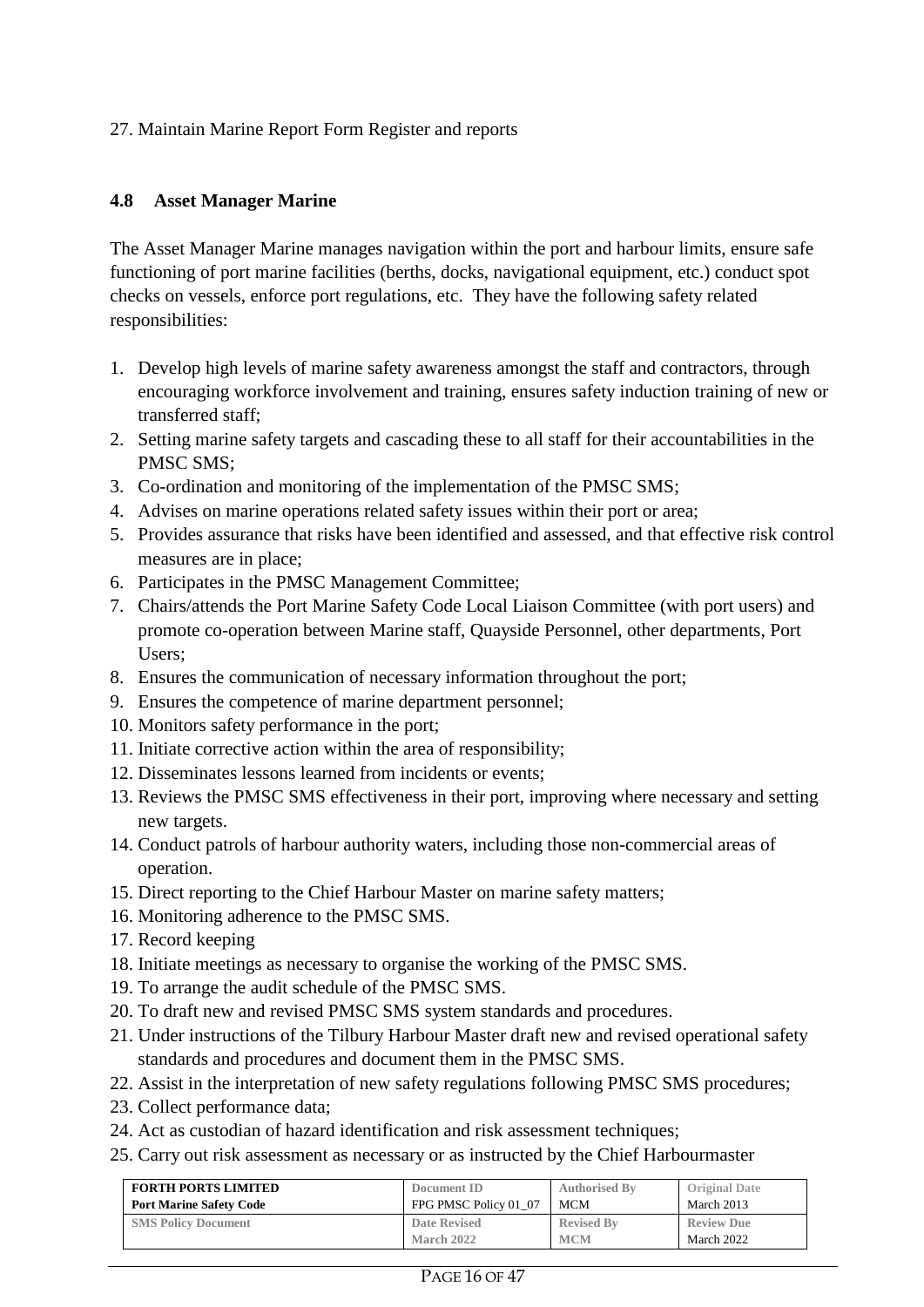26. Monitor Incidents and report to Port Marine Safety Code Local Liaison Committees

27. Maintain Marine Report Form Register and reports

## **4.9 Pilots (Forth and Tay)**

The Pilots are responsible for the safety of pilotage and compliance with the PMSC SMS. The Pilots have the following safety responsibilities:

- 1. Advising on pilotage safety issues;
- 2. Raising the pilotage safety issues on the Pilotage Management Committee;
- 3. Setting performance targets for pilotage;
- 4. Monitoring safety performance during pilotage;
- 5. Reviewing the PMSC SMS to ensure its suitability and effectiveness regarding pilotage.

## **4.10 Designated Person**

The key responsibility of the Designated Person (DP) is to audit the Forth Ports' compliance with the Port Marine Safety Code (see Section 10), and provide independent assurance to the Duty Holder that the SMS is working effectively.

The DP is a qualified marine professional appointed by Duty Holder.

The DP does not have any management function in Forth Ports.

The DP has direct access to the Duty Holder (Board of Forth Ports).

The DP makes an annual presentation of the audit report to the Duty Holder (Board of Forth Ports)

The DP receives the minutes of all PMSC meetings.

The DP has

- 1. Relevant first-hand experience of the marine environment and how ports operate.
- 2. Appropriate knowledge of shipping, shipboard operations, and port operations.
- 3. Understanding of the design, implementation, monitoring, auditing and reporting of Safety Management Systems.
- 4. Understanding of assessment techniques for examining, questioning, evaluating and reporting.

| <b>FORTH PORTS LIMITED</b>     | Document ID           | <b>Authorised By</b> | <b>Original Date</b> |
|--------------------------------|-----------------------|----------------------|----------------------|
| <b>Port Marine Safety Code</b> | FPG PMSC Policy 01 07 | MCM                  | March 2013           |
| <b>SMS Policy Document</b>     | <b>Date Revised</b>   | <b>Revised By</b>    | <b>Review Due</b>    |
|                                | <b>March 2022</b>     | <b>MCM</b>           | March 2022           |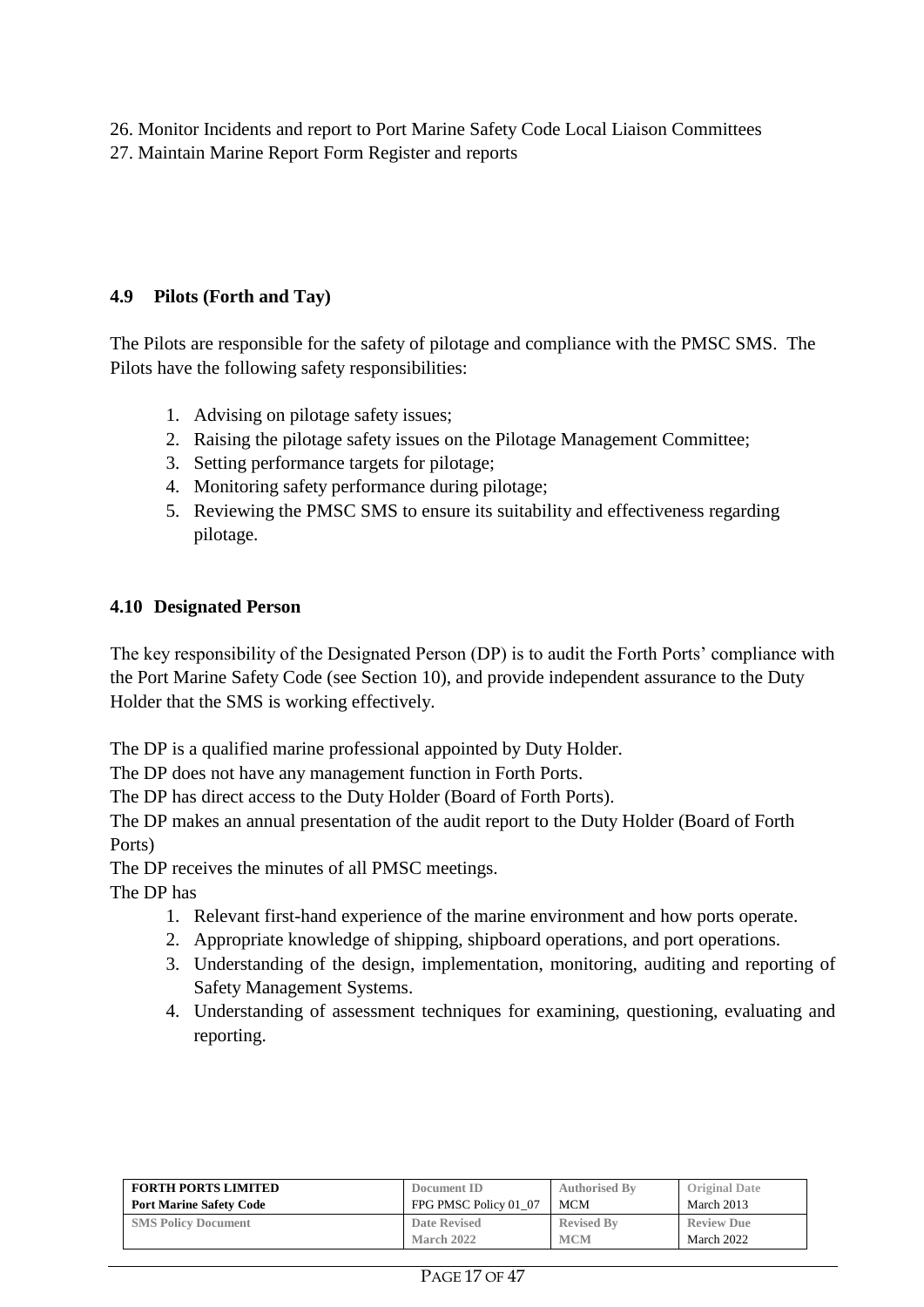#### **4.11 Resources**

Implementation of the PMSC SMS is the Marine Division responsibility. Financial resources will be supplied from Forth Ports to enable implementation to take place.

The Chief Harbour Master will enforce safety and contractual issues with the Forth Pilots and initiate corrective action if required.

The Chief Harbour Master and Asset Manager Marine will enforce safety and contractual issues with Bachmann staff and initiate corrective action if required.

The Marine Management Team will check and enforce contractual issues with their respective contractors.

Forth Ports can provide in-house resources through the various departments (e.g. Health and Safety Department and Legal Department).

#### **4.12 Competence Assurance**

The competence of employees is an essential element in the management of risk. The components of competence are the knowledge and the motivation of the employee. Competence can be influenced by recruitment, training, assignment, assessment and review.

Scotland: The Chief Harbour Master is responsible for ensuring the required level of competence of Harbour Masters, Marine Managers, Marine Compliance Manager, Pilots and PEC Holders is maintained. Pilot and PEC Holder Examination, Authorisation and Re-Validation are part of the competence assurance.

Tilbury: The Asset Marine Manager is responsible for ensuring the required level of competence of all Bachmann staff.

Harbour Masters, Marine Managers and Marine Compliance Manager are responsible for ensuring the required level of competence of their staff is maintained and for setting the assessment standards for their competence.

The following issues form part of the competence assurance process:

| <b>Previous Training</b>    | Any training prior to joining Forth Ports                                            |
|-----------------------------|--------------------------------------------------------------------------------------|
| <b>Experience</b>           | General marine experience, qualifications, similar job in a previous port            |
|                             | or length of time in the present job.                                                |
| Knowledge                   | Knowledge of the Forth Ports PMSC SMS is a requirement for all marine                |
|                             | staff.                                                                               |
| $\lambda$ cococose os $\pm$ | $\Lambda$ as a sense on the fine direction of the model was a sense of defined anti- |

**Assessment** Assessment of individual's performance against defined criteria.

| <b>FORTH PORTS LIMITED</b>     | Document ID           | <b>Authorised By</b> | <b>Original Date</b> |
|--------------------------------|-----------------------|----------------------|----------------------|
| <b>Port Marine Safety Code</b> | FPG PMSC Policy 01 07 | MCM                  | March 2013           |
| <b>SMS Policy Document</b>     | Date Revised          | <b>Revised By</b>    | <b>Review Due</b>    |
|                                | March 2022            | <b>MCM</b>           | March 2022           |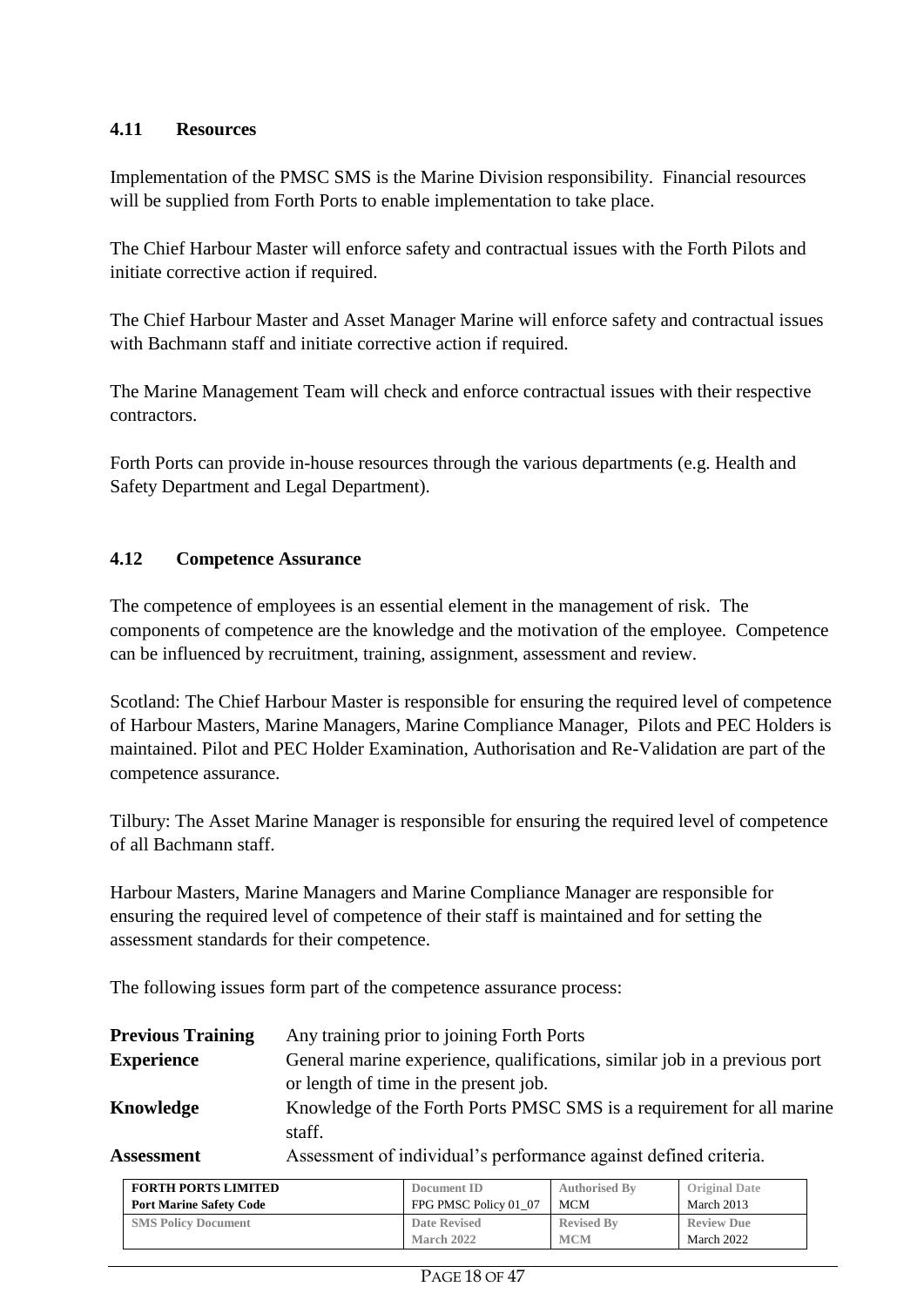**Motivation** The Harbour Master and Marine Managers are required to carry out an annual appraisal for each subordinate in a supervisory role. The Marine Compliance Manager, or Marine Officer carries out an appraisal on all Assistant Harbour Masters and VTS Officers (Scotland). The Asset Manager Marine carries out appraisals for Bachmann staff. A specific issue will be the individual's concern for safety.

## **4.13 Recruitment**

New staff are given a Forth Ports general induction, which is controlled, by the Training and H&S Departments. Inductions range between one and five days depending on the employee's role. The training department holds records. The Forth Ports induction covers all relevant safety procedures. Safety responsibilities are identified for all supervisors and managers.

## **4.14 Training**

All statutory training will be undertaken as required. Any other company or identified training will be undertaken by or with the support of either the Training and/or the H&S Department. The training department holds all training records.

#### **4.15 Contractor Management**

Long-term contractors operating within the PMSC SMS are the Golden Lion Pilotage, Association of Dundee Pilots, and Bachmann Group. These contractors are integrated into the Forth Ports organisation, with functional responsibilities for safety activities. There is no difference in the PMSC SMS between these contractors and the Forth Ports marine staff.

#### **4.16 Long-term Contractors**

Other long-term contractors operating in compliance with the PMSC SMS are licensed towage operators and the licensed boatmen's companies. These contractors have their own safety management system and are subject to auditing and licensing by Forth Ports Limited.

#### **4.17 Commissioning New Contractors:**

- 1. Selection of contractors, including specific assessment of their safety policy, practices and performance and the adequacy of their SMS, commensurate with the risk associated with the services to be provided;
- 2. Forth Ports H&S procedure 07:14 Control of Contractors.
- 3. Compliance of their respective safety management systems with the Forth Ports PMSC SMS;
- 4. Effective communication of the agreed safety objectives and performance criteria;
- 5. Definition of methods for monitoring and assessing contractor performance against agreed safety objectives and performance criteria;
- 6. Interface between contractor's and Forth Ports' emergency plans;

| <b>FORTH PORTS LIMITED</b>     | Document ID           | <b>Authorised By</b> | <b>Original Date</b> |
|--------------------------------|-----------------------|----------------------|----------------------|
| <b>Port Marine Safety Code</b> | FPG PMSC Policy 01 07 | MCM                  | March 2013           |
| <b>SMS Policy Document</b>     | <b>Date Revised</b>   | <b>Revised By</b>    | <b>Review Due</b>    |
|                                | March 2022            | <b>MCM</b>           | March 2022           |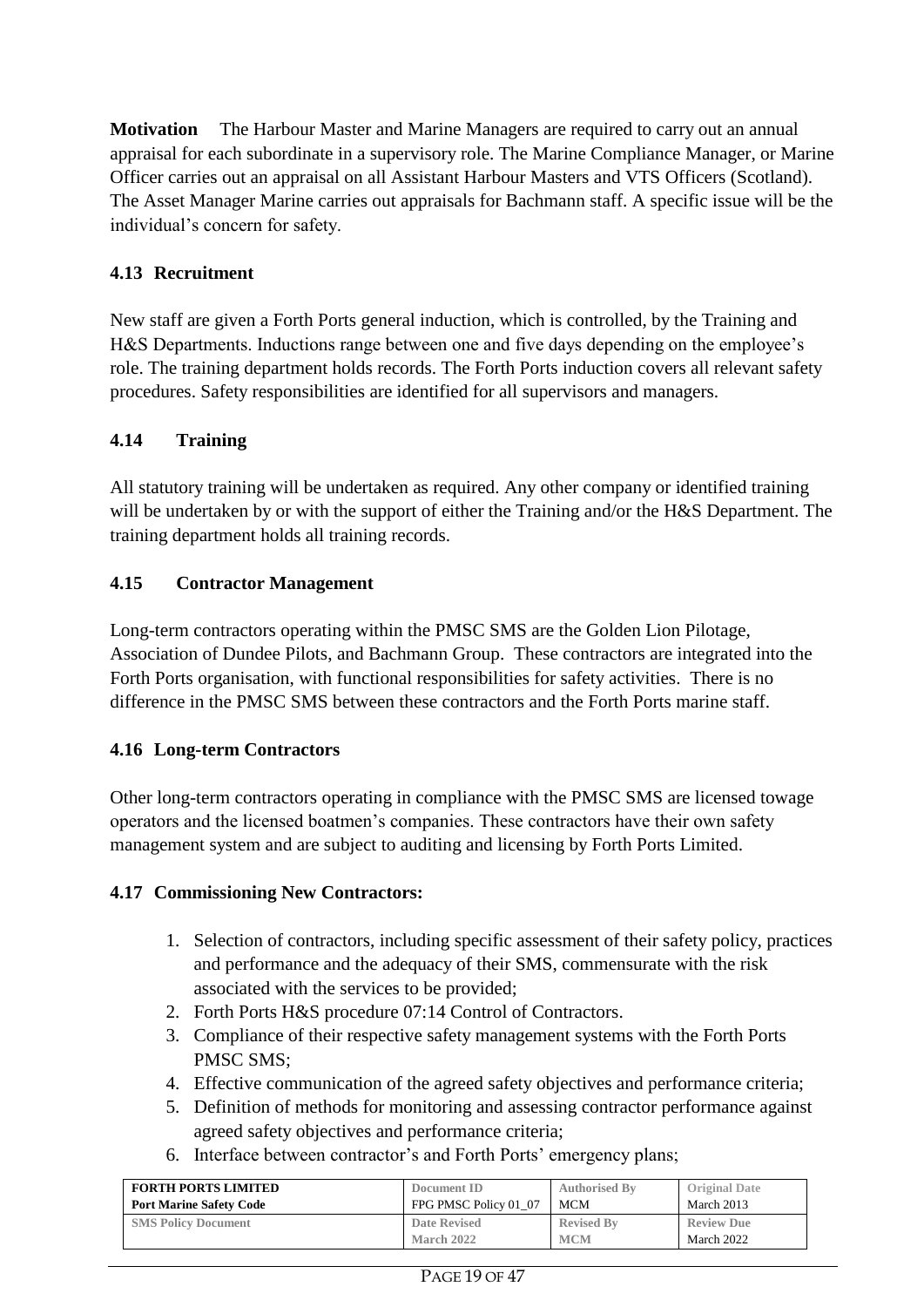### **4.18 Communication of Safety Issues**

Forth Ports ensures that all employees and contractors are aware of:

- 1. The importance of compliance with the safety policy and objectives, and their individual roles and responsibilities in achieving it;
- 2. The hazards and risks of marine operations, and the controls and recovery measures that have been established;
- 3. Potential consequences of departure from agreed procedures, i.e. from breaching established controls and recovery measures;
- 4. The mechanisms for suggesting improvement in the procedures.

Communication flows utilised by the Forth Ports are as follows:

- 1. Minutes of meetings;
- 2. Marine Report Forms
- 3. PMSC Annual Performance Review & Marine Continuous Improvement Plan
- 4. Company Intranet
- 5. Company Website

In order to effectively manage marine safety and the operation of the PMSC SMS, the following committees have been established, as shown in Section 4.25 and are also described in subsequent sections.

#### **4.19 Senior Management Meetings**

The Chief Executive Officer (Scottish meeting), Site Director (Tilbury meeting) chair these committees, which meets monthly. The responsibility of the committees is to develop policy, to monitor the overall marine safety performance and co-ordinate action for continuous improvement in line with Forth Ports' policy.

#### **4.20 PMSC SMS Management Review**

The Chief Harbour Master chairs a bimonthly meeting with the Marine Management Team (Scotland), and The Asset Manager Marine chairs a quarterly meeting with the Tilbury Marine Team to review progress in the PMSC SMS as follows:

- 1. Register of Marine Safety Issues
- 2. Register of PMSC SMS Legislation and other requirements
- 3. PMSC SMS Management Tasks
- 4. Analyse Marine reports and statistics;
- 5. Consider issues of a repetitive nature from the Local PMSC Liaison Committees;
- 6. Discuss items with a policy aspect.

| <b>FORTH PORTS LIMITED</b>     | Document ID           | <b>Authorised By</b> | <b>Original Date</b> |
|--------------------------------|-----------------------|----------------------|----------------------|
| <b>Port Marine Safety Code</b> | FPG PMSC Policy 01 07 | <b>MCM</b>           | March 2013           |
| <b>SMS Policy Document</b>     | <b>Date Revised</b>   | <b>Revised By</b>    | <b>Review Due</b>    |
|                                | March 2022            | <b>MCM</b>           | March 2022           |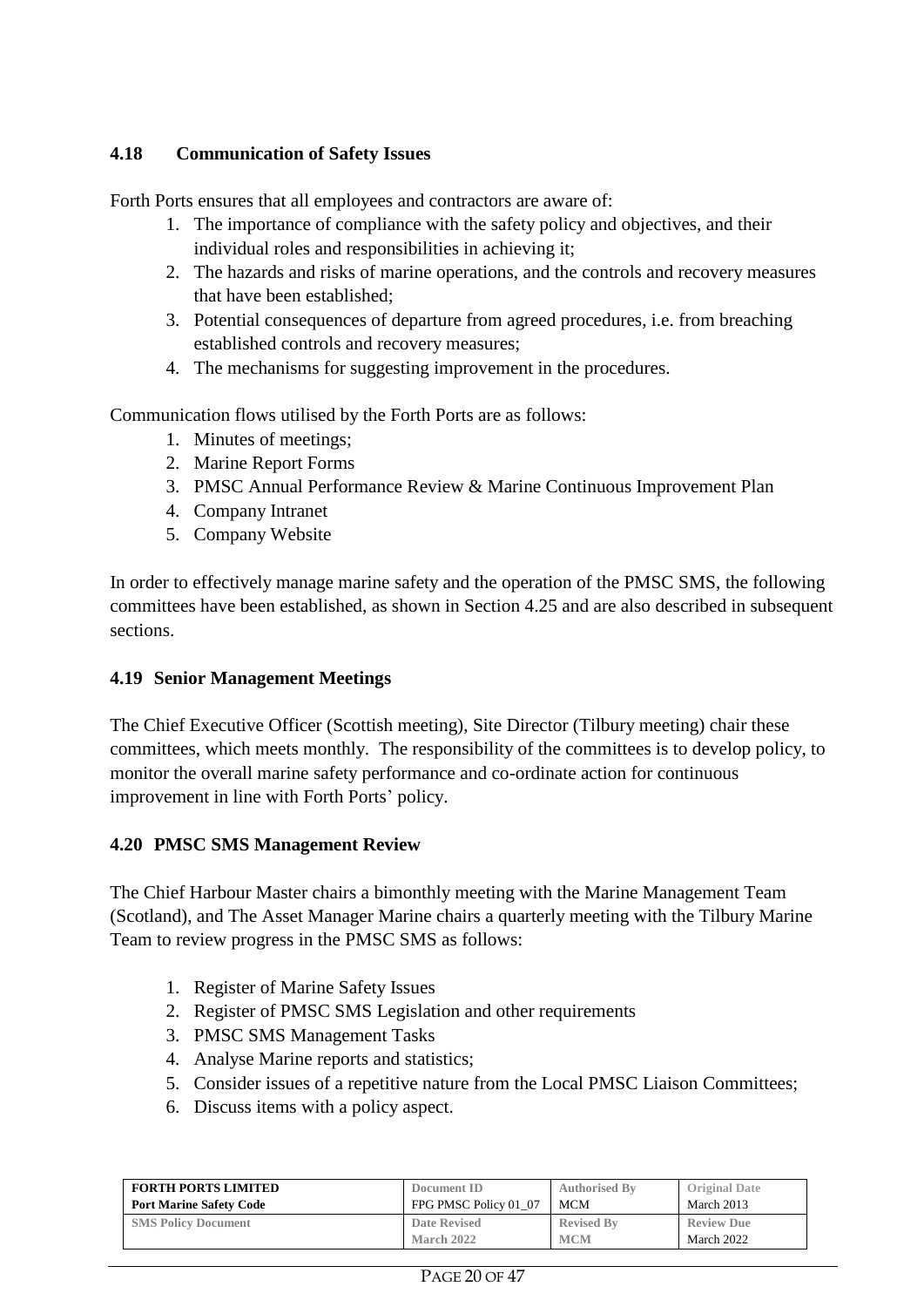The Marine Management Team (Scotland) comprises Chief Harbour Master, Senior Harbour Master, Harbour Masters Forth & Tay, and Conservancy Manager.

The Tilbury Marine Team comprises Chief Harbour Master, Asset Manager Marine, Duty Harbour Masters, Berthing Masters, and Marine Operatives.

### **4.21 Senior Pilotage Management Committees (Scotland)**

The main objective of this committee is to discuss Marine Safety issues and other relevant port/Pilotage operational and safety issues.

The Chief Harbour Master chairs the Forth Committee. Other members are the Senior Harbour Master, the Chairman and two Forth Pilots.

The Harbour Master Forth & Tay chairs the Dundee Committee, and members are Dundee Pilots and Chief Harbour Master.

## **4.22 Port/Terminal Liaison Committee (Scotland) - At least every 4 months**

The Chief Harbour Master, Senior Harbour Master and Marine Manager Fife attend Terminal Committees, while respective Harbour Masters chair committees for their ports. Representatives for pilotage, towage, shipping agents, boatmen services and the Principal Port Users (for ports), MOD (Crombie), and the Oil Company (for Terminals) form these committees. The main objective of these committees is to discuss marine safety issues.

## **4.23 Leisure Community Annual Meeting (Scotland)**

Representatives of the leisure community are invited to attend an annual meeting at FTNS to facilitate discussion on matters pertaining to the Forth & Tay. In addition to this, such representatives are also invited to attend the PMSC Liaison Meetings, and are included in distribution lists for information promulgation and consultation such as Notices to Mariners. See FP PMSC R04 Register of Stakeholder Communication.

## **4.24 PLA Liaison Meeting (Tilbury)**

A liaison meeting held once every 4 months chaired by the Asset Manager Marine and attended by the Port of London Harbour Master (Lower) and Pilotage manager to discuss Marine incidents, Pilotage and any other Marine issues that arise.

| <b>FORTH PORTS LIMITED</b>     | Document ID           | <b>Authorised By</b> | <b>Original Date</b> |
|--------------------------------|-----------------------|----------------------|----------------------|
| <b>Port Marine Safety Code</b> | FPG PMSC Policy 01 07 | MCM                  | March 2013           |
| <b>SMS Policy Document</b>     | Date Revised          | <b>Revised By</b>    | <b>Review Due</b>    |
|                                | March 2022            | <b>MCM</b>           | March 2022           |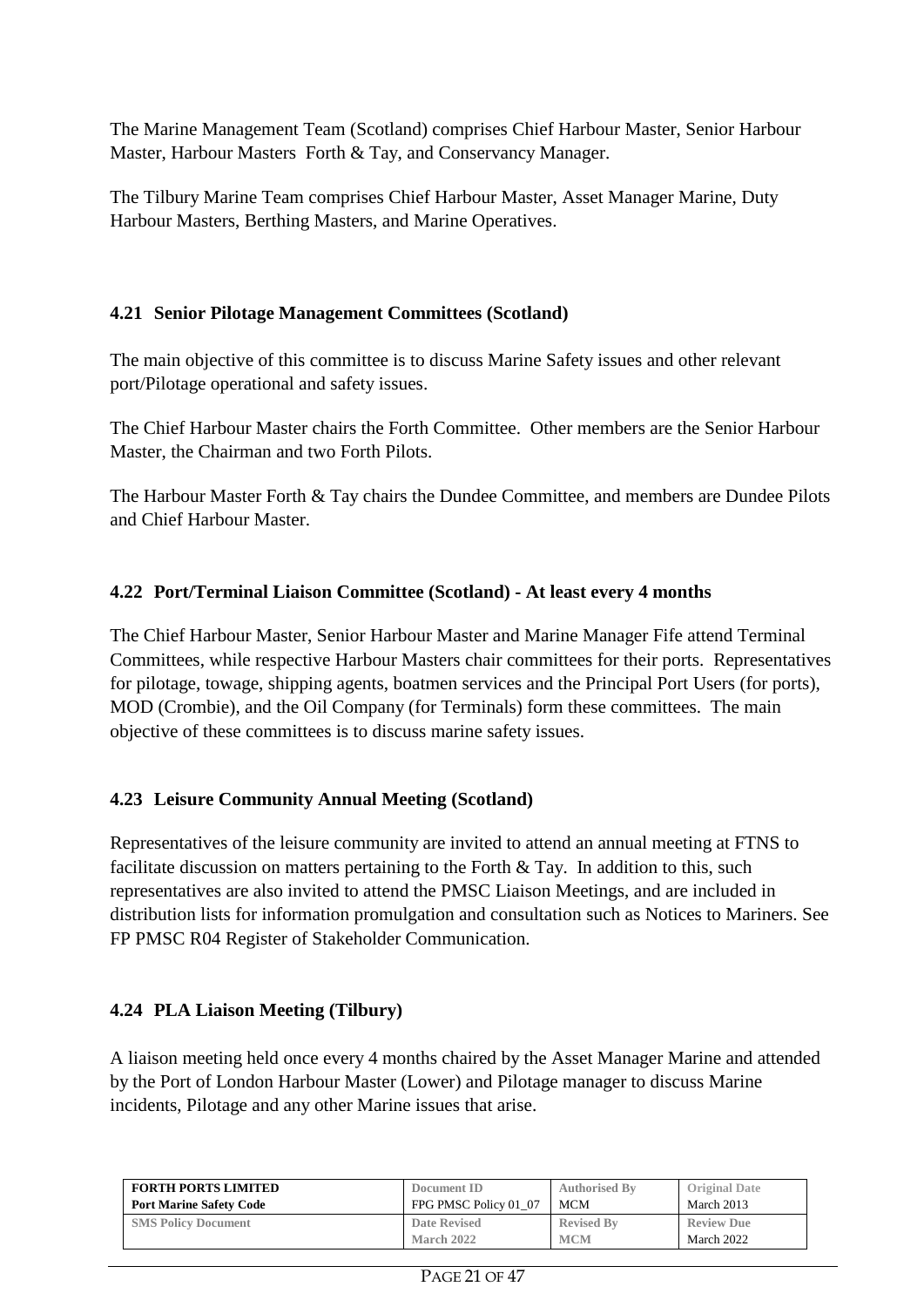#### **4.25 Statutory Safety Committee – Marine Division Scotland (Quarterly)**

The Chief Harbour Master chairs this committee which is part of Forth Ports H&S Safety Management System. The membership of the committee includes the Senior Harbour Master, Harbour Master Forth & Tay, Marine Managers, Marine Compliance Manager, Targe Operations Managers and the safety representatives from the tugs, pilot vessels and FTNS. In addition a member of Forth Ports H&S Department and the Occupational Health practitioner will attend.

The purposes of a Health and Safety Committee are to:

- 1. Provide a forum through which all aspects of health and safety can be addressed and ensure that Forth Ports Health and Safety Policies are adhered to.
- 2. Provide written minutes for members of the Health and Safety Committee, which can then be displayed to provide information for all employees at operational level. The broad objectives of the Health and Safety Committee are to provide a bi-monthly forum through which questions of health and safety can be discussed; and local health and safety policies and procedures can be monitored.
- 3. To advise and assist Port Managers and the Chief Harbour Master in the discharge of their health and safety responsibilities, considering, and where necessary taking appropriate action on:
	- a. Reports from safety representatives, trade union representatives and employees.
	- b. Reports on any untoward incidents carrying a risk to health and safety.
	- c. Other reports generated by the Health and Safety Department.
- 4. To refer any general safety issues for consideration by the Health and Safety Department.
- 5. To consider any other issues concerning the health and safety of staff members while carrying out their work.
- 6. To bring to employees attention any matters of safety.
- 7. To provide information on accident causes and prevention
- 8. To actively promote a work environment with positive effects on psychological and physical health.
- 9. Minutes for meetings must be produced by the designated Safety Committee Chairman and posted on notice boards with a copy being sent to H & S Department, Carron House, within one calendar week of the meeting.
- 10. It should be noted that Dockgate staff from Grangemouth and Leith attend their respective port Statutory Safety Committees.

| <b>FORTH PORTS LIMITED</b>     | Document ID           | <b>Authorised By</b> | <b>Original Date</b> |
|--------------------------------|-----------------------|----------------------|----------------------|
| <b>Port Marine Safety Code</b> | FPG PMSC Policy 01 07 | MCM                  | March 2013           |
| <b>SMS Policy Document</b>     | Date Revised          | <b>Revised By</b>    | <b>Review Due</b>    |
|                                | <b>March 2022</b>     | <b>MCM</b>           | March 2022           |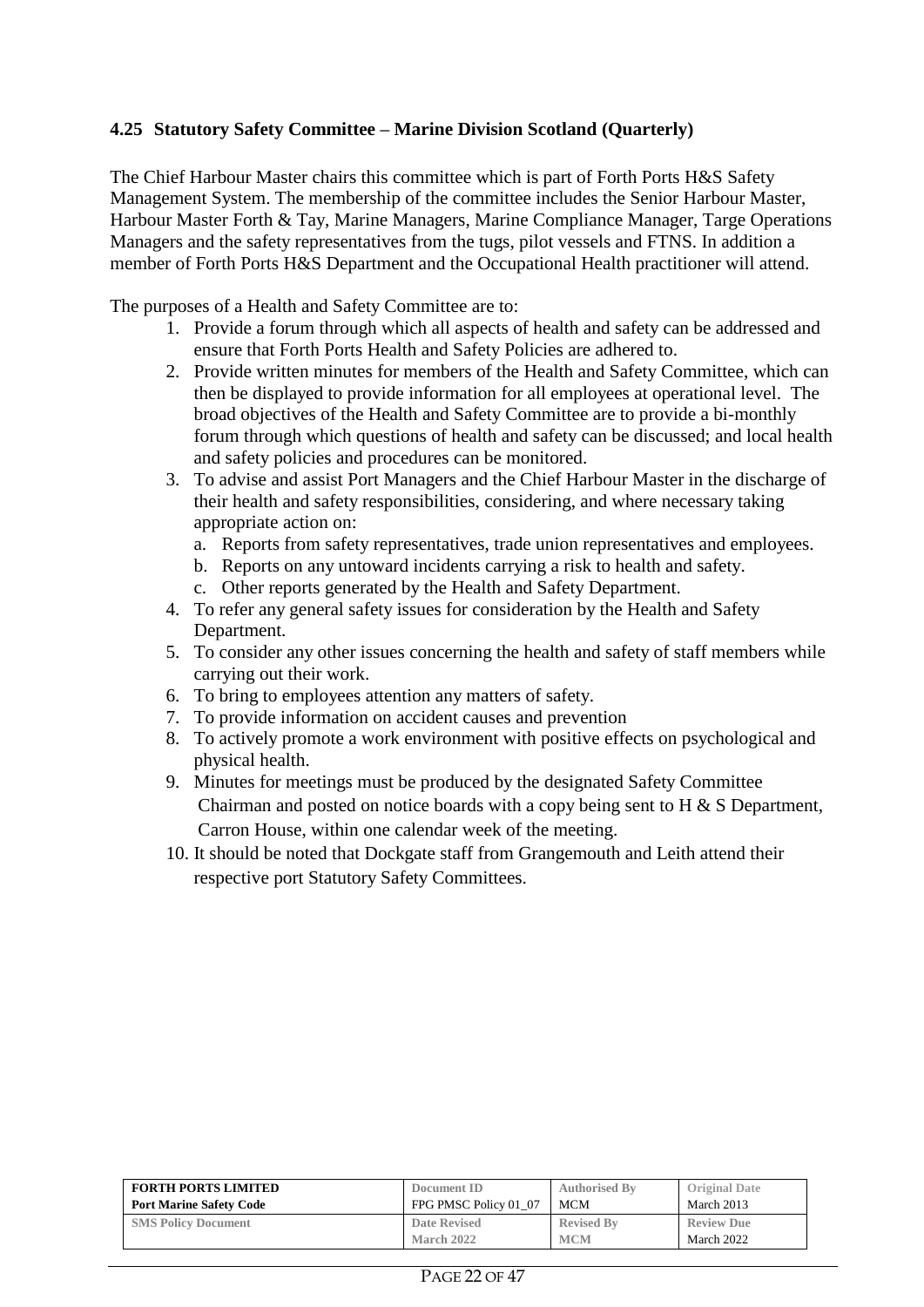**4.26 PMSC SMS Committee Structure (Scotland)**



| <b>FORTH PORTS LIMITED</b>     | Document ID           | <b>Authorised By</b> | <b>Original Date</b> |
|--------------------------------|-----------------------|----------------------|----------------------|
| <b>Port Marine Safety Code</b> | FPG PMSC Policy 01 07 | <b>MCM</b>           | March 2013           |
| <b>SMS Policy Document</b>     | <b>Date Revised</b>   | <b>Revised By</b>    | <b>Review Due</b>    |
|                                | March 2022            | <b>MCM</b>           | March 2022           |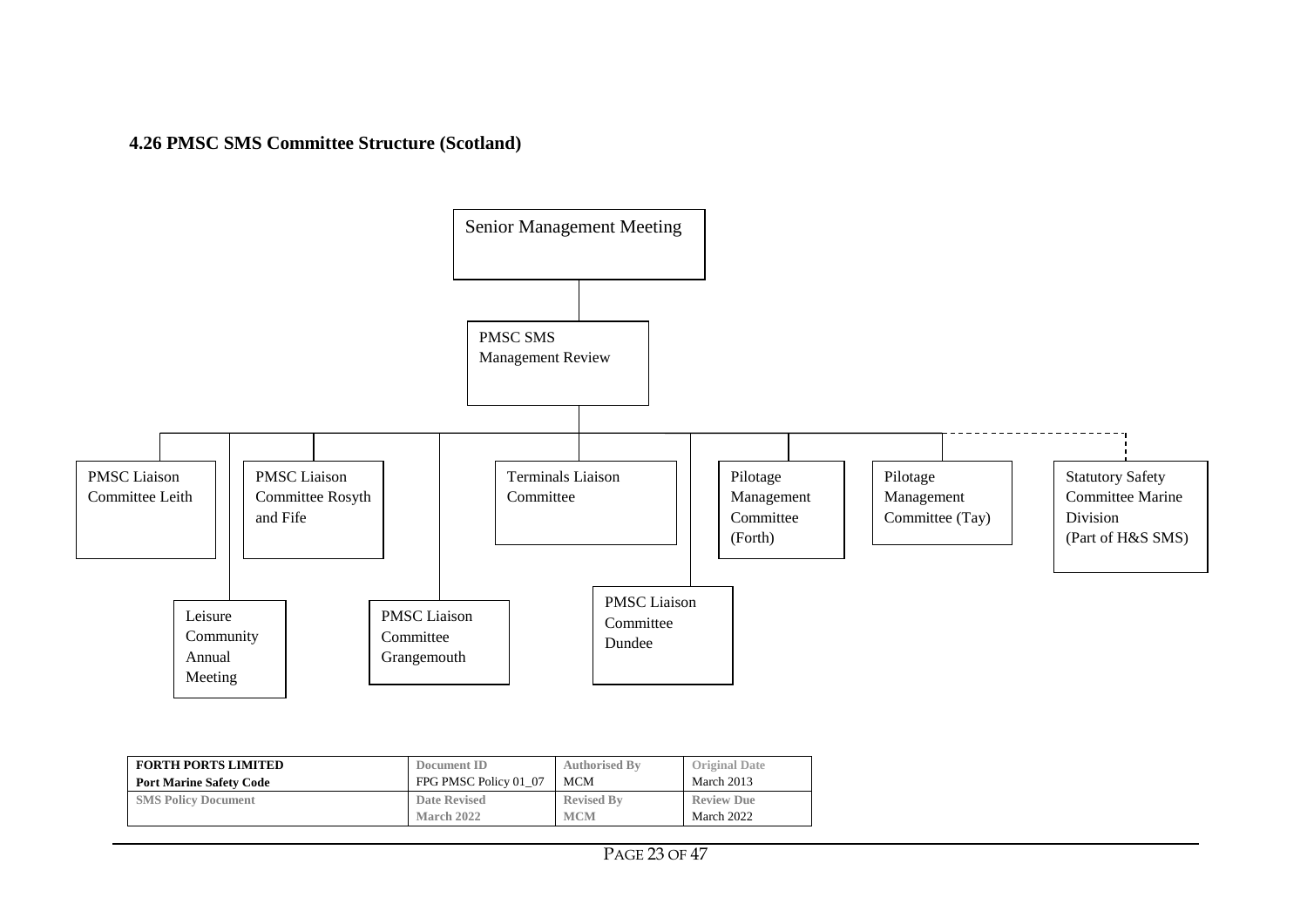#### **4.27 External Communication**

Forth Ports' policy is to publicly report on Forth Ports' safety performance and to promote communications external to Forth Ports on safety issues. This includes:

- 1. Attending public hearings on plans for each new phase of development, if required, as part of the regulatory permit application process;
- 2. The Annual Report which is a public document and is publicly discussed;
- 3. Participating, through the UK Major Ports Group and UK Harbour Master Association, in discussions with DfT on safety issues affecting the industry in general.

#### **4.28 Documentation and Control**

Forth Ports' document control procedure is one of the PMSC SMS "System Procedures" in SMS Section 3. This procedure describes the system for issuing and revising procedures, forms, drawings, standards and other documentation relating to the PMSC SMS.

All system documentation is controlled. A Register of Document Issue is held and maintained by the Secretary to Chief Harbour Master. The Register provides information regarding its reference, location, issue level, holder and authorisation (see also SMS Section 6).

| <b>FORTH PORTS LIMITED</b>     | Document ID           | <b>Authorised By</b> | <b>Original Date</b> |
|--------------------------------|-----------------------|----------------------|----------------------|
| <b>Port Marine Safety Code</b> | FPG PMSC Policy 01 07 | MCM                  | March 2013           |
| <b>SMS Policy Document</b>     | Date Revised          | <b>Revised By</b>    | <b>Review Due</b>    |
|                                | March 2022            | <b>MCM</b>           | March 2022           |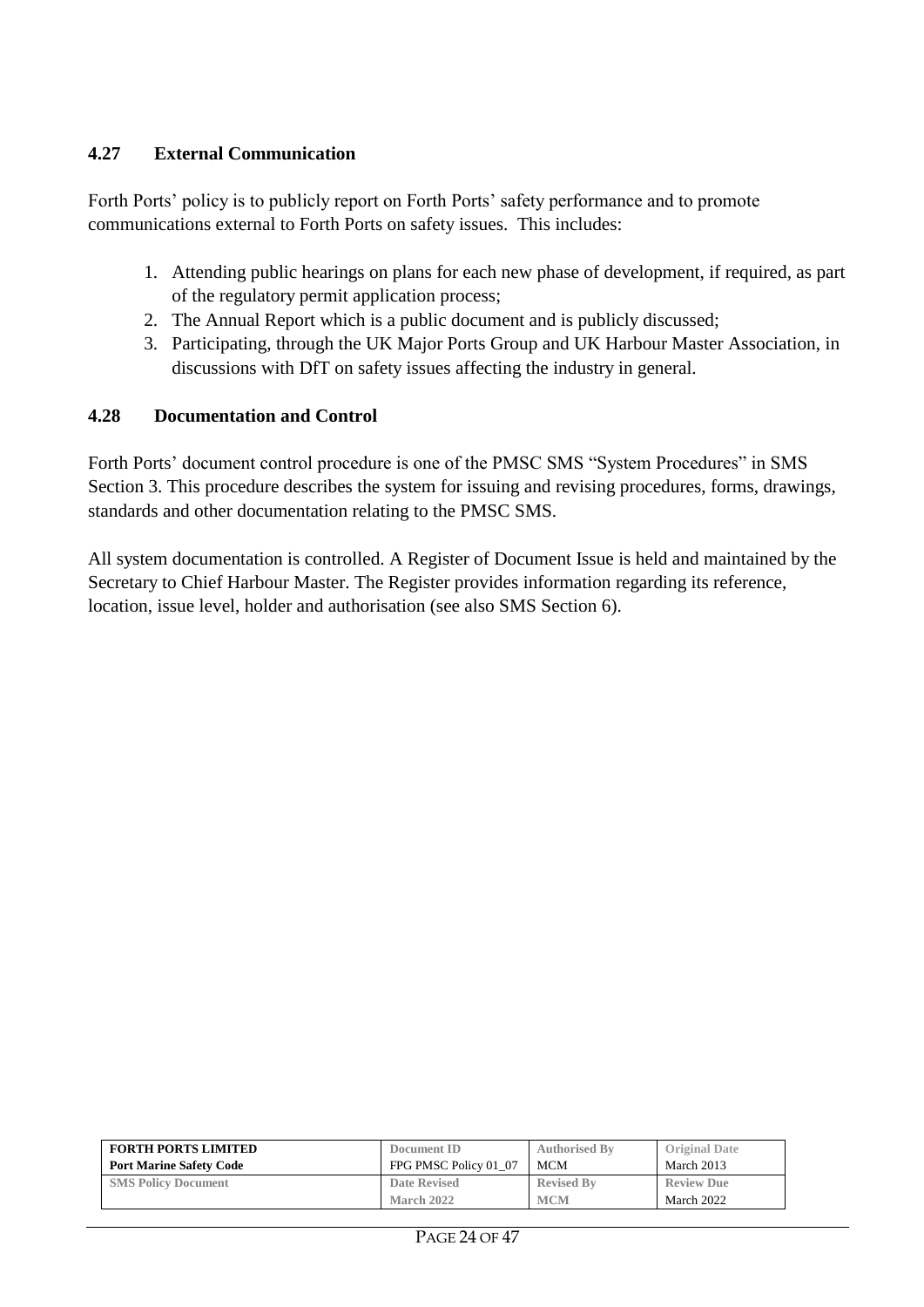#### **5.0 RISK ASSESSMENT**

#### **5.1 Purpose**

A risk assessment in the context of the PMSC SMS is a systematic examination which considers whether risks in Forth Ports marine operations e.g. to people, environment, business (reputation) and property (port and shipping) have been reduced to `As Low As Reasonably Practicable`. This enables Forth Ports to assess whether enough precautions have been taken to prevent harm and / or loss. The aim is to make sure that there is no injury, loss, damage or harm to the environment. Accidents and ill health can ruin lives, and affect Forth Ports business too if output is lost, machinery is damaged, insurance costs increase, or litigation is raised.

The important things that must be decided are whether a risk is significant, and whether it can be eliminated, or if not, reduced to an acceptable level that is `As Low As Reasonably Practicable`.

#### **5.2 Procedure**

Forth Ports Risk Assessment Procedure is one of the PMSC SMS "System Procedures" in SMS Section 3. This procedure describes the methodology for conducting and reviewing PMSC Risk Assessments.

| <b>FORTH PORTS LIMITED</b>     | Document ID           | <b>Authorised By</b> | <b>Original Date</b> |
|--------------------------------|-----------------------|----------------------|----------------------|
| <b>Port Marine Safety Code</b> | FPG PMSC Policy 01 07 | MCM                  | March 2013           |
| <b>SMS Policy Document</b>     | <b>Date Revised</b>   | <b>Revised By</b>    | <b>Review Due</b>    |
|                                | March 2022            | <b>MCM</b>           | March 2022           |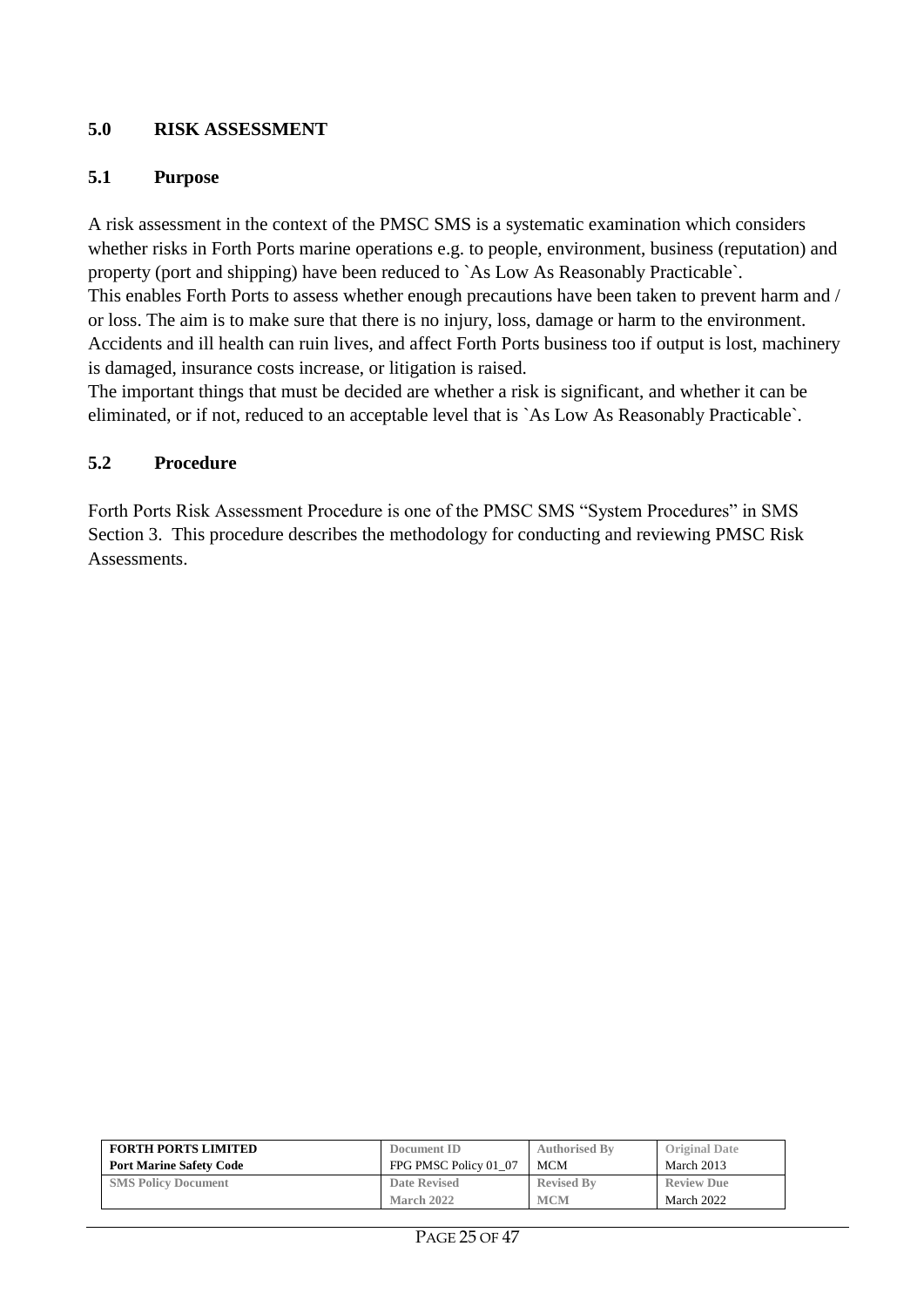### **6.0 PLANNING AND PROCEDURES**

#### **6.1 Introduction**

Forth Ports promulgate guidance, information and procedures for achieving safety objectives and performance criteria. They are registered, reviewed and updated as specified in the PMSC SMS and include:

- 1. Forth and Tay Port Information and Marine Guidelines;
- 2. Port of Tilbury Information and Guidelines
- 3. Continual Improvement Plan;
- 4. Emergency Forth, Emergency Tay, and Port Emergency Plans;
- 5. Clearwater Forth and Port Oil Pollution Preparedness, Response and Co-Operation (OPRC) Plans;
- 6. Port of Dundee Oil Pollution Preparedness, Response and Co-Operation (OPRC) Plan;
- 7. POTLL Oil Spill Contingency Plan
- 8. Operational Procedures (See Section SMS 4).
- 9. Notices to Mariners

#### **6.2 Emergency Plans**

Forth Ports has the Forth Estuary Contingency Plan (Emergency Forth), for the response to shipping related emergencies on the River Forth, including those at Hound Point and Braefoot Bay Marine Terminals. This plan is developed for the response to general marine incidents and (to comply with the Dangerous Substances in Harbour Area Regulations 1987) to manage dangerous substances in the Forth Estuary and associated harbour areas.

There is also the Tay Emergency Plan developed along the similar lines for the River Tay waterways. And Tilbury has Port Emergency Procedures which cover the Tilbury Docks and Tilbury2.

The plans cover:

- 1. Alarm and call out procedures;
- 2. Roles and responsibilities of relevant organisations and authorities;
- 3. Systems and procedures for command and control of accidents;
- 4. Procedures for communication;
- 5. Available resources and the arrangements for the third party resources;

In the Firth of Forth and Tay the associated generic port emergency plan is as follows:

Port Emergency Plan

In Tilbury the port emergency plan is the POTEMPLA which is maintained in conjunction with the port police.

| <b>FORTH PORTS LIMITED</b>     | Document ID           | <b>Authorised By</b> | <b>Original Date</b> |
|--------------------------------|-----------------------|----------------------|----------------------|
| <b>Port Marine Safety Code</b> | FPG PMSC Policy 01 07 | <b>MCM</b>           | March 2013           |
| <b>SMS Policy Document</b>     | <b>Date Revised</b>   | <b>Revised By</b>    | <b>Review Due</b>    |
|                                | March 2022            | <b>MCM</b>           | March 2022           |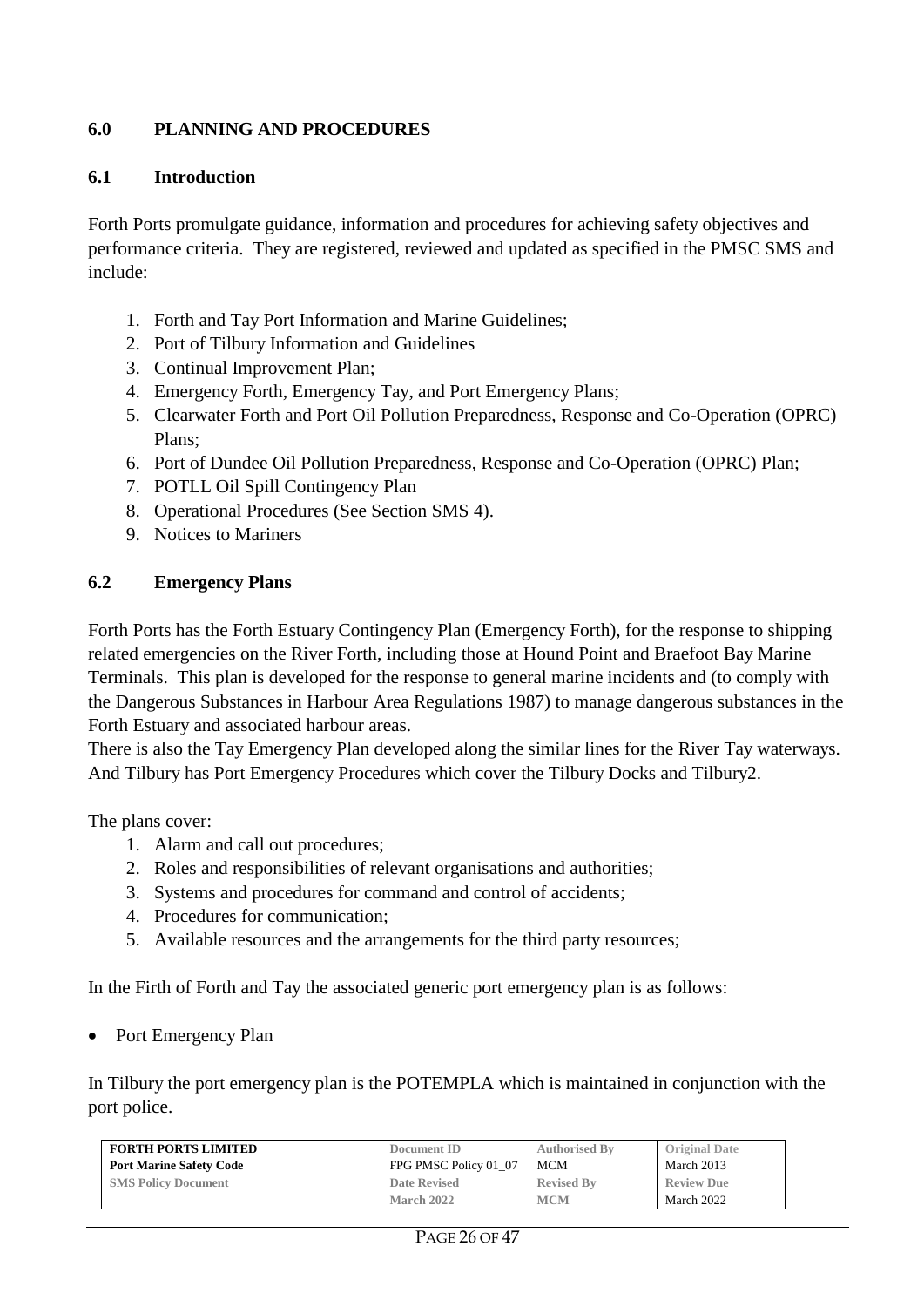#### **6.3 Clearwater Forth and Ports OPRC Plans**

Forth Ports' Oil Spill Contingency Plan, Clearwater Forth, and the Port of Dundee OPRC Plan follow the guidelines for OPRC plans from the Maritime and Coastguard Agency. The associated dock/port OPRC plans are as follows:

1. Forth Ports Limited / INEOS Grangemouth Joint Pollution Contingency Plan

#### **6.4 Procedures and Work Instructions**

Health & Safety procedures are developed (under the Company H&S SMS) for all safety critical activities for which the absence of written procedures could result in infringement of the safety policy, or breaches of legislative requirements or performance criteria.

Procedures and work instructions will indicate the relevant hazards, events and potential consequences, responsible person, and performance standards and criteria.

## **6.5 Management of Change**

Forth Ports maintain effective processes for managing temporary and permanent changes in employees, processes and procedures, which fully assess safety implications. These are set out in H&S SMS procedure" Safety Validation of Change Management 7.86". Forth Ports will identify and assess the implications of changes, which may be safety critical and reflect those in the Safety Management System.

Forth Ports management of change process addresses the following:

- 1. The nature of changes and their consequences;
- 2. The documentation which includes the reasons for change;
- 3. An analysis of safety and environmental implications;
- 4. Risk analysis and identification of risk reduction/mitigation measures;
- 5. Communication and training requirements;
- 6. Time limitations;
- 7. The Authority approving the changes.
- 8. Organisational changes;
- 9. Changes to equipment or operating procedures;
- 10. Changes or modifications to docks/ports;
- 11. Major new contracts.

| <b>FORTH PORTS LIMITED</b>     | Document ID           | <b>Authorised By</b> | <b>Original Date</b> |
|--------------------------------|-----------------------|----------------------|----------------------|
| <b>Port Marine Safety Code</b> | FPG PMSC Policy 01 07 | <b>MCM</b>           | March 2013           |
| <b>SMS Policy Document</b>     | Date Revised          | <b>Revised By</b>    | <b>Review Due</b>    |
|                                | March 2022            | <b>MCM</b>           | March 2022           |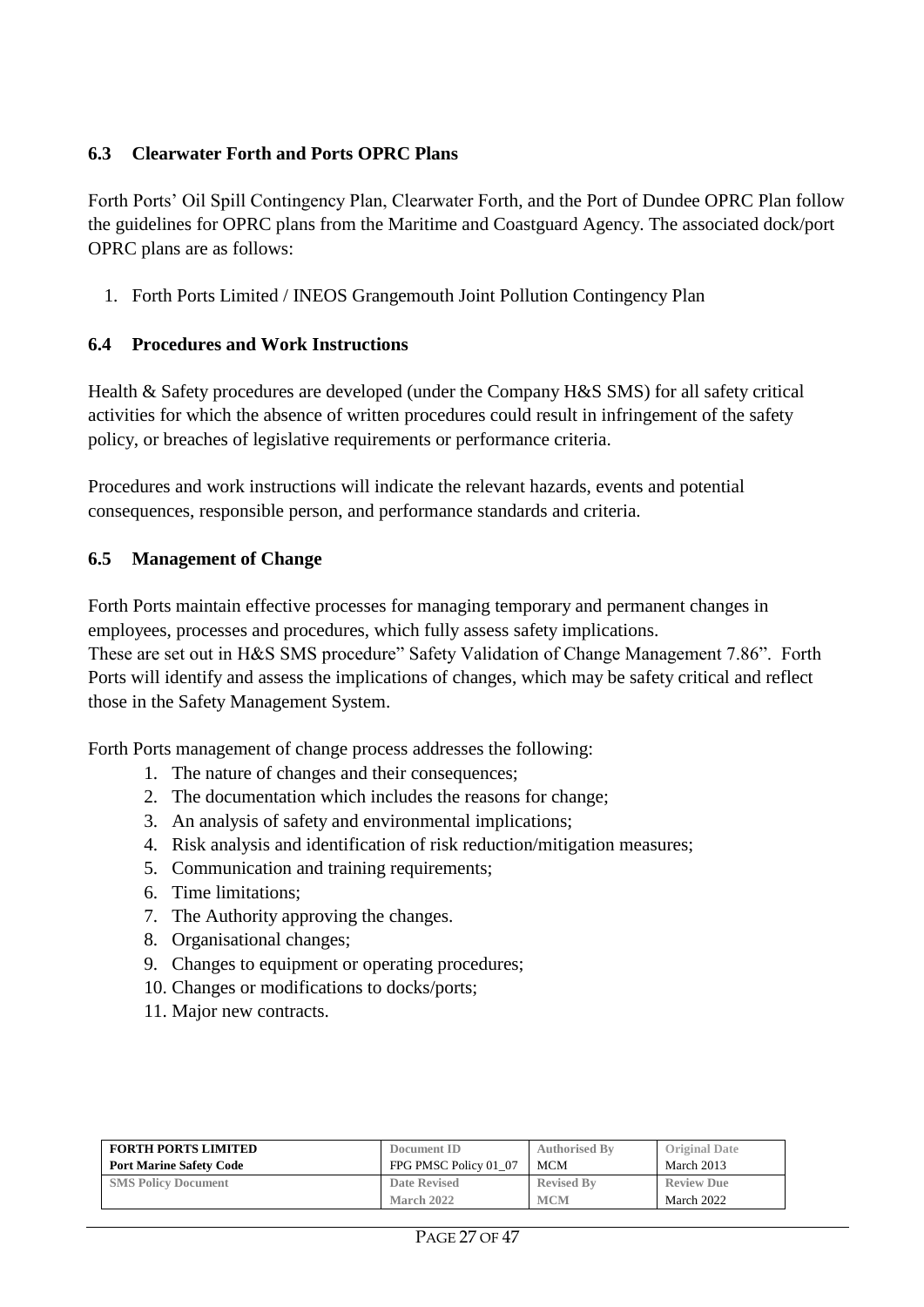#### **6.6 PMSC SMS System Planning Procedures**

Marine safety issues associated with the activities and services provided by Forth Ports Marine Department i.e. Forth and Tay Navigation Service (FTNS), Pilotage in the Forth, Conservancy Towage, Tilbury activities including services carried out by Bachmann Port Services are identified and summarised within the Register of Marine Safety Issues. These issues are assessed for significance and management programmes implemented accordingly to drive continual improvement.

Marine safety issues are identified by the Marine Management Team as a result of internal audits, harbour patrols, feedback, risk assessments, internal review processes and publications by competent organisations such as MAIB and UKHMA, with the register of Marine Issues periodically reviewed and updated.

#### **6.7 Legal and other requirements**

Related to marine safety Marine Issues, applicable marine legislation and other requirements to which Forth Ports Marine Department subscribes are identified and summarised within the Register of Marine Legislation FP PMSC R02. It is the responsibility of the Marine Management Team to ensure updates are received and the register maintained. On occasion, external expertise is called upon to review applicable legislation, best practice and legal compliance. Changes are communicated and reviewed at specifically scheduled monthly meetings.

| <b>FORTH PORTS LIMITED</b>     | Document ID           | <b>Authorised By</b> | <b>Original Date</b> |
|--------------------------------|-----------------------|----------------------|----------------------|
| <b>Port Marine Safety Code</b> | FPG PMSC Policy 01 07 | MCM                  | March 2013           |
| <b>SMS Policy Document</b>     | <b>Date Revised</b>   | <b>Revised By</b>    | <b>Review Due</b>    |
|                                | March 2022            | <b>MCM</b>           | March 2022           |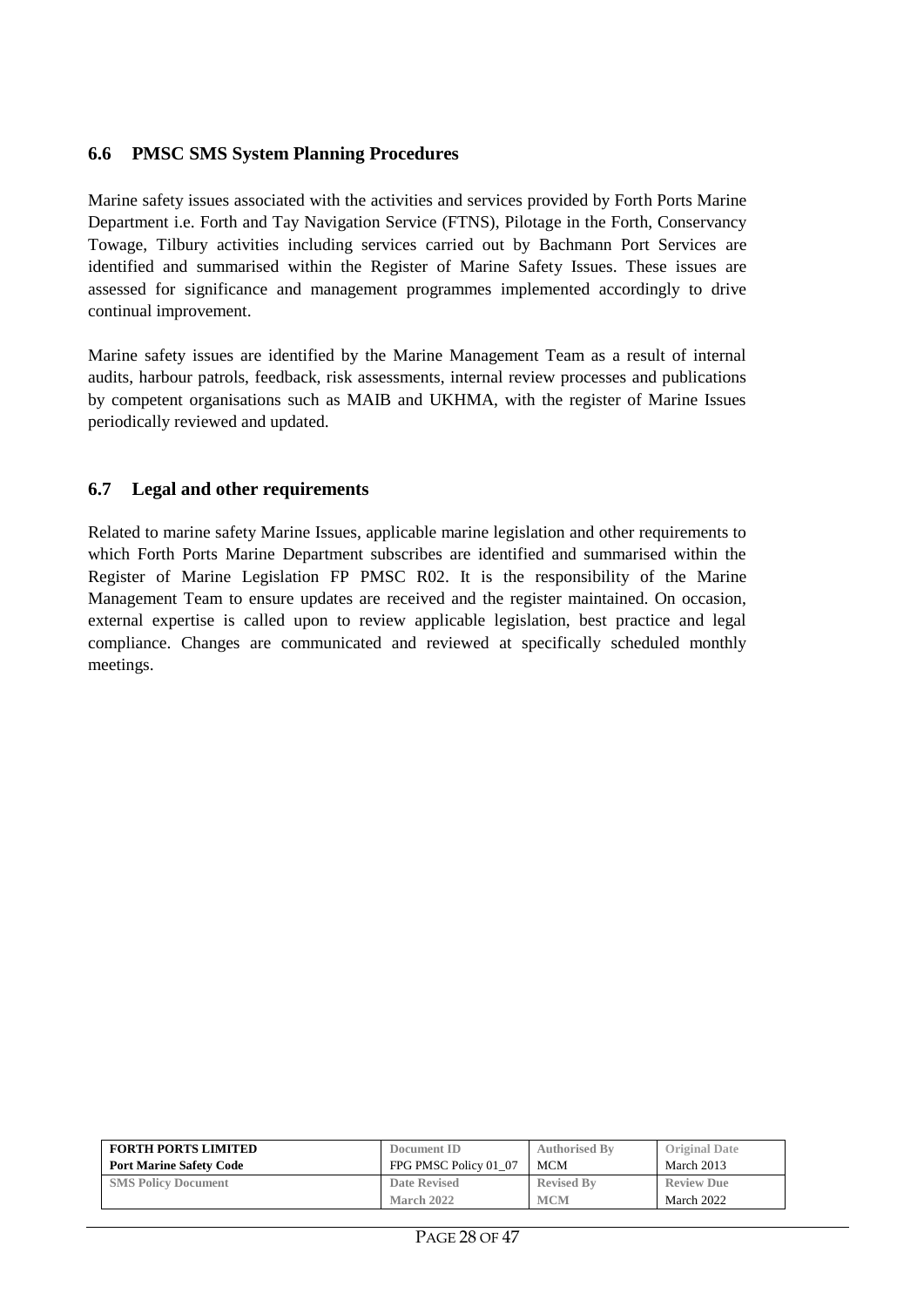#### **7 MONITORING THE PMSC SMS**

#### **7.1 Performance Monitoring**

- 1. A combination of proactive and reactive performance indicators will be used to provide an indication of overall safety performance.
- 2. Safety performance will be an agenda item for the Safety Committee.

#### **7.2 Proactive Performance Indicators**

- 1. Progress of Marine Continuous Improvement Plan;
- 2. Audit results (internal and external),
- 3. Reporting of near misses and general recommendations (Marine Reports),
- 4. Audits undertaken by Marine Team,
- 5. Vessel audits by Harbour Masters and Managers
- 6. Pre-Arrival checks by VTS Operators and Duty Harbour Masters
- 7. Periodic and annual review of Risk Assessments,
- 8. Meeting minutes (PMSC LLC, PMC, PLA Liaison Meeting [Tilbury], London River Users Liaison Meeting [Tilbury]),
- 9. Participation in safety committees,
- 10. Training plan,
- 11. Harbour Master Patrols

#### **7.3 Reactive Performance Indicators**

- 1. Forth Ports Marine Reports
- 2. FTNS (Scotland) monitoring of VHF, radar, telephone and CCTV (all are recorded)
- 3. Tilbury Duty Harbour Masters monitoring of VHF and telephone
- 4. Port passage plans
- 5. Damage and defect reporting,
- 6. POLREPs,
- 7. Waste management,
- 8. Breaches of Byelaws, General Directions or other regulations,
- 9. Unplanned maintenance costs,
- 10. Downtime or locks, berths, navigational aids, traffic lights, etc.,
- 11. Vessel delays

| <b>FORTH PORTS LIMITED</b>     | Document ID           | <b>Authorised By</b> | <b>Original Date</b> |
|--------------------------------|-----------------------|----------------------|----------------------|
| <b>Port Marine Safety Code</b> | FPG PMSC Policy 01 07 | <b>MCM</b>           | March 2013           |
| <b>SMS Policy Document</b>     | <b>Date Revised</b>   | <b>Revised By</b>    | <b>Review Due</b>    |
|                                | March 2022            | <b>MCM</b>           | March 2022           |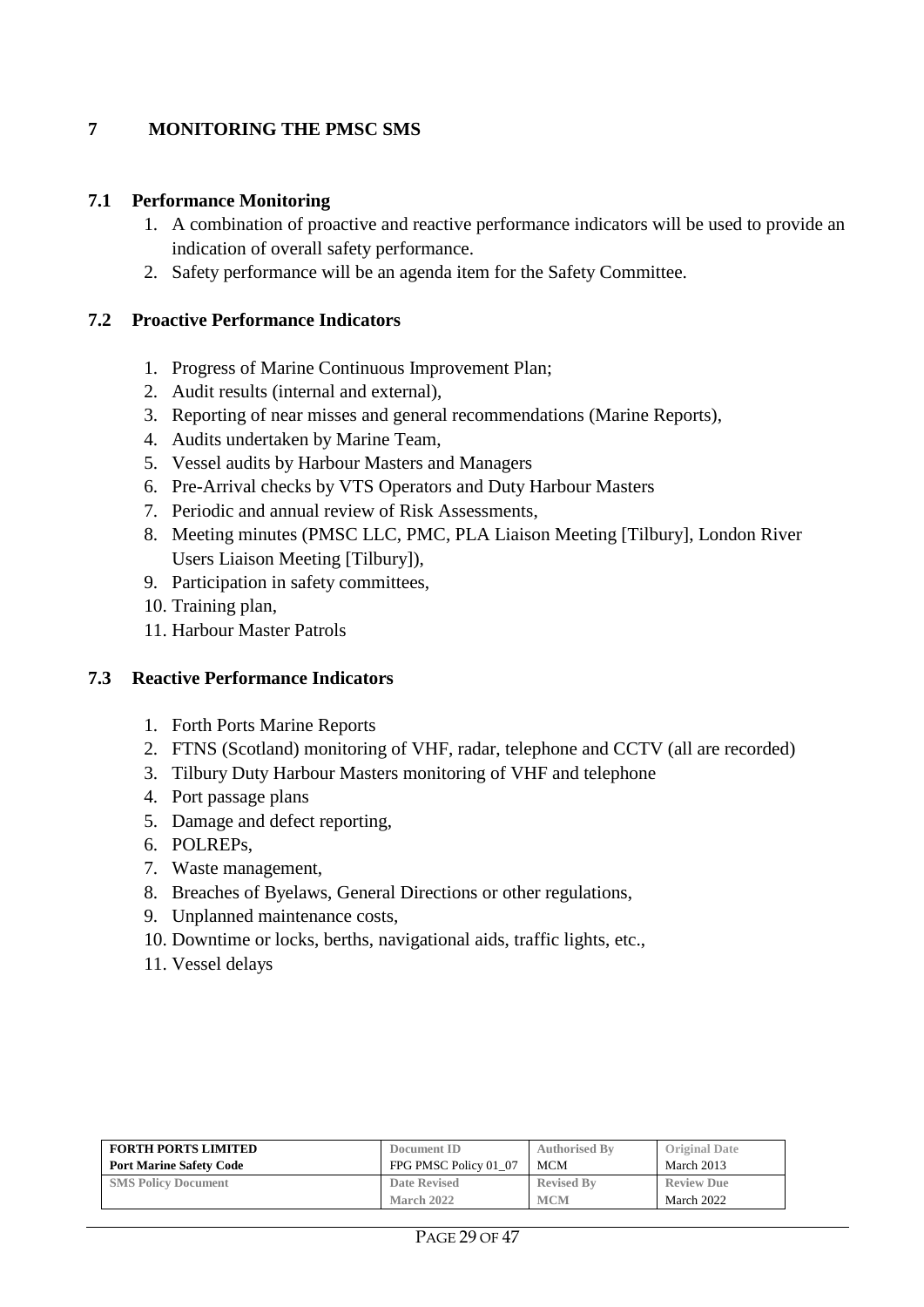## **7.4 Performance Reporting**

- Forth Ports ensures safety performance is regularly reported, emerging trends analysed and improvements initiated in particular through the PMSC Local Liaison Committees, these also include the PLA Liaison Meeting, and London River Users Liaison Meetings.
- Performance is reported on internally and externally against combined safety and environmental targets.
- Marine reports are used as one of the prime inputs into management review of the PMSC SMS.

## **7.5 Corrective Action**

The Chief Harbour Master has the responsibility and authority for initiating investigation and corrective action in the event of non-compliance relating to the SMS, its operation or its results. PMSC Non-compliance may be identified by the audit programme, through communication with marine staff, or from investigation of incidents.

#### **7.6 Incident Investigation**

Forth Ports has a marine reporting, investigation and analysis system. All marine reports for Scotland are submitted to [marine.reports@forthports.co.uk](mailto:marine.reports@forthports.co.uk) For Tilbury incidents they are sent to the Asset Manager Marine. The Marine Report Form captures incidents, near misses, occurrences and general recommendations. Forth Ports Marine Investigation Procedure is one of the PMSC SMS 'System Procedures' in SMS section 3.

Every incident or near miss is analysed, the direct and root causes identified and discussed at the relevant forum e.g. Local Liaison Committee.

The Chief Harbour Master may require a formal investigation depending on the nature of the incident. A report will be compiled to capture the investigation findings, conclusion and any corrective actions.

The MCA is contacted in the event that there is a deficiency which may prejudice the safe navigation of the vessel, or which may pose a threat of harm to the marine environment as per The Merchant Shipping (Port State Control) Regulations 2011.

Reports will be forwarded to the MAIB in compliance with the Merchant Shipping (Accident Reporting and Investigation) Regulations 2012.

| <b>FORTH PORTS LIMITED</b>     | Document ID           | <b>Authorised By</b> | <b>Original Date</b> |
|--------------------------------|-----------------------|----------------------|----------------------|
| <b>Port Marine Safety Code</b> | FPG PMSC Policy 01 07 | <b>MCM</b>           | March 2013           |
| <b>SMS Policy Document</b>     | <b>Date Revised</b>   | <b>Revised By</b>    | <b>Review Due</b>    |
|                                | March 2022            | <b>MCM</b>           | March 2022           |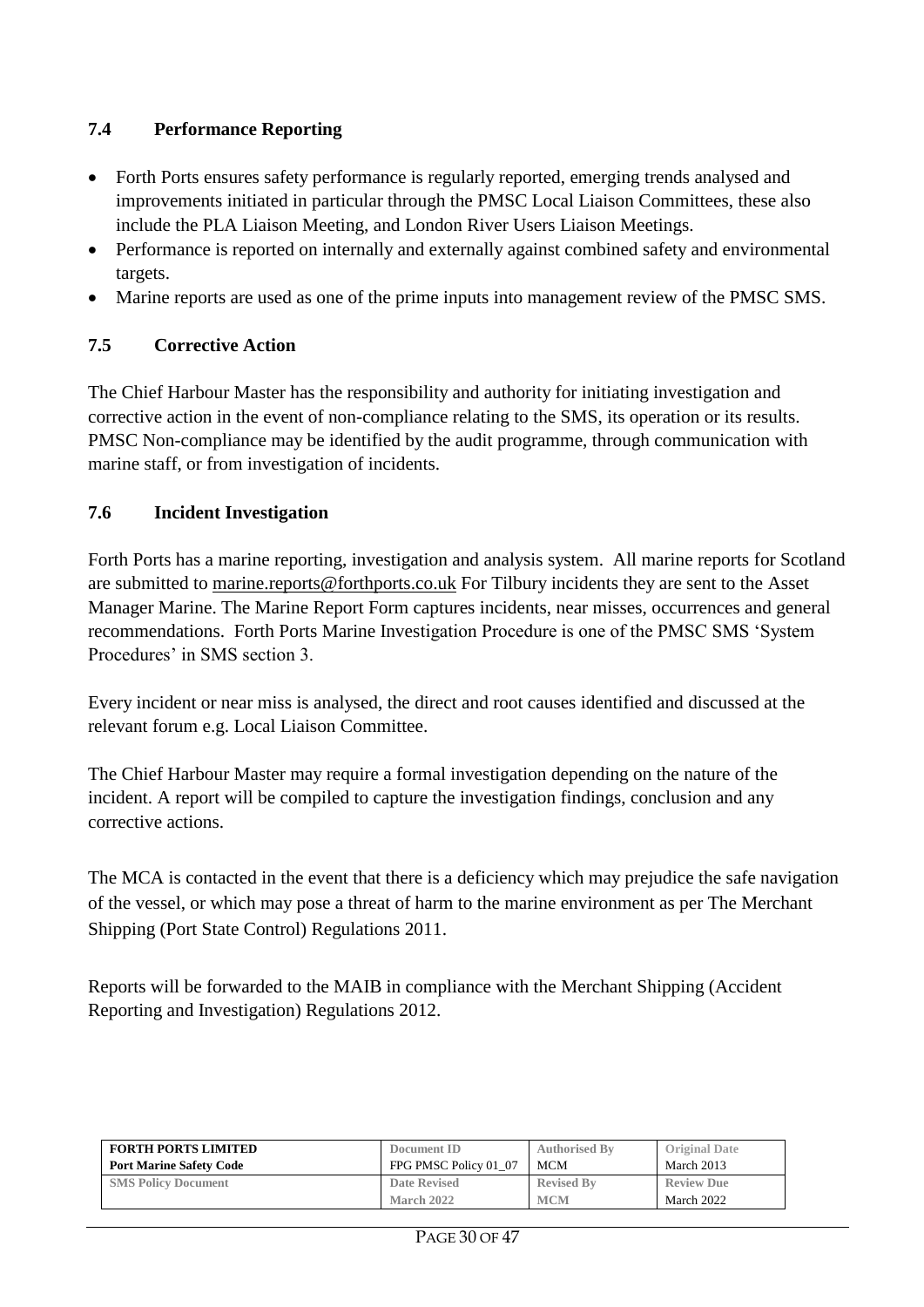#### **8 AUDITING THE PMSC SMS**

#### **8.1 Auditing Process**

Audits are conducted to ensure compliance with the PMSC SMS. Audit provides key test as to whether the functional requirements of the SMS have been met in practice.

Forth Ports will conduct audits on a regular basis, and will establish that:

- 1. Appropriate management arrangements are in place;
- 2. Adequate risk controls are in place and complied to;
- 3. Operational procedures as laid down in PMSC SMS are being adhered to.

#### **8.2 Audit Programme**

Forth Ports has a planned audit programme; the level of risk and past safety performance determines audit frequencies.

Forth Ports has also contracted a Marine Consultant to act as an external independent auditor and 'Designated Person'.

#### **8.3 Audit Procedure**

Forth Ports Internal Audit Procedure is one of the PMSC SMS "Systems Procedures" in SMS Section 3. This procedure describes the system for conducting, reviewing and promulgating internal audits.

| <b>FORTH PORTS LIMITED</b>     | Document ID           | <b>Authorised By</b> | <b>Original Date</b> |
|--------------------------------|-----------------------|----------------------|----------------------|
| <b>Port Marine Safety Code</b> | FPG PMSC Policy 01 07 | <b>MCM</b>           | March 2013           |
| <b>SMS Policy Document</b>     | Date Revised          | <b>Revised By</b>    | <b>Review Due</b>    |
|                                | March 2022            | <b>MCM</b>           | March 2022           |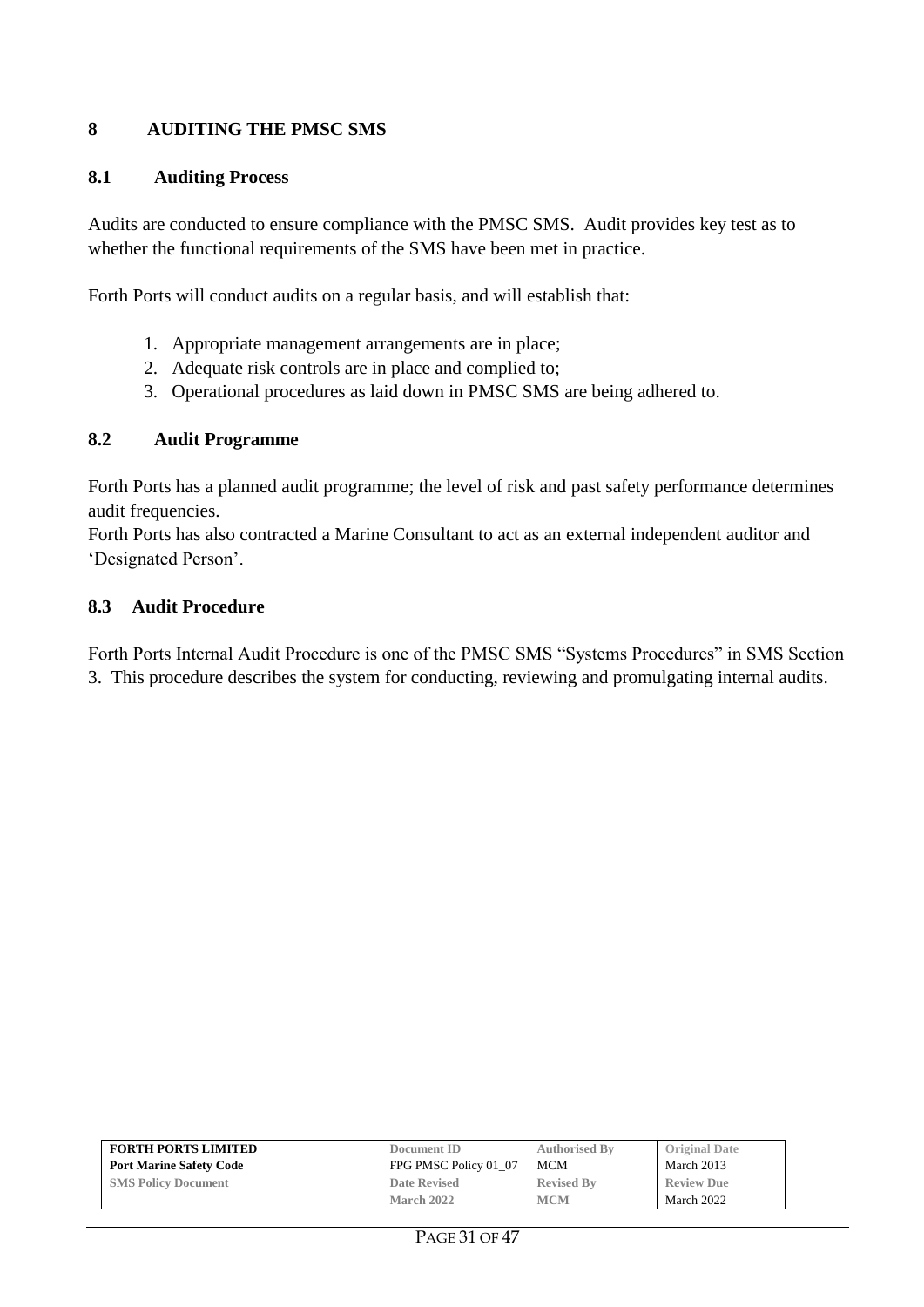#### **9 MANAGEMENT REVIEW**

#### **9.1 General**

Management reviews focus not only on compliance but also on the overall PMSC SMS effectiveness and continued suitability for purpose. Regular reviews include:

- 1. The Marine Continual Improvement Plan;
- 2. The SMS Policy Document and Manual, effectiveness of the SMS and key lessons learnt from safety audits.
- 3. The monthly PMSC SMS Management Review Meetings.

Additional reviews are required if there are:

- 1. Organisational changes;
- 2. Changes in the marine activities, new trade, new technology, new vessels, etc.;
- 3. Major modifications of docks/ports and waterways;
- 4. Incident or Audit follow-up actions that require review.
- 5. Changes in applicable legislation.

#### **9.2 Review of Repeated Incidents**

Forth Ports has a system in place to highlight repeated incidents and then to investigate the reasons for recurrence. The following practice has been adopted:

- 1. Where the review of incident reveals a pattern of repeated incidents of the same type, further in depth investigations are carried out to ascertain the reasons why previous corrective actions have been ineffective;
- 2. The Chief Harbour Master leads the investigation and instigates more detailed risk assessment if necessary.
- 3. The Chief Harbour Master also raise concerns with the MCA.

#### **9.3 Improvement Strategy**

Forth Ports have the following improvement strategy:

- 1. Improvement programme is based on key performance indicators;
- 2. Review of audit and incident reports to establish patterns of performance or system weaknesses that need improvement;
- 3. Review of the elements of the PMSC SMS in a structured fashion;
- 4. Communications of the lessons learnt to relevant personnel to enable them to put actions in place to achieve safety performance improvements.
- 5. Issue Marine Safety Alerts as required.

| <b>FORTH PORTS LIMITED</b>     | Document ID           | <b>Authorised By</b> | <b>Original Date</b> |
|--------------------------------|-----------------------|----------------------|----------------------|
| <b>Port Marine Safety Code</b> | FPG PMSC Policy 01 07 | <b>MCM</b>           | March 2013           |
| <b>SMS Policy Document</b>     | <b>Date Revised</b>   | <b>Revised By</b>    | <b>Review Due</b>    |
|                                | March 2022            | <b>MCM</b>           | March 2022           |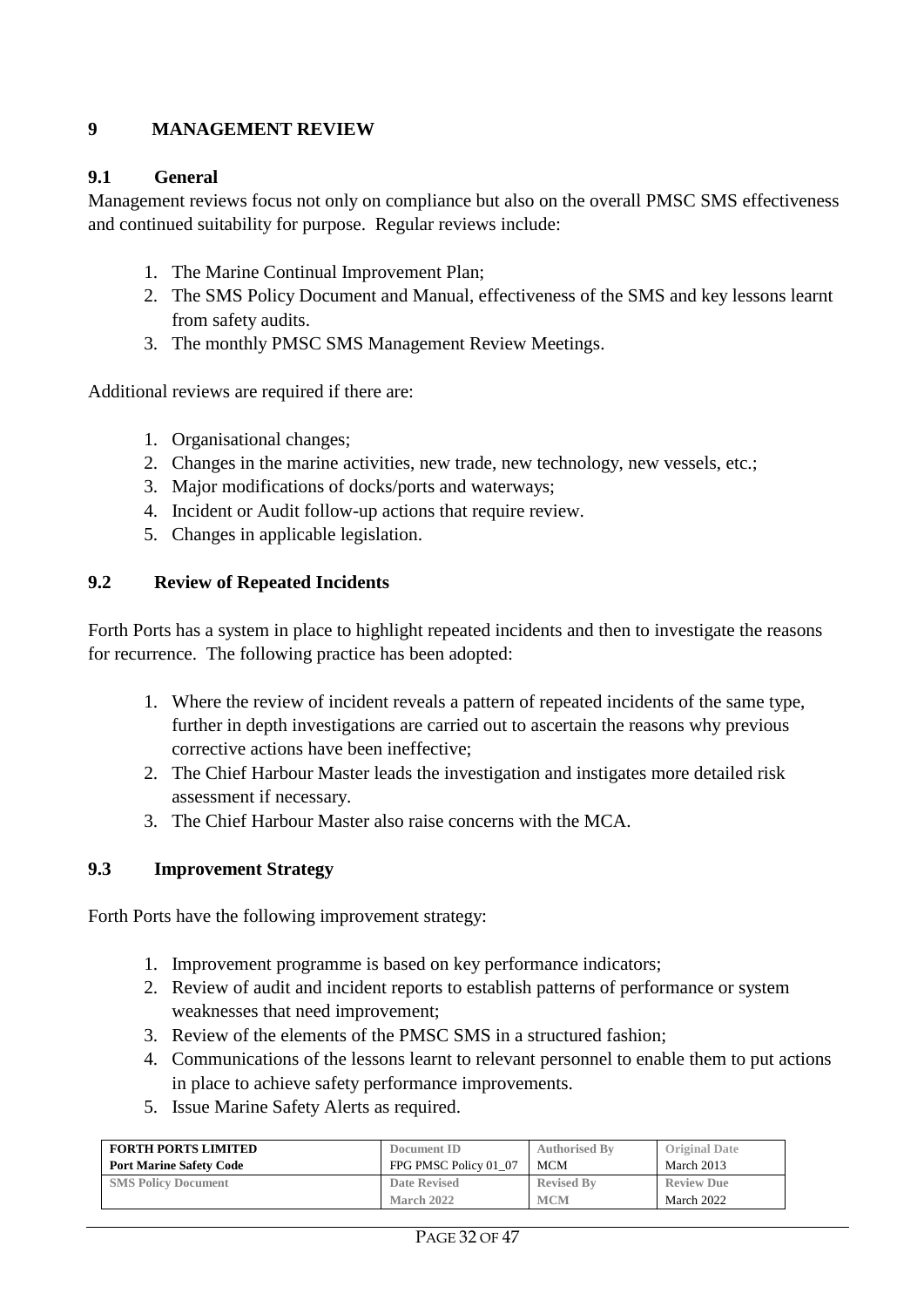| <b>APPENDIX A</b> |              | Policy Statement on Navigational Safety          | (Scotland)          |
|-------------------|--------------|--------------------------------------------------|---------------------|
|                   | B            | Forth Ports Health & Safety Policy               | (Forth Ports Group) |
|                   | $\mathsf{C}$ | Marine Environment & Sustainability Policy       | (Scotland)          |
|                   | D            | <b>Policy Statement on Enforcement</b>           | (Scotland)          |
|                   | E            | Policy Statement on Navigational Safety          | (Tilbury)           |
|                   | $\mathbf F$  | <b>Policy Statement on Enforcement</b>           | (Tilbury)           |
|                   | G            | <b>Marine Environment Policy</b>                 | (Tilbury)           |
|                   | H            | Diagram of Forth Ports Interaction with PMSC SMS |                     |

| <b>FORTH PORTS LIMITED</b>     | Document ID           | <b>Authorised By</b> | <b>Original Date</b> |
|--------------------------------|-----------------------|----------------------|----------------------|
| <b>Port Marine Safety Code</b> | FPG PMSC Policy 01 07 | <b>MCM</b>           | March 2013           |
| <b>SMS Policy Document</b>     | Date Revised          | <b>Revised By</b>    | <b>Review Due</b>    |
|                                | March 2022            | <b>MCM</b>           | March 2022           |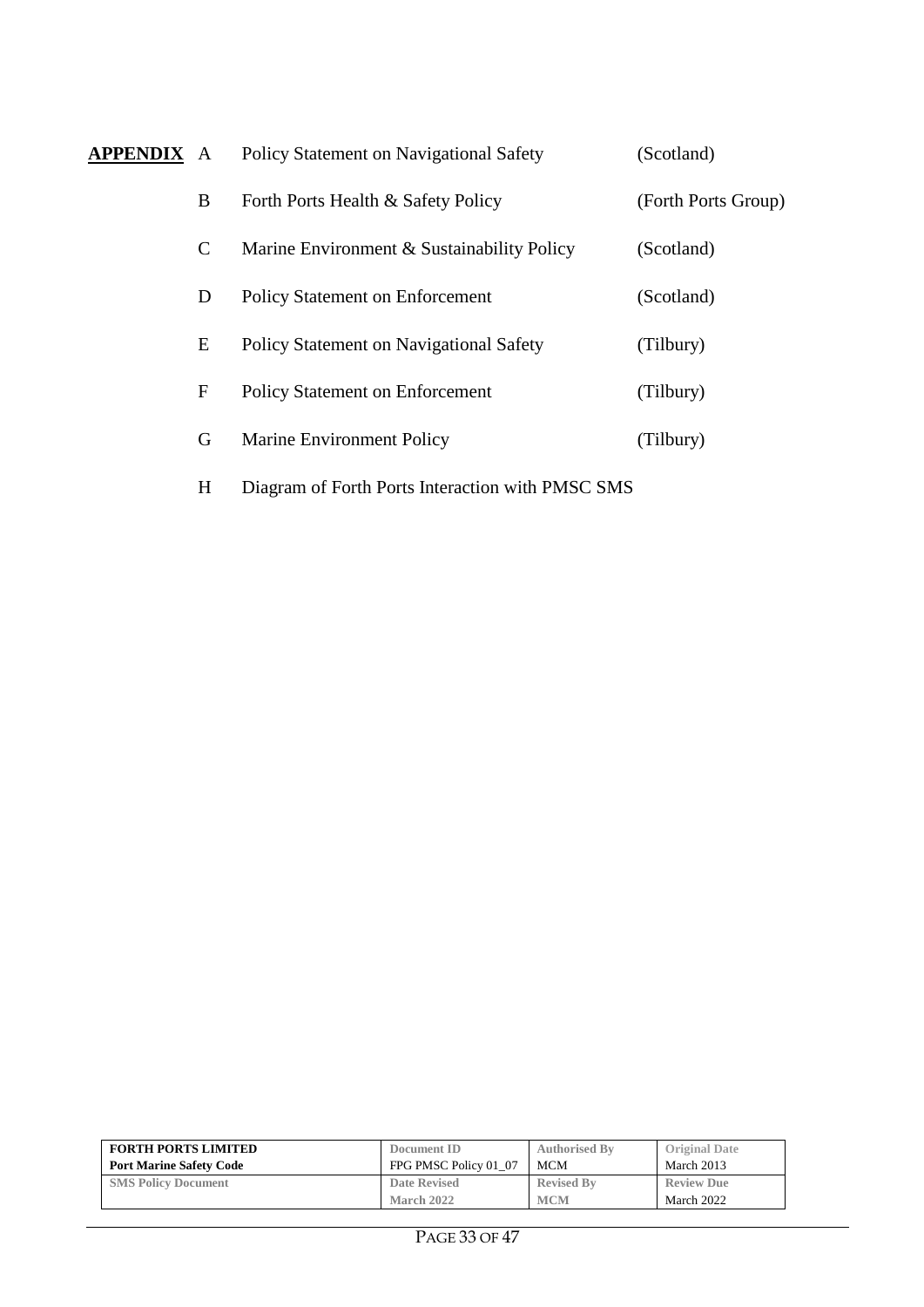## **Forth Ports Limited**

## **Commitment to the Port Marine Safety Code & Policy Statement on Navigational Safety**

#### **About Forth Ports Limited**

Forth Ports Limited ("Forth Ports") operates nine ports – Dundee on the Tay Estuary, Tilbury on the Thames and seven on the Forth Estuary – Leith, Grangemouth, Granton, Methil, Burntisland, Rosyth and Kirkcaldy.

Within and around the Forth and Tay estuaries, Forth Ports manages and operates an area of 280 square miles of navigable waters, including two specialised marine terminals for oil and gas export, provides other marine services, such as towage and conservancies and is involved in property, letting and development.

Forth Ports provides a comprehensive range of facilities in order to ensure the safe movements of shipping. These include a vessel traffic system (VTS), pilotage and navigational aids such as lighthouses, shore marks and buoys. Playing an integral role is the Grangemouth-based Forth & Tay Navigation Service ("FTNS") which, manned by qualified Assistant Harbour Masters and VTS Operators, provides VHF radio and radar coverage of the area 24 hours a day.

#### **Navigational**

Forth Ports aim to ensure a safe and speedy passage of all commercial and naval shipping from sea to port and back to sea again.

Forth Ports Limited is fully committed to fulfilling the requirements of the Port Marine Safety Code. Part of this commitment requires Forth Ports Limited to publicise a policy statement for Navigational Safety which incorporates not just the basic principles for Navigational Safety but also includes policy on Vessel Traffic Service (VTS) and Conservancy for the areas of jurisdiction. To this end, it is Board policy that Forth Ports Limited shall:

- Maintain an effective navigational Safety Management System (SMS) based on a formalised risk assessment process. Risks will be judged against objective criteria to ensure they are kept "as low as reasonably practicable" (ALARP). The SMS will be kept under a continuous review.
- Review regularly the effectiveness of, and if necessary seek amendments to, its legal powers, Byelaws and Directions in respect of navigational safety.
- As required by the Pilotage Act 1987, provide the required level of pilotage service.

| <b>FORTH PORTS LIMITED</b>     | Document ID           | <b>Authorised By</b> | <b>Original Date</b> |
|--------------------------------|-----------------------|----------------------|----------------------|
| <b>Port Marine Safety Code</b> | FPG PMSC Policy 01 07 | <b>MCM</b>           | March 2013           |
| <b>SMS Policy Document</b>     | Date Revised          | <b>Revised By</b>    | <b>Review Due</b>    |
|                                | March 2022            | <b>MCM</b>           | March 2022           |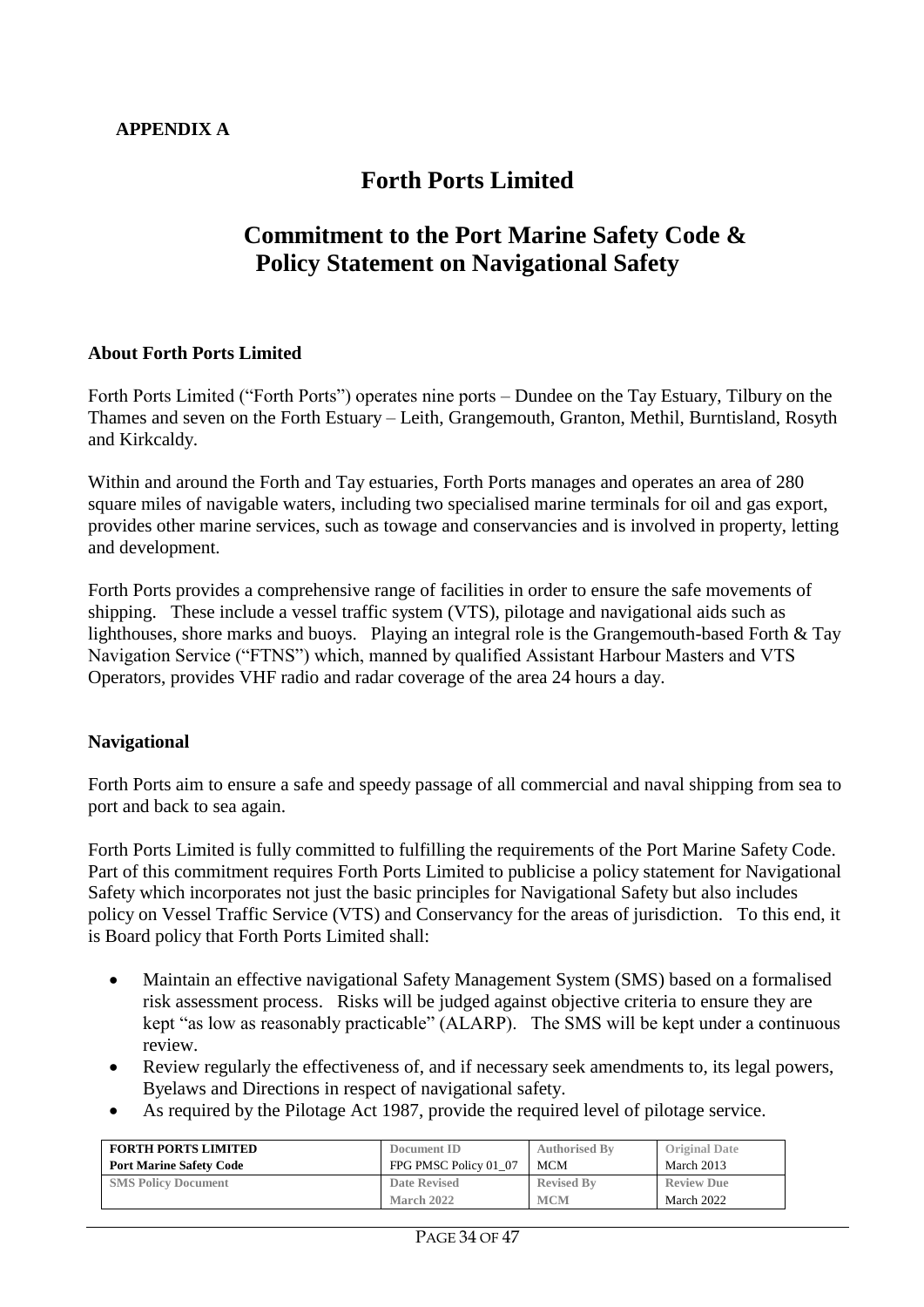- Consult with port and river users and other relevant stakeholders on navigational safety issues and proposed changes to procedures, guidelines, Byelaws and Directions.
- Within port limits monitor and manage vessel traffic through the provision of a 24 hour Vessel Traffic Service (VTS), monitoring designated VHF channels, Automatic Identification System (AIS), radar transmissions, Meteorological and Hydrographic stations and CCTV on a continuous basis.
- Regularly review the performance of the VTS system and seek improvements through technical enhancement, development and training of staff together with effective management.
- Maintain standards for training and certification of VTS personnel in line with IALA recommendation V-103.
- Record all relevant radar, VHF, CCTV and telephone communications to aid incident investigation and enforcement.
- Through appropriate systems maintain comprehensive and detailed records of all commercial vessel movements within the ports and rivers.
- Promulgated effectively navigational, tidal, hydrographic and other relevant information to all port and river users, where appropriate such information will be provided on a commercial basis.
- Prepare, publish and regularly exercise emergency response plans to ensure effective management of any marine related incident within its area of jurisdiction.
- Conduct appropriate hydrographic surveys to ensure safe and efficient navigation within the areas of jurisdiction.
- Ensure that accurate hydrographic date is promulgated and made available to the UK Hydrographic Office.
- Ensure that personnel conducting hydrographic surveys are appropriately trained, qualified. Undertake maintenance dredging as appropriate to ensure safe and efficient navigation within the areas of jurisdiction.
- Provide the necessary aids to navigation within port limits, to include navigation buoys, beacons and lighthouses. Such aids to be maintained and operated in accordance with the requirements of the Northern Lighthouse Board.
- Conduct regular audits of all marine navigational operations to ensure the continued effectiveness of such operations.

**GC Hammond A. McPherson Group Chief Executive Officer Chief Harbour Master Forth Ports Limited Forth Ports Limited**

**05th June 2020**

| <b>FORTH PORTS LIMITED</b>     | Document ID           | <b>Authorised By</b> | <b>Original Date</b> |
|--------------------------------|-----------------------|----------------------|----------------------|
| <b>Port Marine Safety Code</b> | FPG PMSC Policy 01 07 | <b>MCM</b>           | March 2013           |
| <b>SMS Policy Document</b>     | <b>Date Revised</b>   | <b>Revised By</b>    | <b>Review Due</b>    |
|                                | March 2022            | <b>MCM</b>           | March 2022           |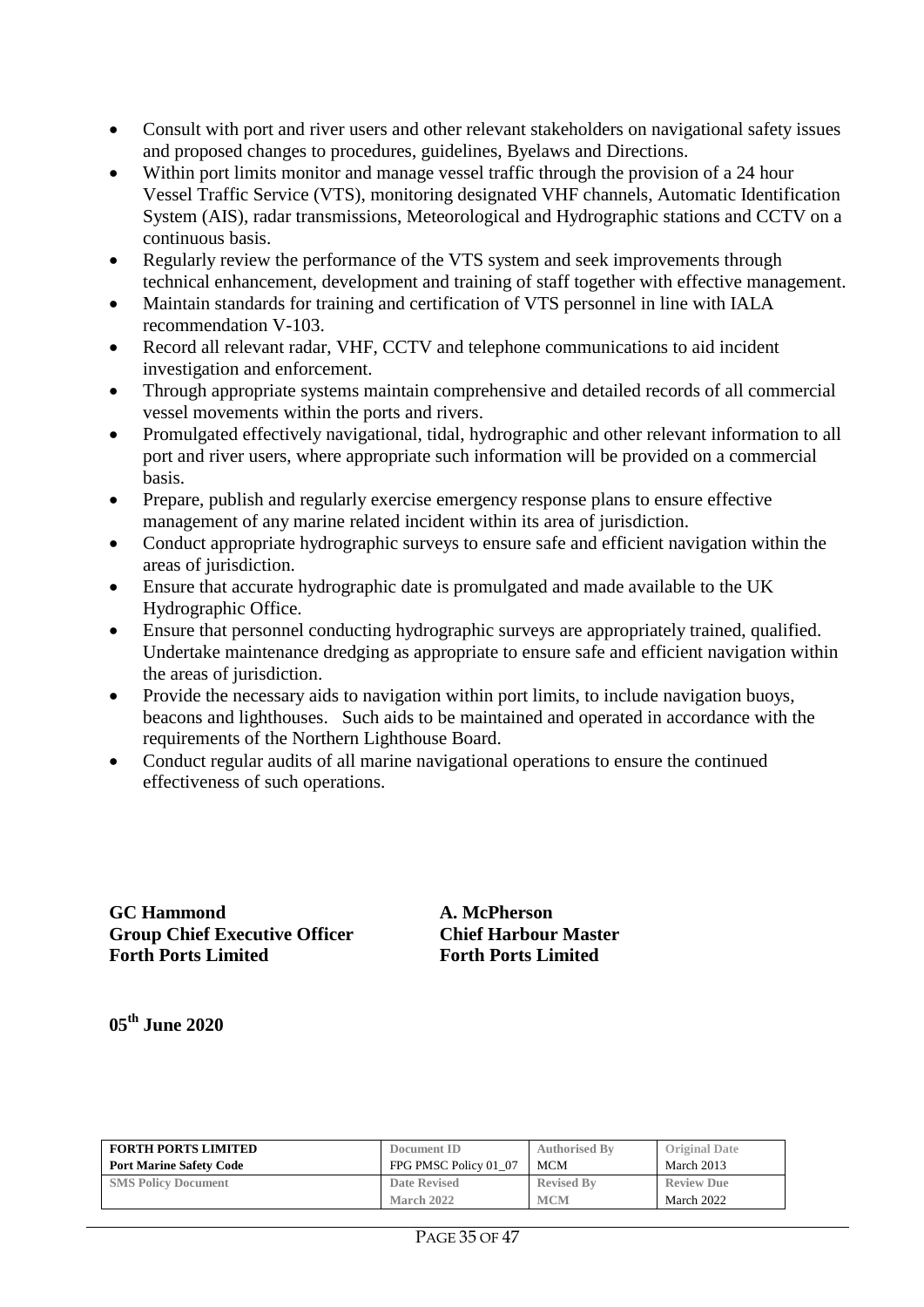#### **APPENDIX B**



#### **HEALTH AND SAFETY MANAGEMENT SYSTEM**

#### HEALTH AND SAFETY POLICY STATEMENT

In Forth Ports Limited, we believe that a person's health, safety and welfare is paramount. Protecting the health, safety and welfare of our employees and everyone who may be affected by our activities is fundamental to the success of our business. Caring about the health, safety and welfare of each other is a core value of the company. Because of this, we see health and safety as integral to the services we provide. Doing any job safely is an essential part of doing that job professionally and serving our customers efficiently

This Policy demonstrates the Company's commitment to Health and Safety, and is the responsibility of our Executive Board. It is periodically reviewed to ensure suitability, adequacy and effectiveness. It is delivered through compliance with the Company Health & Safety Management System, which is accredited to the ISO45001 Management Standard.

All employees have a duty to comply with this Policy, its organisation and arrangements. We must all accept our individual responsibilities to ensure work is carried out safely, with no detriment to any other. We promote a positive health and safety culture within our business and engage with both employees and our supply chain to drive continual improvement.

Compliance with this Policy through effective implementation of the Health & Safety Management System is an integral and core part of both management and employee defined responsibilities.

Our Key commitments are to:

- Provide a sufficient, competent resource to ensure that all reasonably practicable measures, designed to prevent incidents, injury and long term illness are identified and implemented;
- Communicate policy and consult with employees to develop positive attitudes and promote appropriate behaviours;
- Produce and communicate objectives and action plans to drive continual improvement in Health & Safety:
- Conduct regular reviews of the Health & Safety Management System to ensure that business. legal and customer requirements are met or are exceeded;
- Provide appropriate guidance, support and training for all employees;
- Facilitate an environment to allow anyone to raise observations on safety and, if necessary to stop the job until any unsafe activities have been resolved; and,

The Policy is consistent with our corporate polices and is available to the public and all interested parties.

**Charles Hammond** 

Chief Executive Officer Alerles Hammond.

**Stuart Wallace** 

**HSSP09#03** 

**FORTH PORTS LIMITED Port Marine Safety Code Document ID** FPG PMSC Policy 01\_07 **Authorised By** MCM **Original Date** March 2013 **SMS Policy Document Date Revised March 2022 Revised By MCM Review Due** March 2022

5 March 2020

Master files are stored electronically. Printed copies are for reference only

Page 1 of 1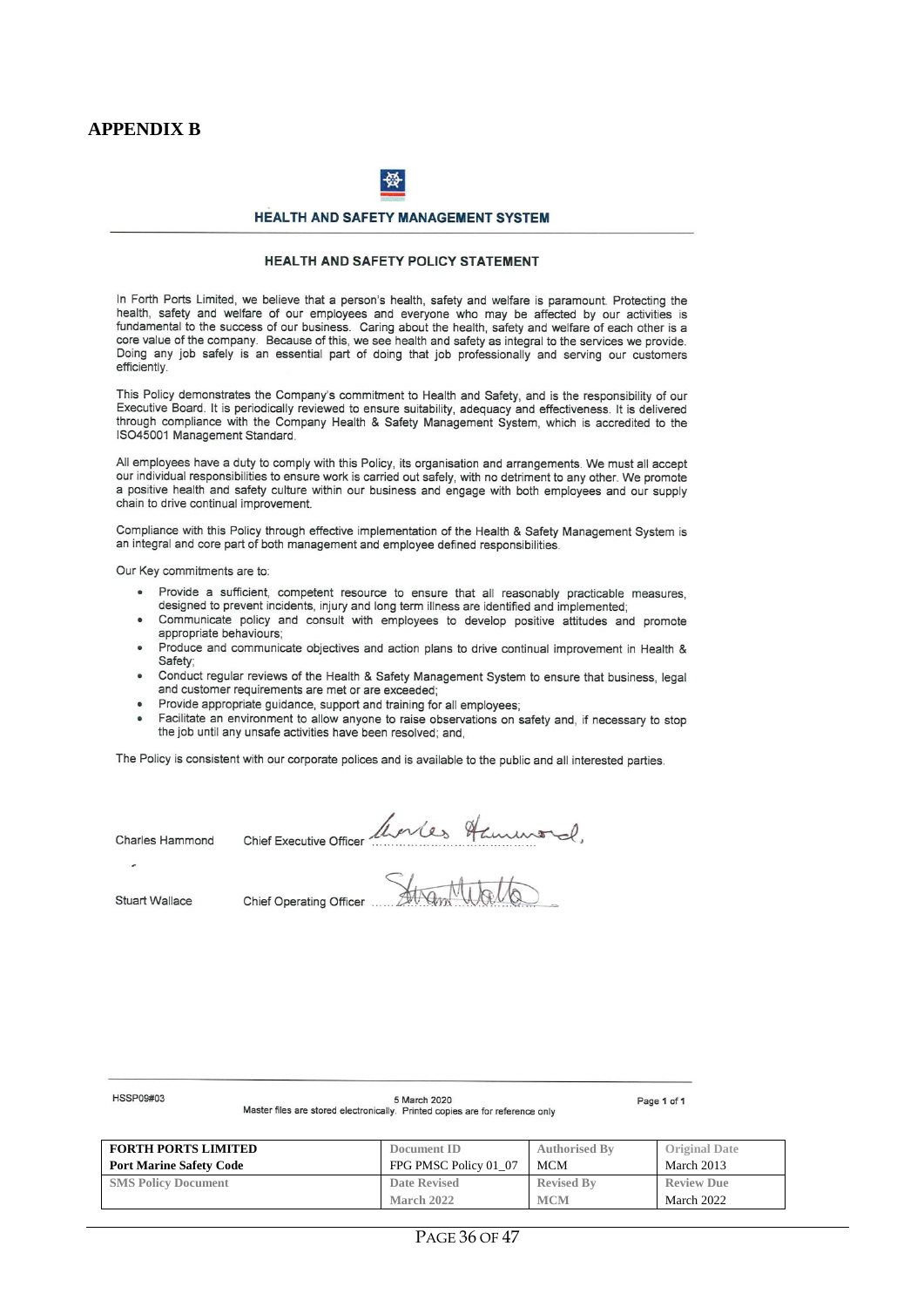#### **APPENDIX C**



## **Forth Ports Limited – Scotland Marine Environment and Sustainability Policy**

As part of Forth Ports Limited, the Marine Department is committed to fulfilling its' environmental duties as required by the Harbours Act 1964 and other compliance obligations. Ports are required by Government policy to adopt an appropriate balance between conservation of the environment and enabling sustainable economic growth.

Forth Ports Marine Department provide Navigation and Conservancy in the Firths of Forth and Tay and Pilotage and Towage services in the Firth of Forth. To fulfil its commitment to the protection of the environment, including through the prevention of pollution, the department commits to continual environmental improvement, and aims to achieve these commitments through the following:

- Committing adequate resources to departmental activities to allow for effective environmental stewardship to be carried out in line with the provision of departmental services.
- Pursuing continual environmental performance improvement through the company's procurement process by reviewing the environmental performance attributes of plant and equipment prior to selection.
- Undertaking a biennial review of selected department activities to identify opportunities for improving environmental performance.
- Ensuring that all departmental activities, as well as the activities of those carrying out work on behalf of the department, at least match adopted compliance obligations, and where possible exceed them.
- Executing an annual competency review to ensure that there are sufficient human resources within the department to allow for adopted environmental commitments and statutory responsibilities to be effectively met.
- Undertaking and regulating marine movements in such a way as to safeguard water users, the marine and adjacent land environment and local communities.
- Maximising response capabilities by regularly exercising contingency plans (whether pollution prevention or emergency plans) and ensuring that selected emergency exercise scenarios drive continual improvement in departmental and other stakeholder capabilities.
- Undertaking appropriate assessments under the Habitats Directive for new projects, as required.
- Where appropriate, consulting with identified interested parties such as relevant statutory authorities, regulators and stakeholders, as well as local community groups where there are areas of common interest.

| <b>FORTH PORTS LIMITED</b>     | Document ID           | <b>Authorised By</b> | <b>Original Date</b> |
|--------------------------------|-----------------------|----------------------|----------------------|
| <b>Port Marine Safety Code</b> | FPG PMSC Policy 01 07 | <b>MCM</b>           | March 2013           |
| <b>SMS Policy Document</b>     | Date Revised          | <b>Revised By</b>    | <b>Review Due</b>    |
|                                | March 2022            | <b>MCM</b>           | March 2022           |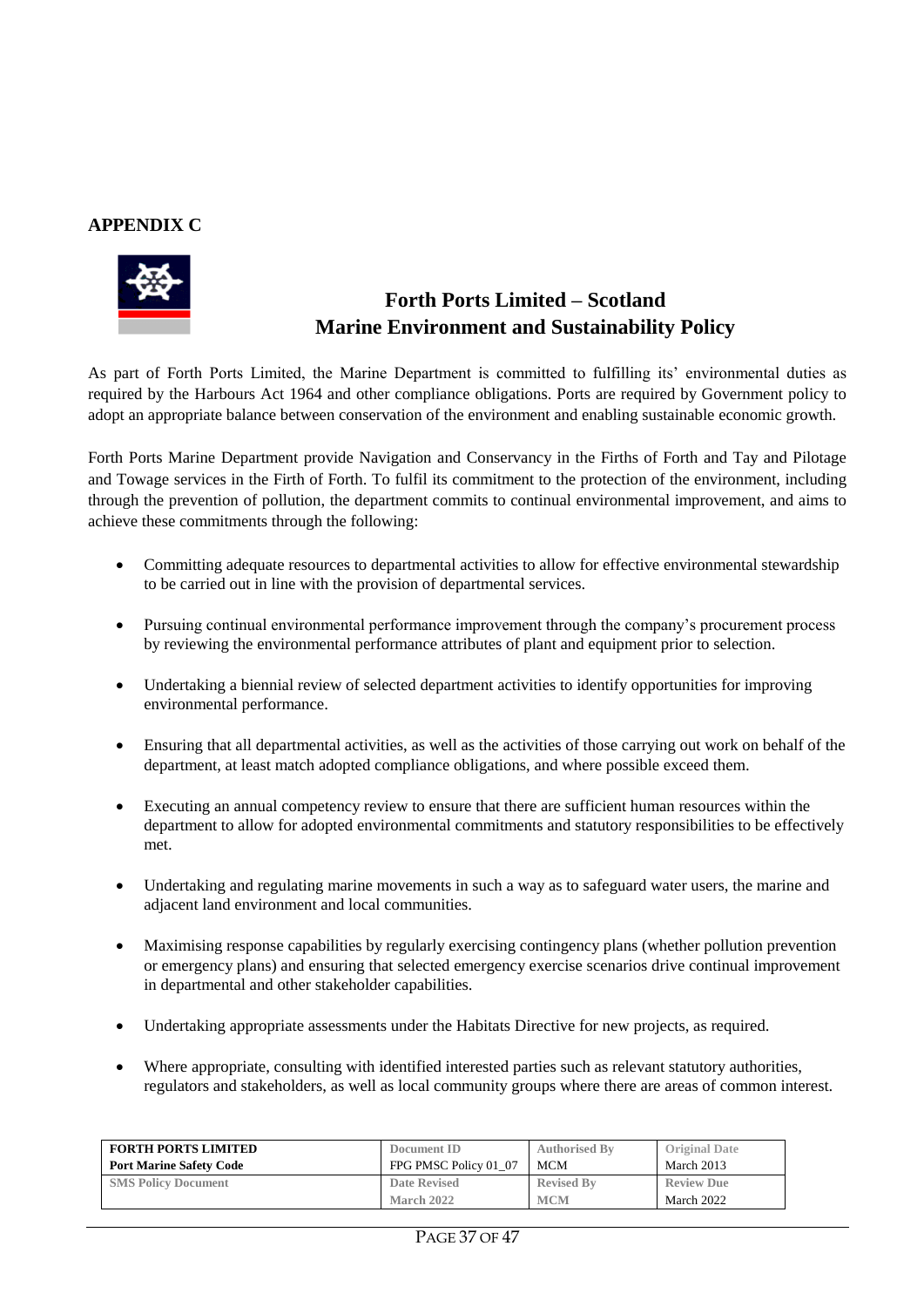- Maintaining membership of the Forth Estuary Forum and Tay Estuary Forum and taking an active role in the management of these organisations and the initiatives they develop.
- Ensuring that all waste is disposed of responsibly, or where practical, recycled or re-used.
- Communicating this Environmental Policy to identified interested parties such as Marine Department staff and where necessary provide guidance and appropriate training.

Reviewing this Policy at regular intervals.

Alan McPherson Chief Harbour Master

\_\_\_\_\_

20 August 2020

| <b>FORTH PORTS LIMITED</b>     | Document ID           | <b>Authorised By</b> | <b>Original Date</b> |
|--------------------------------|-----------------------|----------------------|----------------------|
| <b>Port Marine Safety Code</b> | FPG PMSC Policy 01 07 | <b>MCM</b>           | March 2013           |
| <b>SMS Policy Document</b>     | <b>Date Revised</b>   | <b>Revised By</b>    | <b>Review Due</b>    |
|                                | March 2022            | <b>MCM</b>           | March 2022           |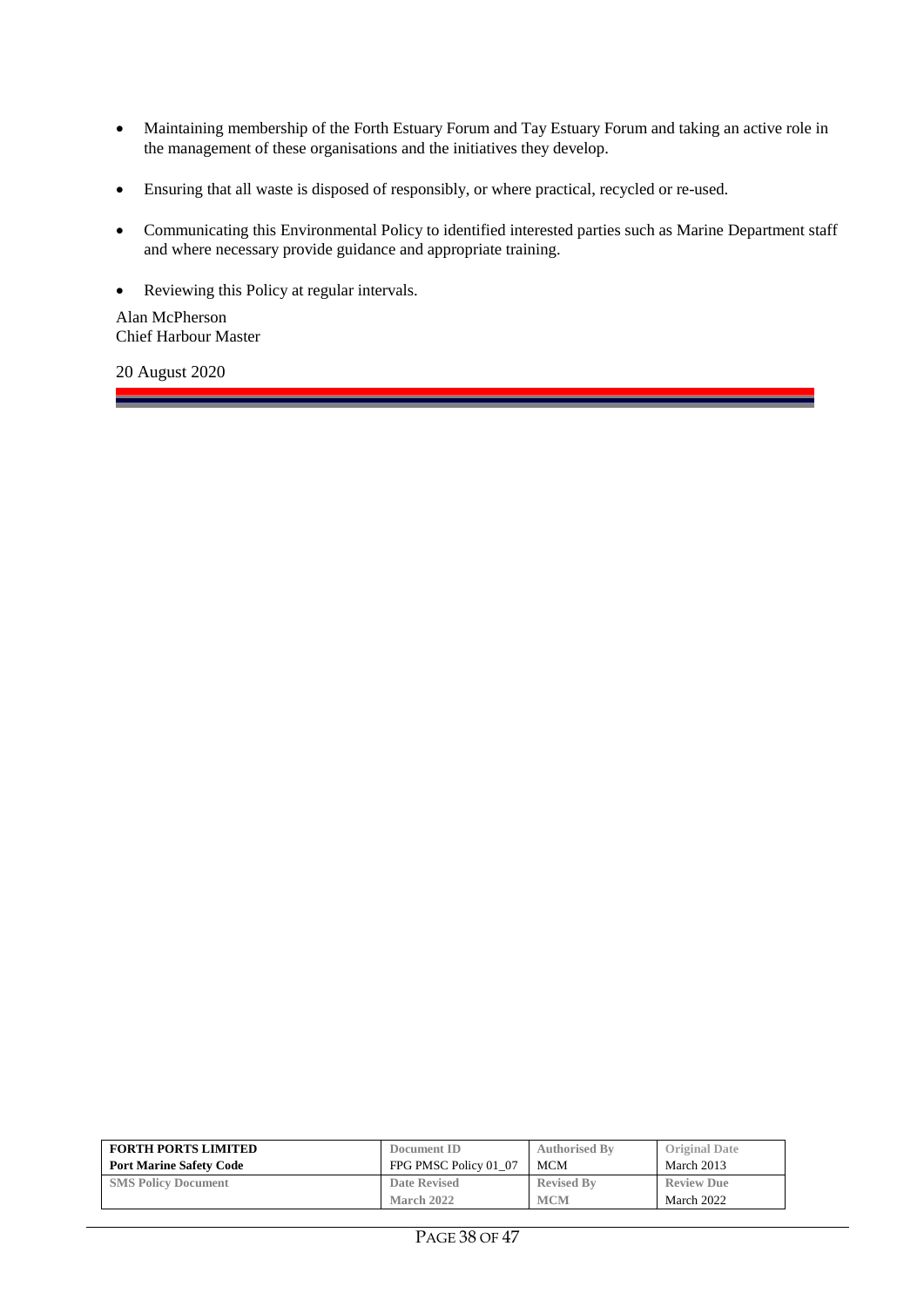#### **APPENDIX D – POLICY STATEMENT ON ENFORCEMENT (SCOTLAND)**



## **Forth Ports Limited Policy Statement on Enforcement**

#### **1 About Forth Ports Limited**

**Forth Ports Limited ("Forth Ports") operates eight ports - Dundee on the Tay Estuary, Tilbury on the Thames and six on the Forth Estuary - Leith, Grangemouth, Granton, Methil, Burntisland, and Rosyth.** 

Within and around the Forth and Tay Estuaries, Forth Ports manages and operates an area of 280 square miles of navigable waters, including two specialised marine terminals for oil and gas export, provides other marine services, such as towage and conservancies, and is involved in property, letting and development.

Forth Ports provides a comprehensive range of facilities in order to ensure the safe movements of shipping. These include a vessel traffic system (VTS), pilotage and navigational aids such as lighthouses, shore marks and buoys. Playing an integral role is the Grangemouth-based Forth & Tay Navigation Service ("FTNS") which, manned by qualified Assistant Harbour Masters and VTS Operators, provides VHF radio and radar coverage of the area 24 hours a day.

The FTNS/Forth Ports duties also include enforcement of the Forth Byelaws and General Directions for Navigation and the Byelaws for the Port of Dundee. Forth Ports aim to ensure a safe and speedy passage of all commercial and naval shipping from sea to port and back to sea again.

Two plans are exercised annually to deal with any incidents on the Firth of Forth – 'Emergency Forth' designed to deal with shipping related incidents and 'Clearwater Forth' which is a co-ordinated response to waterborne oil pollution incidents. Liaison and safety committees meet regularly, attended by representatives of all interested parties, and procedures are under constant review.

This Enforcement Policy sets out the general principles, which Forth Ports will follow when taking enforcement decisions.

#### **2 Aims of the Enforcement Policy**

The aims of this Enforcement Policy are:

1. to ensure compliance with legislation, byelaws or regulations that may affect the proper operation of Forth Port's functions

| <b>FORTH PORTS LIMITED</b>     | Document ID           | <b>Authorised By</b> | <b>Original Date</b> |
|--------------------------------|-----------------------|----------------------|----------------------|
| <b>Port Marine Safety Code</b> | FPG PMSC Policy 01 07 | <b>MCM</b>           | March 2013           |
| <b>SMS Policy Document</b>     | <b>Date Revised</b>   | <b>Revised By</b>    | <b>Review Due</b>    |
|                                | March 2022            | <b>MCM</b>           | March 2022           |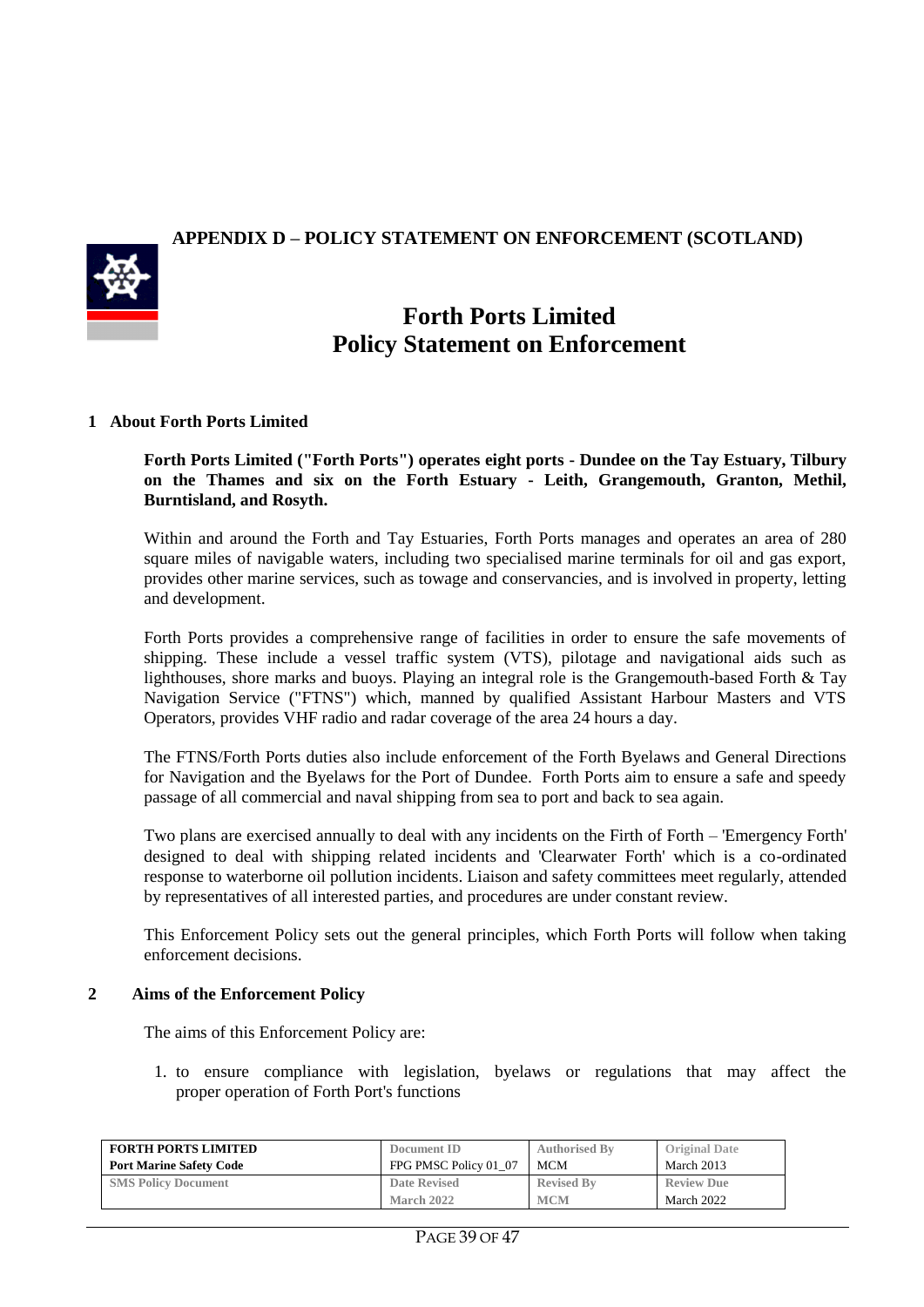- 2. to ensure that a consistent approach to enforcement is adopted throughout Forth Ports;
- 3. to achieve consistent treatment of offenders;
- 4. to promote understanding of Forth Ports' attitude to enforcement issues.

This Policy applies to all enforcement action taken by Forth Ports. Enforcement in this context means any action taken to ensure compliance with legislation, byelaws or regulations. Forth Ports will take action to protect, conserve or enhance the environment and safety and prevent or punish breaches of legislation, byelaws or regulations. Enforcement action can include:

- discussions;
- meetings;
- warning letters
- reporting a case to the Procurator Fiscal for prosecution.

#### **3 Principles of Enforcement**

Forth Ports' Enforcement Policy reflects the 'principles of good regulation', which are also employed by the Government when enforcing regulation.

#### 3.1 **Proportionality**

Forth Ports will ensure that any enforcement action taken is proportional to the risks posed by the breach of legislation, byelaws or regulation and the seriousness of the offence. As far as the law allows, Forth Ports will take into account the circumstances of the case and the attitude of the offender when considering action.

#### 3.2 **Consistency**

Forth Ports will be fair, equitable and consistent in its enforcement. Forth Ports will promote a similar approach to enforcement in similar circumstances to achieve similar ends throughout the organisation and will develop and maintain effective liaison with other enforcing authorities. Forth Ports will treat all people equally.

#### 3.3 **Openness**

Forth Ports will provide clear information and advice on the rules it applies and make it widely available. Forth Port will be open about how it sets about its work, and will discuss general issues, specific compliance failures or problems with anyone experiencing difficulties.

#### 3.4 **Targeting**

Forth Ports' efforts in relation to enforcement will be concentrated on those activities, which cause the greatest environmental damage, pose the greatest threats to the environment and safety or undermine regulatory regimes, which have been created to protect and improve the environment and safety and

| <b>FORTH PORTS LIMITED</b>     | Document ID           | <b>Authorised By</b> | <b>Original Date</b> |
|--------------------------------|-----------------------|----------------------|----------------------|
| <b>Port Marine Safety Code</b> | FPG PMSC Policy 01 07 | MCM                  | March 2013           |
| <b>SMS Policy Document</b>     | <b>Date Revised</b>   | <b>Revised By</b>    | <b>Review Due</b>    |
|                                | March 2022            | <b>MCM</b>           | March 2022           |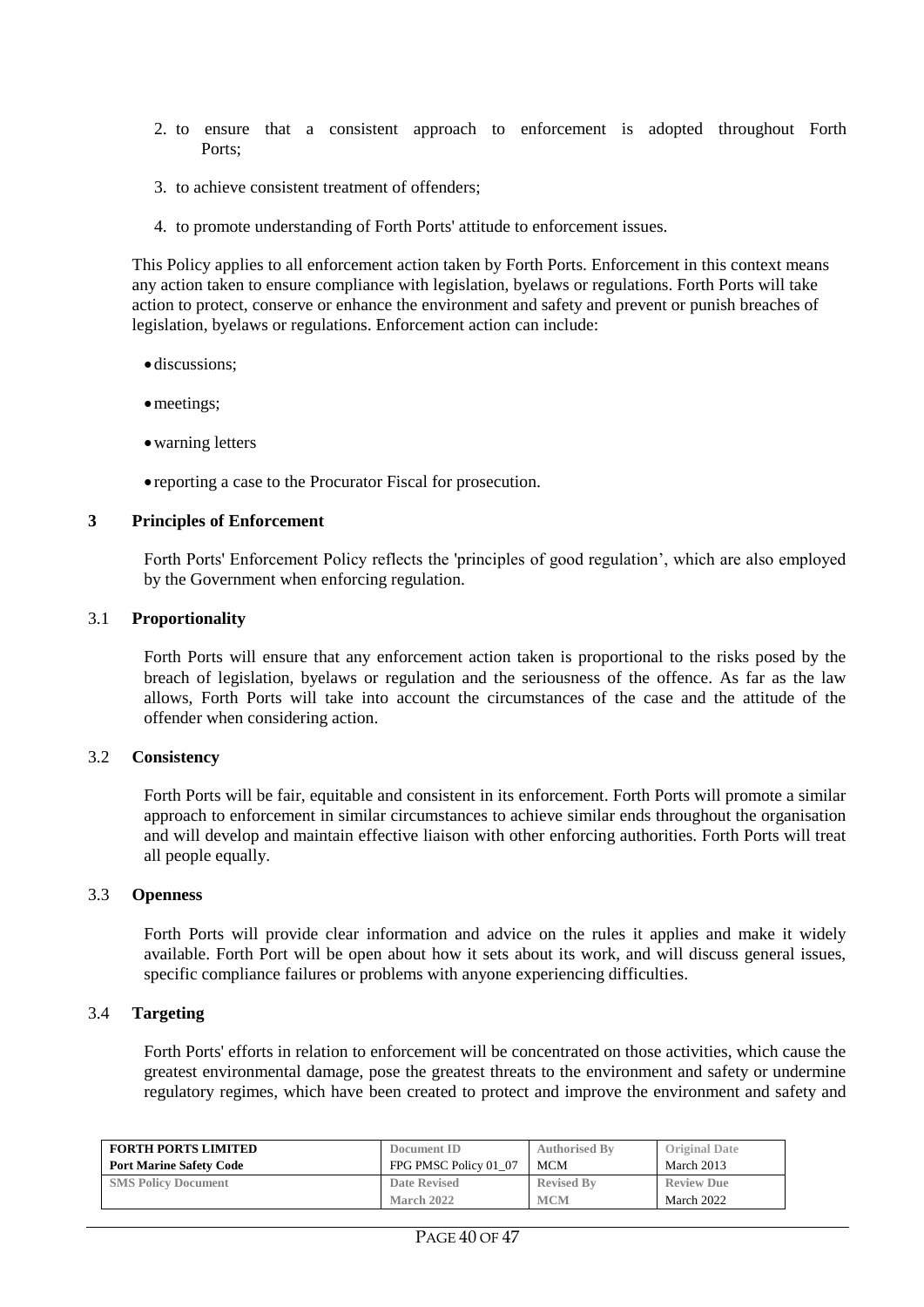prevent harm to human health. Action is focused on those who break the law or those directly responsible for serious environmental and safety damage or risk.

#### **4 Prosecution**

The objective of enforcement is to ensure that preventative or remedial steps are taken to protect the environment and the safety and to prevent or minimise, and make harmless, releases that can cause pollution/deter, prevent or minimise future breaches of legislation/byelaws/regulations. Prosecution of offences under relevant legislation is one of the ways of achieving that objective.

Forth Ports, as a specialist reporting agency, can report cases to the Procurator Fiscal. Cases will be reported where justified in order to punish offenders, to avoid recurrence and to encourage general compliance.

Where the circumstances warrant, a case may be reported to the Procurator Fiscal without prior warning or recourse to alternative methods of enforcement.

Companies, as well as individuals within a company, such as directors or senior managers, may be reported for prosecution. Individuals may be reported where it can be shown that the offence was committed with their express or implied consent, or was due to their negligence.

#### **5 Overarching Principles**

- Forth Ports will not ignore any knowingly criminal or negligent act by any person or company which damages or threatens the environment or which flouts the law.
- Persistent breach of legislation/byelaws/regulations will not be tolerated. Required action may be phased in over a reasonable but binding timescale depending upon its importance to the environment and regard to safety and the attitude of the offender.
- Whatever the timescale and urgency of enforcement action, it will be fair, reasonable and open.
- Where practical, the person or company against whom action is proposed will be informed of the action. Notwithstanding any remedial action taken, no relief from criminal proceedings will be offered as an inducement or reward.
- All enforcement action taken will be recorded and put on file. Records of meetings will be kept. Actions will be recorded. Warning letters will be clear, simple, unambiguous and signed by the appropriate person.
- If a final warning is given it will be that and the failure to comply with the final warning that will be followed by enforcement action.
- The full facts will be gathered and there will be no unnecessary delay.
- Appropriate action will be taken against those who intentionally obstruct any person in the exercise of their duties under this Policy or any other legislation/byelaw/regulation.

#### Alan McPherson Chief Harbour Master

| <b>FORTH PORTS LIMITED</b>     | Document ID           | <b>Authorised By</b> | <b>Original Date</b> |
|--------------------------------|-----------------------|----------------------|----------------------|
| <b>Port Marine Safety Code</b> | FPG PMSC Policy 01 07 | MCM                  | March 2013           |
| <b>SMS Policy Document</b>     | Date Revised          | <b>Revised By</b>    | <b>Review Due</b>    |
|                                | March 2022            | <b>MCM</b>           | March 2022           |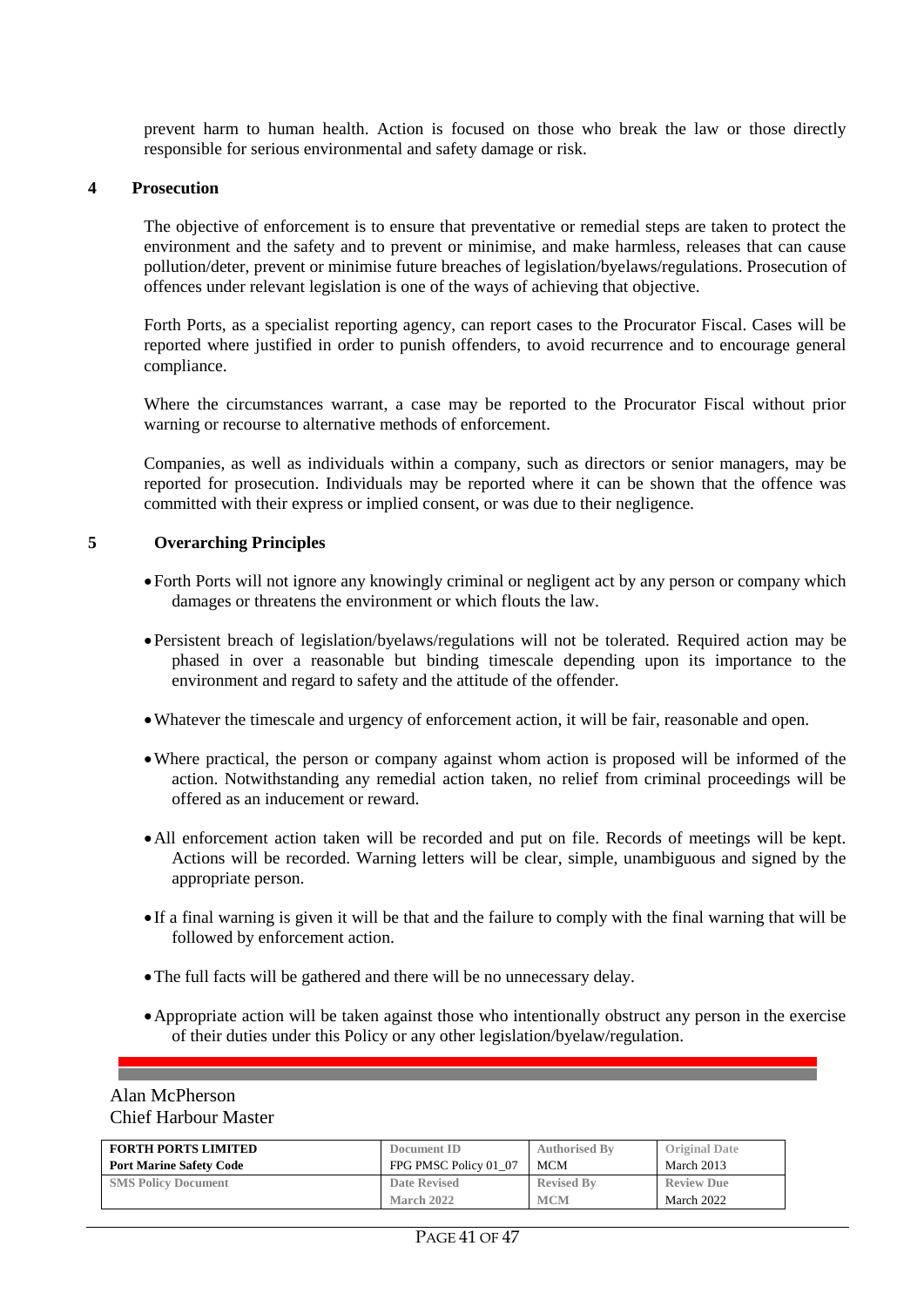#### **APPENDIX E – POLICY ON NAVIGATIONAL SAFETY (TILBURY)**

Confirmed by the Secretary of State for Transport by an Order dated 28<sup>TH</sup> February 1992, the Port of Tilbury London Ltd was granted status of a Harbour Authority within the impounded dock. Power of directions under section 112 of the Port of London Act 1968 were granted for the regulation and Safe Navigation and enforcement of the By-laws.

An additional Order was granted on the 20<sup>Th</sup> February 2019 by the Secretary of State for Transport that authorised the construction, operation and maintenance of a new port terminal, associated facilities and extended Ports limits (known as Tilbury2) at the site of the former Tilbury Power Station. Power of directions under section 161 of the Port of London Act 1968 were granted for the regulation and Safe Navigation and enforcement of the By-laws.

The Port Marine Safety Code was developed by the UK Department of the Environment and Transport and currently managed by the Maritime Coastguard Agency. The code sets out best practice for Ports to follow and senior management / board members to protect safety for the people and protect both property and the marine environment, it specifies that the:-

"The primary responsibility rests with the authority itself and its board members. They are held to be the custodians of the duties and powers which have been entrusted to each harbour authority. Board members are collectively and individually accountable for the proper exercise of their authority's statutory functions"

In preparing this ports marine policy objectives, with the associated procedures and plans, the Directors and Managers aim to demonstrate their commitment to the safe and responsible marine operation of the Ports of Tilbury and Tilbury2, by detailing areas of primary concern and bringing a greater degree of transparency and consultation with all the "port-users", customers and employees to establish and achieve the strategic safety objectives of:-

"Identifying and assessing all marine and navigation hazards likely to be encountered during this ports marine activities. Introducing and promulgating "Notices to Mariners", "Directions", "Safe Working Instructions" and "safe Working Practices".

Eliminating or introducing control measures to mitigate all marine risks wherever possible. Introducing and exercising plans for both safe operation of this port and all the responses to any marine emergency.

We have strengthened our reporting procedures, introduced a system for auditing and reviewing our performance against this policy and have nominated and independent "designated person" to provide assurances that the Ports of Tilbury and Tilbury2 "Marine Safety Management Systems" are working effectively. The port of Tilbury London Ltd is committed to undertaking all "marine activities" in full compliance with the Port Marine Safety Code, the Oil Pollutions Preparedness, Response and Co-Operation Convention and all other applicable marine safety and Environmental regulations.

Chief Harbour Master Geoff Holland

| Duty Holder                                                 |  |  |
|-------------------------------------------------------------|--|--|
| Paul Dale                                                   |  |  |
| Asset and Site Director on behalf of the Board of Directors |  |  |
| Port of Tilbury London Ltd.                                 |  |  |

| <b>FORTH PORTS LIMITED</b>     | Document ID           | <b>Authorised By</b> | <b>Original Date</b> |
|--------------------------------|-----------------------|----------------------|----------------------|
| <b>Port Marine Safety Code</b> | FPG PMSC Policy 01 07 | <b>MCM</b>           | March 2013           |
| <b>SMS Policy Document</b>     | Date Revised          | <b>Revised By</b>    | <b>Review Due</b>    |
|                                | March 2022            | <b>MCM</b>           | March 2022           |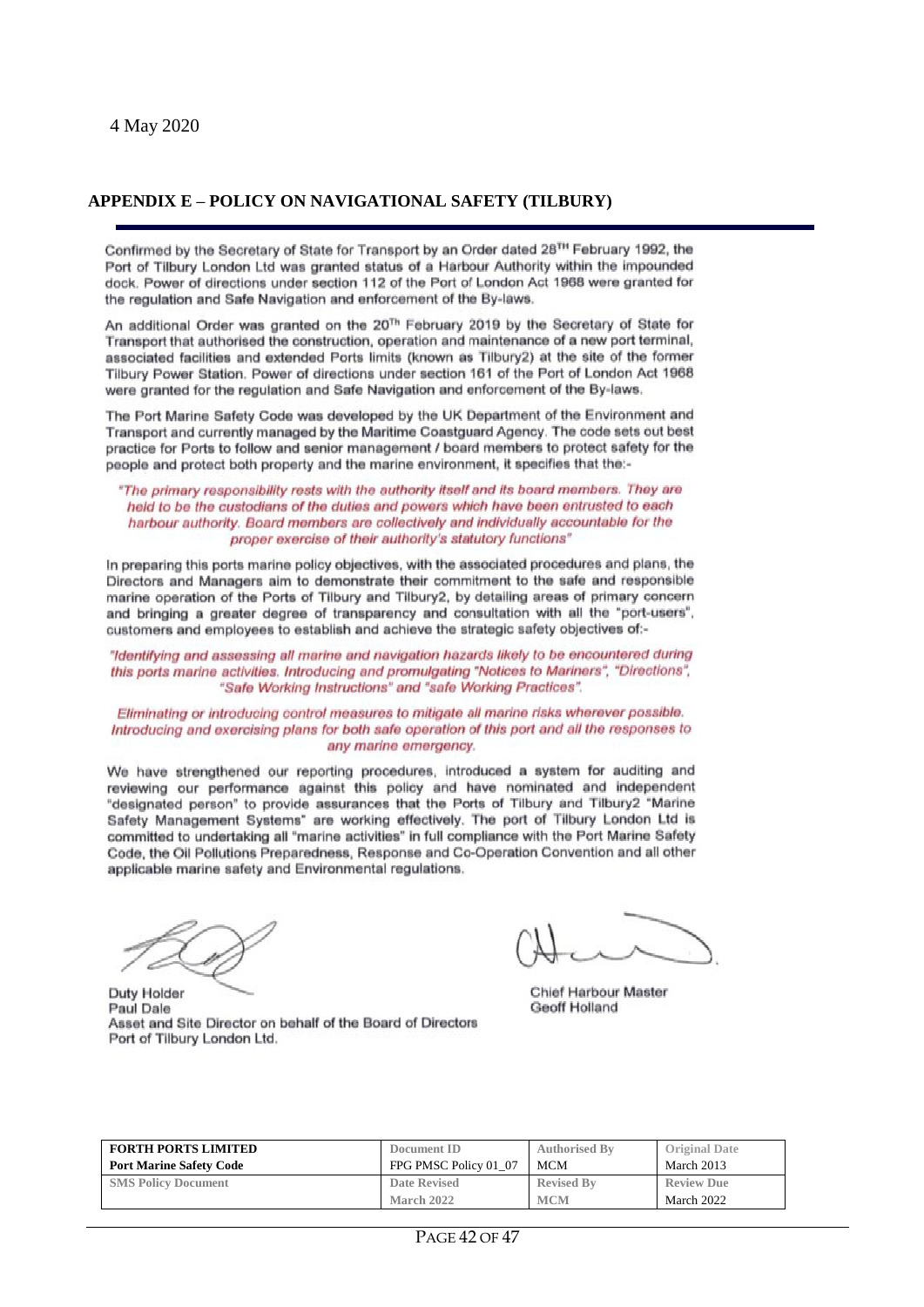#### **# APPENDIX F**

## **Ports of Tilbury and Tilbury 2 Enforcement Policy**

#### **1 ABOUT FORTH PORTS LIMITED**

**Forth Ports Limited ("Forth Ports") operates nine ports - Dundee on the Tay Estuary, Tilbury and Tilbry2 on the Thames and six on the Forth Estuary - Leith, Grangemouth, Granton, Methil, Burntisland, and Rosyth.** 

Tilbury operates all berths within the dock and all river berths connected to the adjoining land on the River Thames. Tilbury2 will operate 3 river berths. "Lockside" is a local port service, which provides 24hr service with a Duty Harbour Master on call at all times.

The Ports of Tilbury and Tilbury2, duties also include enforcement of the Byelaws and Directions. The Port will aim to ensure a safe and speedy passage of all commercial shipping from sea to port and back to sea again.

Safety and environmental protection is of paramount importance to Forth Ports.

This Enforcement Policy sets out the general principles, which for the Port of Tilbury and Tilbury2 will follow when taking enforcement decisions. For the rest of this manual Tilbury and Tilbury2 shall be considered as the same Port acting under the Chief Harbour Master and which will be referred to as POTLL.

#### **2 AIMS OF THE ENFORCEMENT POLICY**

The aims of this Enforcement Policy are:

- 5. to ensure compliance with legislation, byelaws or regulations that may affect the proper operation of Forth Port's functions
- 6. to ensure that a consistent approach to enforcement is adopted throughout Forth Ports group to achieve consistent treatment of offenders
- 7. to promote understanding of the Ports of Tilbury and Tilbury2 attitude to enforcement issues.

This Policy applies to all enforcement action taken by the Ports of Tilbury and Tilbury2. Enforcement in this context means any action taken to ensure compliance with legislation, byelaws or regulations. The Port of Tilbury will take action to protect, conserve or enhance the environment and safety and prevent or punish breaches of legislation, byelaws or regulations. Enforcement action can include:

- 1. discussions;
- 2. meetings;
- 3. warning letters;
- 4. reporting a case for prosecution.

| <b>FORTH PORTS LIMITED</b>     | Document ID           | <b>Authorised By</b> | <b>Original Date</b> |
|--------------------------------|-----------------------|----------------------|----------------------|
| <b>Port Marine Safety Code</b> | FPG PMSC Policy 01 07 | <b>MCM</b>           | March 2013           |
| <b>SMS Policy Document</b>     | Date Revised          | <b>Revised By</b>    | <b>Review Due</b>    |
|                                | <b>March 2022</b>     | <b>MCM</b>           | March 2022           |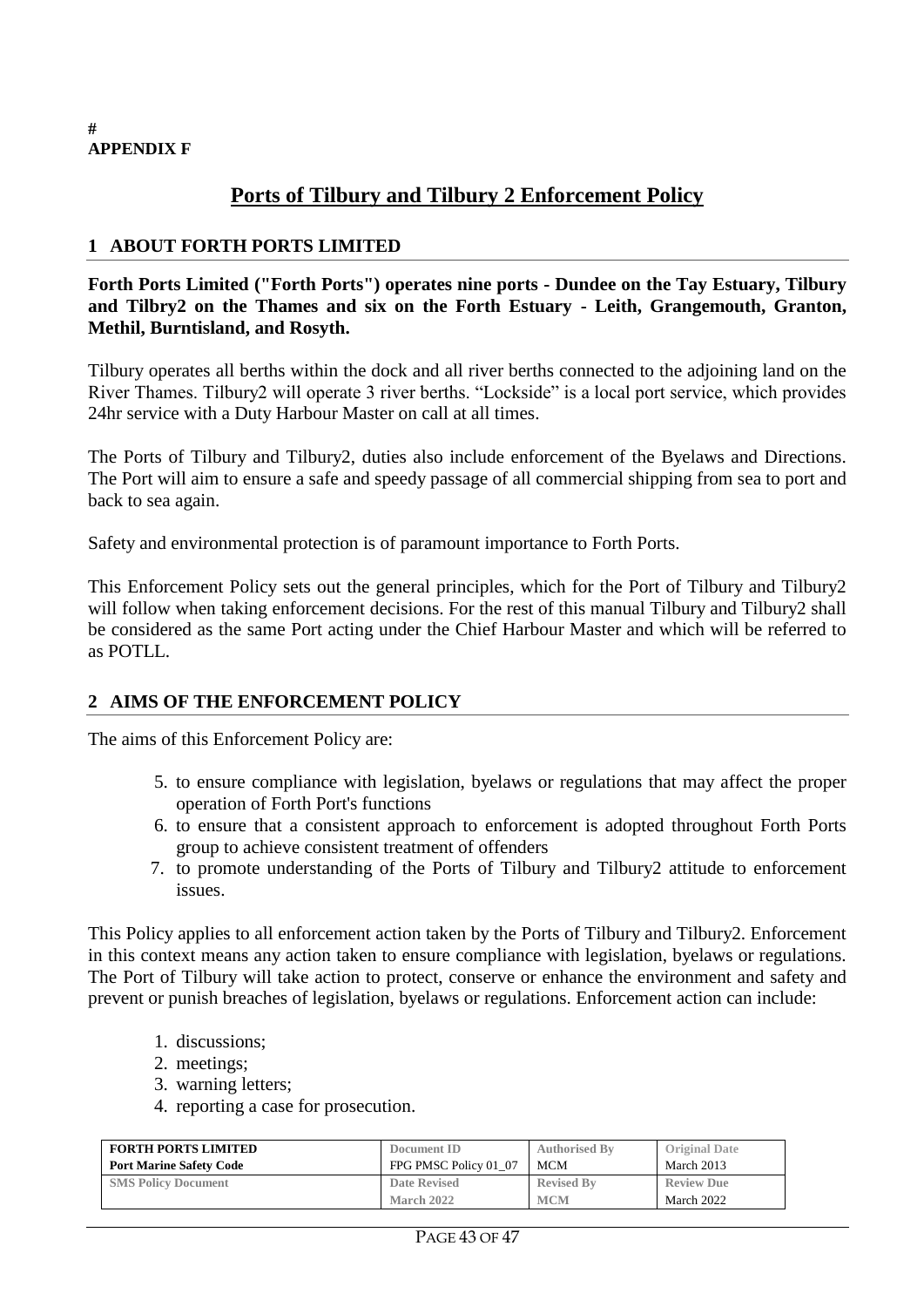#### **2.1 Principles of Enforcement**

The Ports of Tilbury and Tilbury2 / Forth Ports' Enforcement Policy reflects the 'principles of good regulation', which are also employed by the Government when enforcing regulation.

#### **2.2 Proportionality**

The Ports of Tilbury and Tilbury2 / Forth Ports will ensure that any enforcement action taken is proportional to the risks posed by the breach of legislation, byelaws or regulation and the seriousness of the offence. As far as the law allows, The Ports of Tilbury and Tilbury2 / Forth Ports will take into account the circumstances of the case and the attitude of the offender when considering action.

#### **2.3 Consistency**

The Ports of Tilbury and Tilbury2 / Forth Ports will be fair, equitable and consistent in its enforcement. The Ports of Tilbury and Tilbury2 / Forth Ports will promote a similar approach to enforcement in similar circumstances to achieve similar ends throughout the organisation and will develop and maintain effective liaison with other enforcing authorities. The Ports of Tilbury and Tilbury2 / Forth Ports will treat all people equally.

#### **2.4 Openness**

The Ports of Tilbury and Tilbury2 / Forth Ports will provide clear information and advice on the rules it applies and make it widely available. The Port of Tilbury / Forth Port will be open about how it sets about its work, and will discuss general issues, specific compliance failures or problems with anyone experiencing difficulties.

#### **2.5 Targeting**

The Ports of Tilbury and Tilbury2 / Forth Ports' efforts in relation to enforcement will be concentrated on those activities, which cause the greatest environmental damage, pose the greatest threats to the environment and safety or undermine regulatory regimes, which have been created to protect and improve the environment and safety and prevent harm to human health. Action is focused on those who break the law or those directly responsible for serious environmental and safety damage or risk.

#### **2.6 Prosecution**

The objective of enforcement is to ensure that preventative or remedial steps are taken to protect the environment and the safety and to prevent or minimise, and make harmless, releases that can cause pollution / deter, prevent or minimise future breaches of legislation / byelaws / regulations. Prosecution of offences under relevant legislation is one of the ways of achieving that objective.

Companies, as well as individuals within a company, such as directors or senior managers, may be reported for prosecution. Individuals may be reported where it can be shown that the offence was committed with their express or implied consent, or was due to their negligence.

| <b>FORTH PORTS LIMITED</b>     | Document ID           | <b>Authorised By</b> | <b>Original Date</b> |
|--------------------------------|-----------------------|----------------------|----------------------|
| <b>Port Marine Safety Code</b> | FPG PMSC Policy 01 07 | <b>MCM</b>           | March 2013           |
| <b>SMS Policy Document</b>     | <b>Date Revised</b>   | <b>Revised By</b>    | <b>Review Due</b>    |
|                                | March 2022            | <b>MCM</b>           | March 2022           |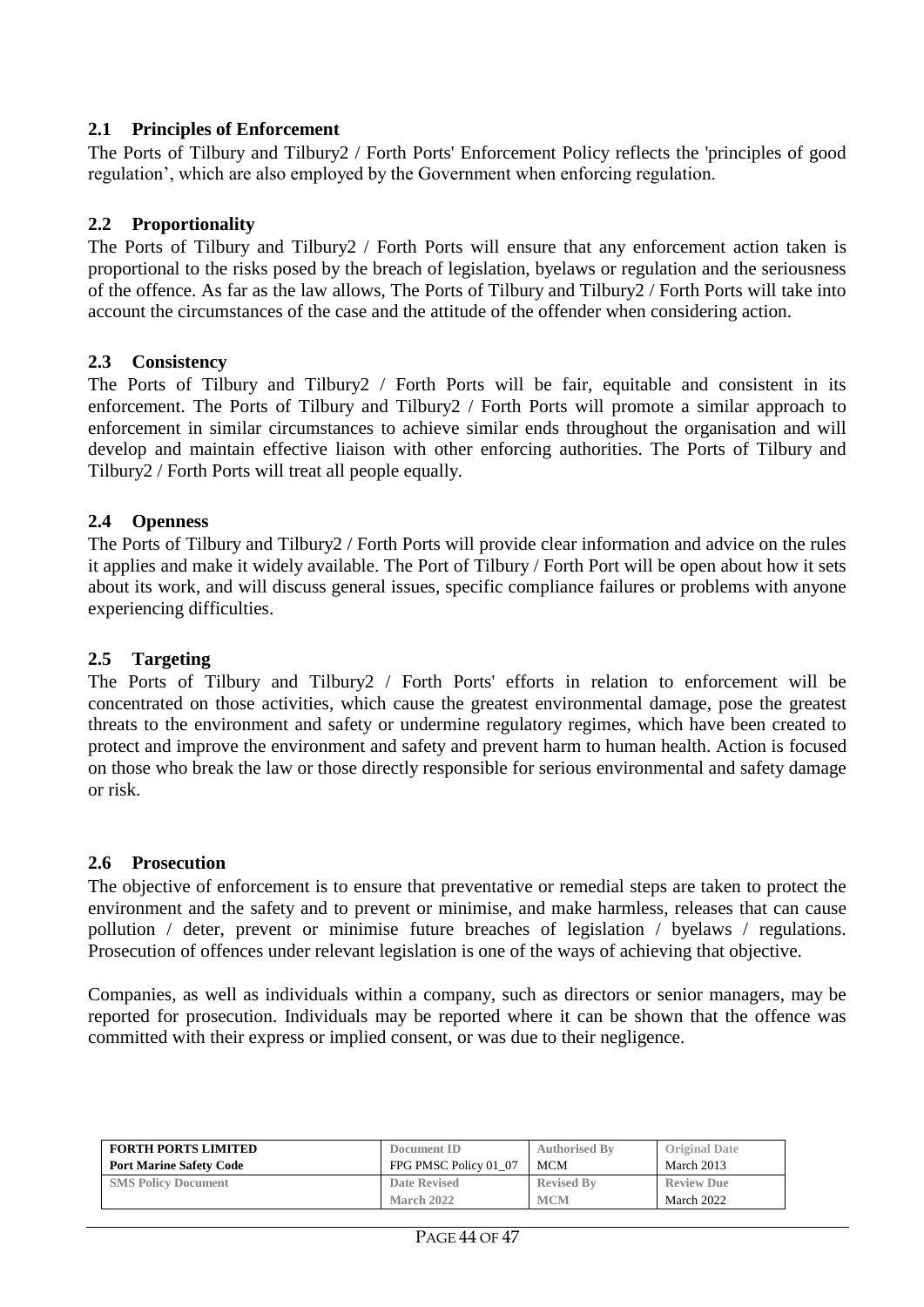#### **2.7 Overarching Principles**

- 1. The Ports of Tilbury and Tilbury2 / Forth Ports will not ignore any knowingly criminal or negligent act by any person or company which damages or threatens the environment or which flouts the law.
- 2. Persistent breach of legislation/byelaws/regulations will not be tolerated. Required action may be phased in over a reasonable but binding timescale depending upon its importance to the environment and regard to safety and the attitude of the offender.
- 3. Whatever the timescale and urgency of enforcement action, it will be fair, reasonable and open.
- 4. Where practical, the person or company against whom action is proposed will be informed of the action. Notwithstanding any remedial action taken, no relief from criminal proceedings will be offered as an inducement or reward.
- 5. All enforcement action taken will be recorded and put on file. Records of meetings will be kept. Actions will be recorded. Warning letters will be clear, simple, and unambiguous and signed by the appropriate person.
- 6. If a final warning is given it will be that and the failure to comply with the final warning that will be followed by enforcement action.
- 7. The full facts will be gathered and there will be no unnecessary delay.
- 8. Appropriate action will be taken against those who intentionally obstruct any person in the exercise of their duties under this Policy or any other legislation/byelaw/regulation.

| <b>FORTH PORTS LIMITED</b>     | Document ID           | <b>Authorised By</b> | <b>Original Date</b> |
|--------------------------------|-----------------------|----------------------|----------------------|
| <b>Port Marine Safety Code</b> | FPG PMSC Policy 01 07 | MCM                  | March 2013           |
| <b>SMS Policy Document</b>     | Date Revised          | <b>Revised By</b>    | <b>Review Due</b>    |
|                                | March 2022            | <b>MCM</b>           | March 2022           |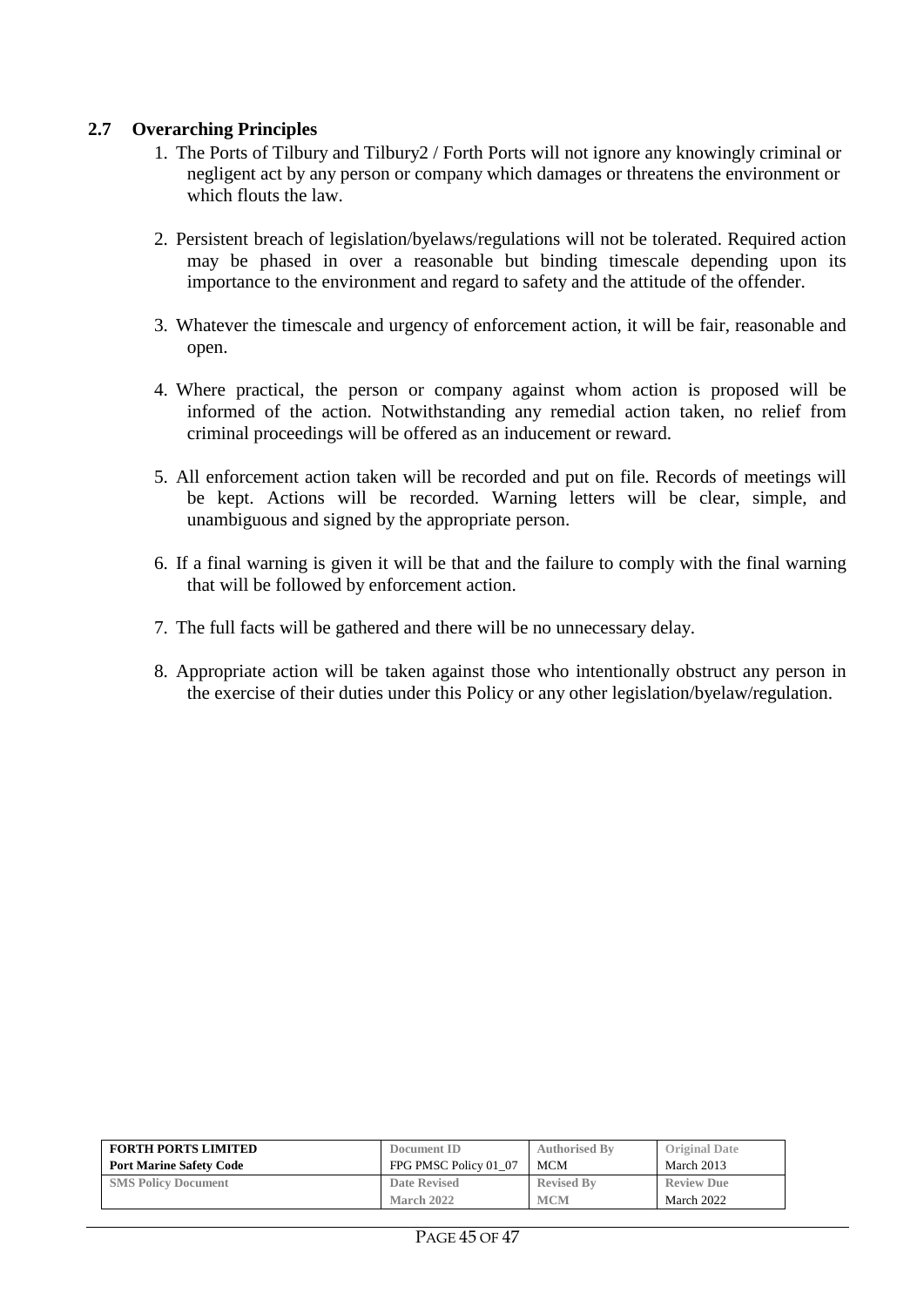#### **APPENDIX G**

## **Ports of Tilbury and Tilbury 2 Marine Environment Policy**

#### **MARINE ENVIRONMENT POLICY**

As part of Forth Ports Limited the Marine Department is committed to fulfilling its environmental duties as required by the Harbours Act 1964 and other relevant legislation. Ports are required by Government policy to adopt appropriate balance between conservation of the environment and enabling sustainable economic growth.

| <b>FORTH PORTS LIMITED</b>     | Document ID           | <b>Authorised By</b> | <b>Original Date</b> |
|--------------------------------|-----------------------|----------------------|----------------------|
| <b>Port Marine Safety Code</b> | FPG PMSC Policy 01 07 | <b>MCM</b>           | March 2013           |
| <b>SMS Policy Document</b>     | <b>Date Revised</b>   | <b>Revised By</b>    | <b>Review Due</b>    |
|                                | March 2022            | <b>MCM</b>           | March 2022           |